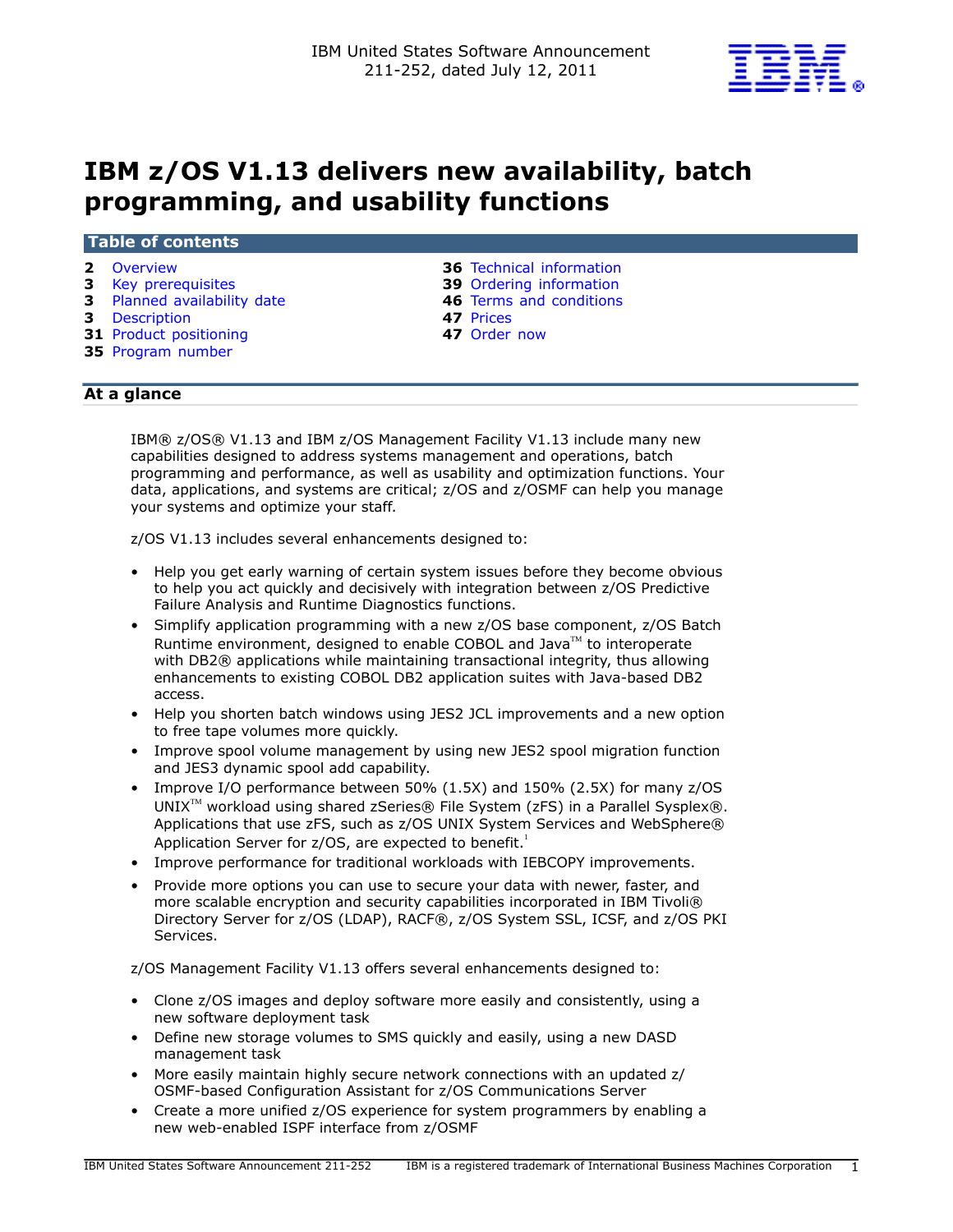- Support easier monitoring of z/OS Capacity Provisioning Manager status, using a new capacity provisioning task
- Consolidate monitoring for z/OS and Linux<sup>TM</sup> workload server resources with new, integrated Linux system data gatherers in the updated Resource Monitoring task
- Improve monitoring and management of incidents, and sending of diagnostic data using the updated Incident Log task
- Integrate the z/OS experience with the ability to link and launch between z/OSMF applications and between z/OSMF and other browser-accessible applications
- Deliver a new REST interface designed to enable z/OS and non z/OS systems to submit z/OS jobs, obtain job status, retrieve job output, and more

For more information on z/OS Management Facility, refer to Software Announcement [211-242](http://www.ibm.com/common/ssi/cgi-bin/ssialias?infotype=an&subtype=ca&appname=gpateam&supplier=897&letternum=ENUS211-242), dated July 12, 2011.

**1**

- IBM Laboratory results; your results may vary.
- Batch elapsed time improvement possible when using FREEVOL=EOV parameter for workloads processing for multivolume tape data sets.
- I/O performance improvements measured for fully shared zFS ranged from very small to 900%, with the majority of workload conditions tested falling between 50% and 150%. The actual amount of improvement will depend on the environment (monoplex or Parallel Sysplex) and the type of file processing being done.
- Performance improvements are expected for workloads using IEBCOPY for PDS to PDS (partitioned data set) copies.

For ordering, contact your IBM representative, an IBM Business Partner, or IBM Americas Call Centers at 800-IBM-CALL (Reference: LE001).

# <span id="page-1-0"></span>**Overview**

Businesses are turning to the IBM zEnterprise™ System class of servers to expand upon their traditional mainframe workloads, by consolidating, managing, and securing the tier of servers that, in turn, rely on IBM System z®. The zEnterprise System brings a new dimension to computing by integrating IBM technologies to improve productivity of today's multi-architecture data centers and enables you to focus more on your business and workloads and less on complex infrastructure underpinnings.

z/OS is at the heart of zEnterprise workloads. Just as the zEnterprise servers challenge traditional views of technology and management, so too is z/OS altering the views of what an operating system should do.

z/OS, already a highly available system, brings a new dimension to system availability by giving you the ability to predict and act to prevent potential system issues. z/OS V1.13 has designs for autonomics and smart operations that can help you proactively avoid errors and reduce risk from outages. For example, the real-time predictive capabilities of z/OS Predictive Failure Analysis (PFA) are not only enhanced with more monitoring of system metrics, but in some instances are designed to automatically invoke z/OS Runtime Diagnostics to help identify the specific workload at risk and to give your operators the information they need to act quickly and accurately to isolate your workloads from hidden errors.

z/OS Management Facility (z/OSMF, 5655-S28) is the new face of z/OS and forms the platform for revolutionizing the management of z/OS environments. z/OSMF V1.13 adds new management tasks and enhances those introduced in prior releases to simplify software deployment through the cloning of z/OS images, simplify disk storage volume management, simplify TCP/IP network and security configuration, consolidate monitoring of z/OS and Linux workload server resources, enable crossapplication linking and launching, and create a more unified z/OS experience by enabling a new web-enabled ISPF interface from z/OSMF. In addition, z/OSMF delivers a new REST interface designed to enable z/OS and non-z/OS systems to submit z/OS jobs, obtain job status, and retrieve job output.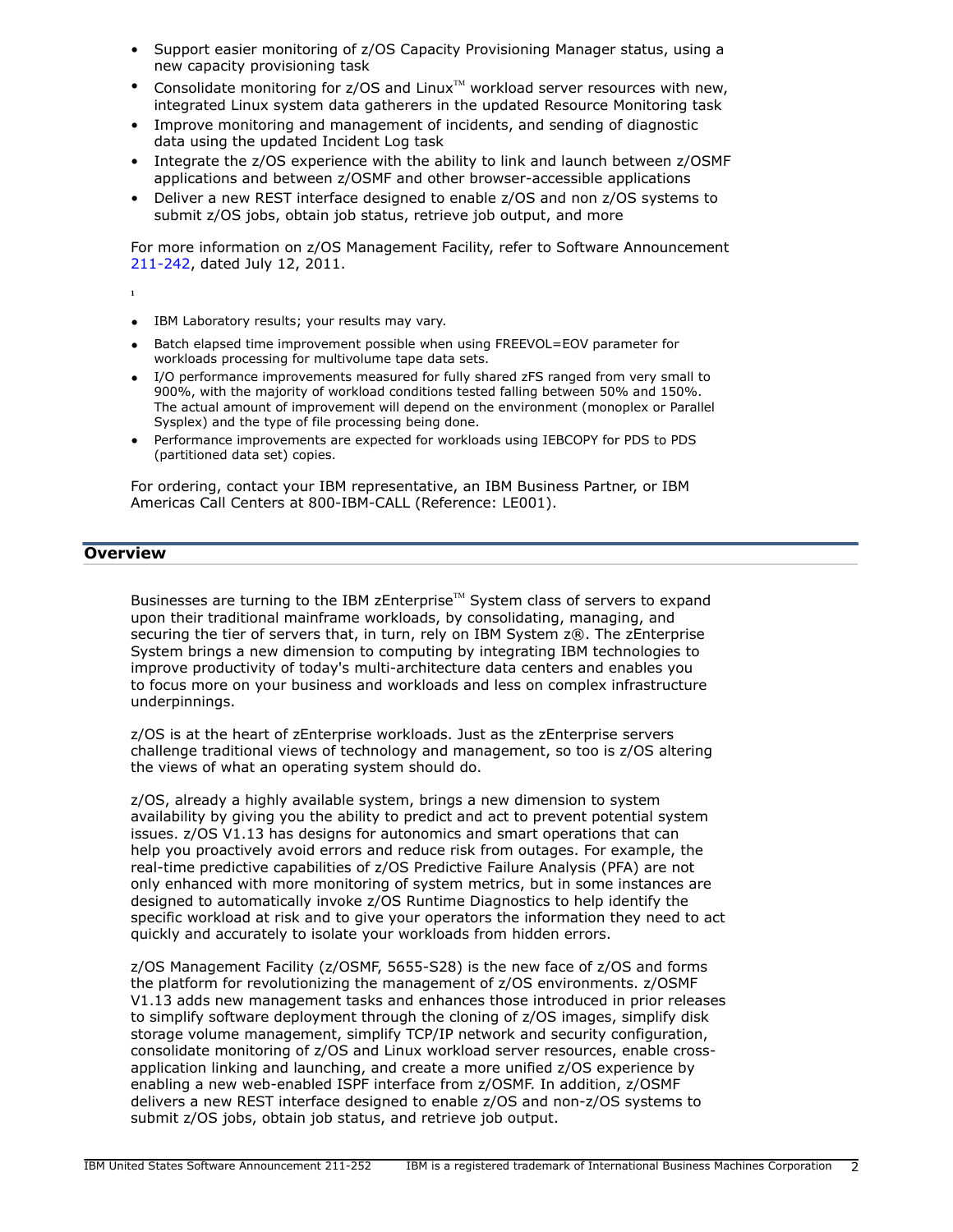You can use z/OS to extend the value of your existing applications. This latest release delivers the foundation for batch modernization, enabling you to break down the traditional wall between batch and online workloads and allows you to access and transform business data as never before. New enhancements are designed to help shorten your batch window, simplify batch programming, and give you more flexibility in deploying batch applications. z/OS V1.13 also delivers improved performance for web-based applications with better overall I/O response times for z/OS UNIX System Services workloads in a Parallel Sysplex. Performance improvements are also anticipated for workloads using the IEBCOPY utility to copy one PDS (partitioned data set) to another.

Addressing the need for extraordinary scalability, performance, and reduced complexity for traditional database and for expanded data warehouse deployments, IBM intends to deliver new data-handling capability for the platform. Improved I/ O performance is expected for many QSAM-, BPAM-, and BSAM-based workloads through the use of High Performance FICON®. Storage scalability and simplified storage management are planned with support for 1 TB extended address volumes (EAVs). Users should benefit from improvements to the industry-leading z/OS Workload Manager and planned new functions for IBM DS8700 and DS8800 disk storage subsystems. Refer to the [Statements of direction](#page-32-0) section for more details.

The world we live and work in is more complex and more demanding than ever. The performance of your business today hinges on your ability to meet the demands of your customers, partners, and employees. Let the smarter system innovation in the zEnterprise and z/OS help you optimize your workloads, be responsive to business needs, and deliver performance at lower costs.

# <span id="page-2-0"></span>Key prerequisites

z/OS V1.13 runs on these IBM System z servers:

- z196
- z114
- $710^{TM}$  FC
- z10 BC
- $Z9@$  EC<sup>2</sup>
- $z9$  BC<sup>2</sup>
- $z990^2$
- $7890^2$
- $z900^2$
- $z800^2$
- **2**

These products are withdrawn from marketing.

For a complete description of z/OS V1.13 hardware prerequisites, refer to *z/OS V1R13 Planning for Installation* (GA22-7504).

## <span id="page-2-1"></span>Planned availability date

September 30, 2011

## <span id="page-2-2"></span>**Description**

#### Ease of use

z/OS V1.13 introduces many new simplification capabilities. It is designed to address the need for skills by making existing personnel more productive and by reducing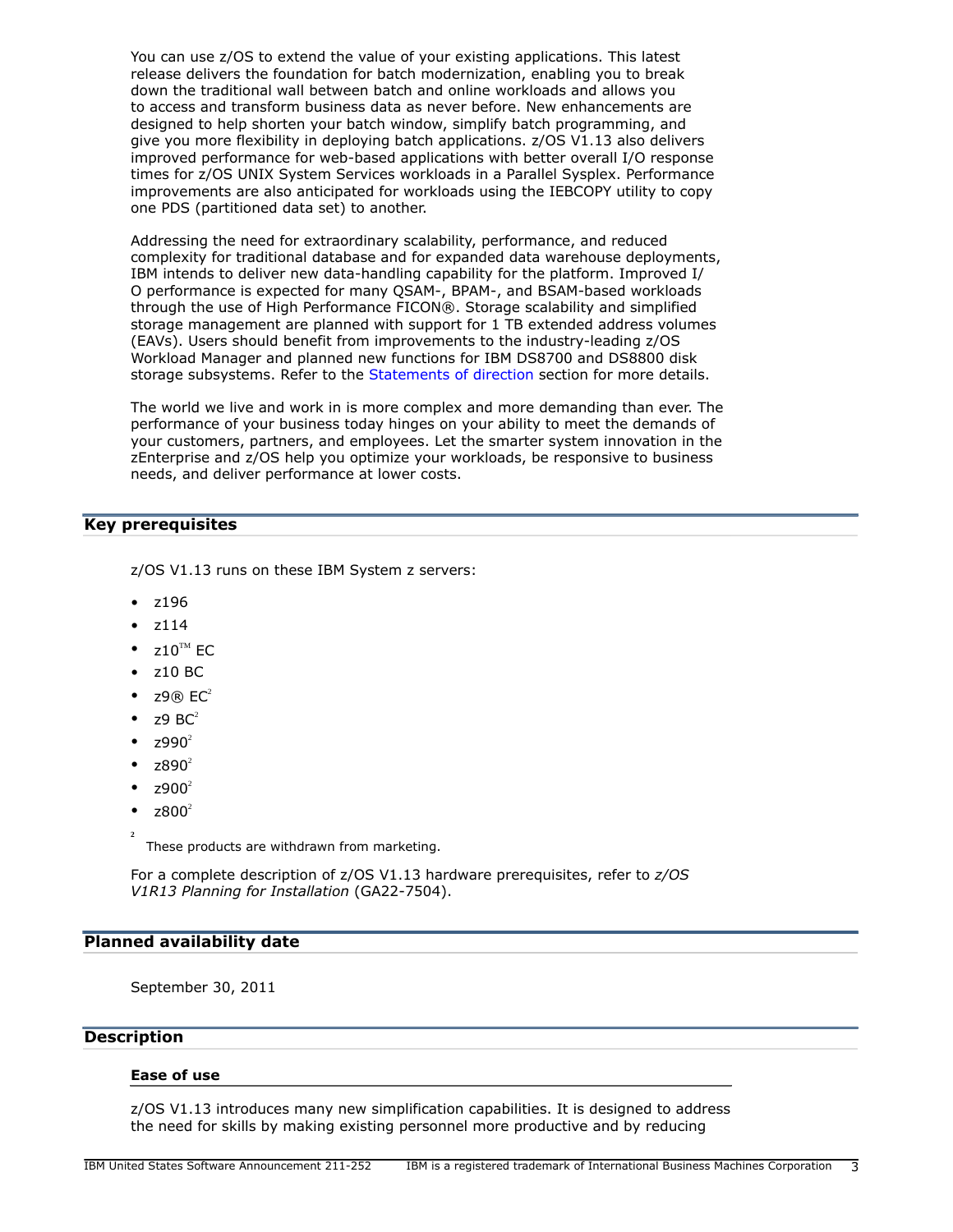the time needed for someone new to gain proficiency on the platform. New function is designed to address overall operational efficiency by reducing the steps for tasks and introducing new streamlined processes. Ultimately, these new capabilities are intended to make your organization more responsive in meeting business needs.

z/OS Management Facility (z/OSMF, 5655-S28) is the IBM System z strategic direction for z/OS simplification. Although z/OSMF V1.13 and z/OS V1.13 are separate products, their development and technological integration are tightly linked. Current and future planned enhancements are not only intended to simplify individual z/OS system management tasks, but to link tasks together for an integrated and modern system programmer experience.

Enhancements for z/OSMF V1.13 include capabilities to:

- Clone z/OS images and deploy software more easily and consistently, using a new software deployment task
- Define new storage volumes to SMS quickly and easily, using a new DASD management task
- Support easier monitoring of z/OS Capacity Provisioning Manager status, using a new capacity provisioning task
- Create a more unified z/OS experience for system programmers by enabling a new web-enabled ISPF interface from z/OSMF
- Make it easier to maintain highly secure network connections with an updated Configuration Assistant for z/OS Communications Server
- Consolidate monitoring for z/OS and Linux workload server resources using integrated performance data gatherers for Linux on System z, Linux on System x®, and AIX® systems in the updated Resource Monitoring task
- Improve monitoring and management of incidents, and sending of diagnostic data using the updated Incident Log task
- Integrate the z/OS experience with the ability to link and launch between z/OSMF applications and between z/OSMF and other browser-accessible applications

In addition to systems management tasks, z/OSMF V1.13 also delivers a new API for z/OS itself. A new RESTful API in z/OSMF can enable any distributed, non-z/OS system to submit batch jobs and access batch job information anytime. This API is enabled on z/OS V1.13, and later.

z/OS and z/OSMF together provide a wide range of usability improvements. Improvements have been made in existing z/OSMF applications and new z/OSMF applications have been added. Also, there are enhancements in z/OS Health Checker, IDCAMS, Catalog, ISPF, SDSF, DFSMSrmm, DFSMSdfp, SMF, and more. These updates are intended to help you manage, monitor, report on, and operate z/ OS and its subsystems.

# z/OSMF simplification enhancements

• z/OSMF supports a modern web browser-based management console for z/ OS. More than just a veneer over existing functions, z/OSMF is designed to simplify z/OS administration. Guided and automated tasks can help reduce the learning curve and improve productivity. For example, new system programmers and administrators might need only weeks to become proficient with z/OSMF functions. In addition, embedded active user assistance and wizards can guide you through these tasks, potentially reducing the time needed for these tasks from hours to minutes, or from minutes to seconds.

# Version 1.13 of z/OSMF adds valuable new system management tasks

# New Software Deployment task

The Software Deployment task is a simplified process for cloning z/OS images and deploying z/OS software and maintenance. The Software Deployment task is a valuable addition to, or even possible replacement for, existing in-house software deployment tools. It can help reduce the incidence of error during the installation of a deployment process and ultimately help reduce the skills needed for deploying z/OS software.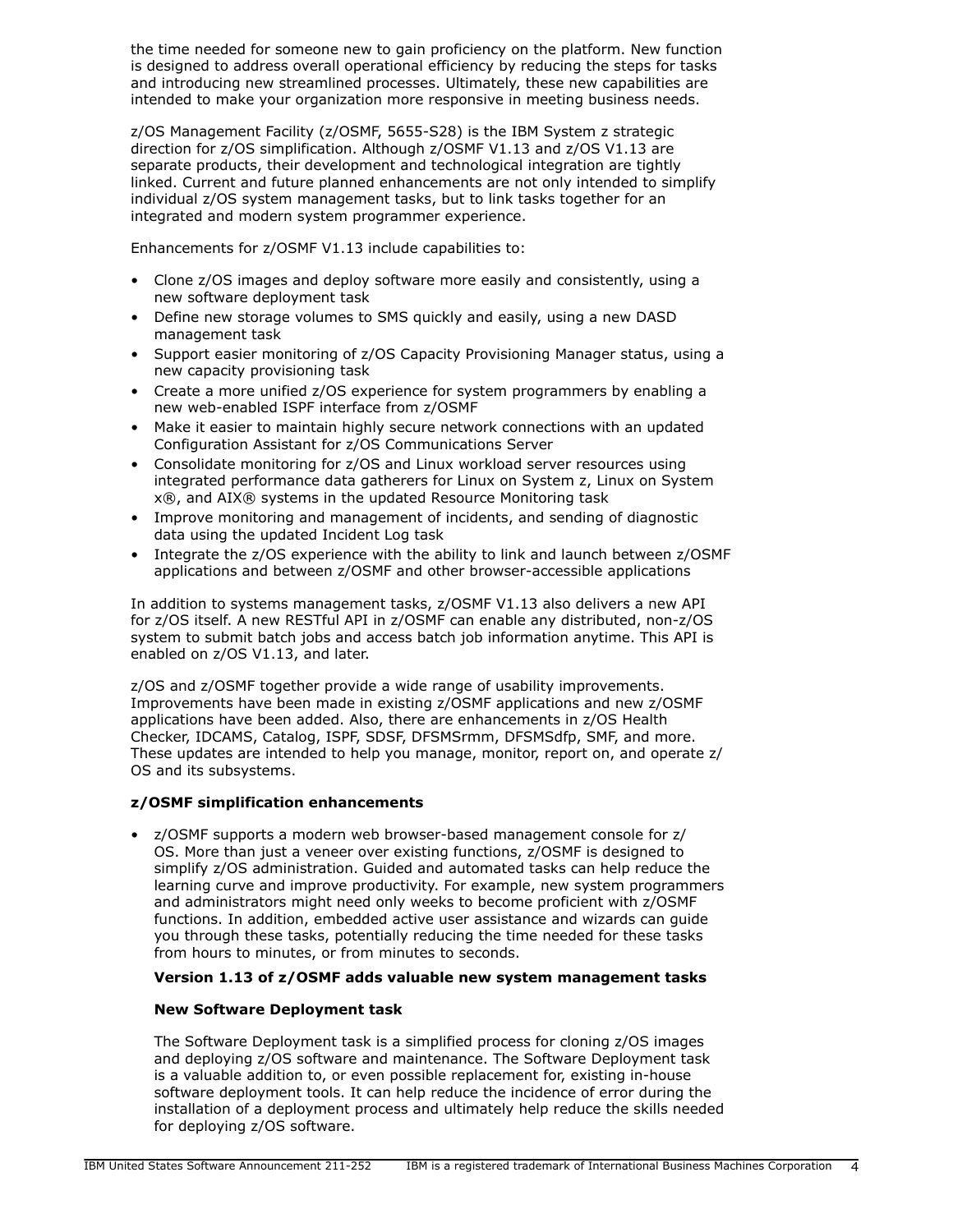The Software Deployment task is designed to provide the functions needed to create and deploy a copy, or clone, of existing SMP/E-installed software, including:

- IBM software installed from ServerPac, CBPDO, or fee-based installation offerings
- ISV software
- z/OS operating system, and related products
- Subsystems and related products
- Service upgrades for all of the above (via complete replacement)

Central to Software Deployment is its checklist, which is the IBM recommended route for z/OS software deployment codified. The checklist steps users through:

- Selecting the software to deploy (a software instance)
- Reporting missing requisites and possible regressions
- Selecting the deployment objective
- Configuring the target software instance
- Validating the configuration against the target system
- Summarizing the deployment actions
- Generating and executing the deployment jobs

The Software Deployment task requires SMP/E V3.6 (and its CSI - Consolidated Software Inventory) to provide information and perform actions for z/OS software deployment.

The combination of z/OSMF V1.13 and z/OS V1.13 (with SMP/E 3.6) can help:

- Reduce or reallocate resources normally used to develop and maintain inhouse deployment tools. The IBM recommended path for cloning/deployment is built in, complete with documentation and support.
- Reduce errors and missed steps in the cloning process. A deployment checklist provides a guide to help avoid missed steps required to deploy software, which includes requisite and regression checks that help reduce errors made prior to deploying software.
- Reduce the SMP/E skill level required by providing a task flow to complete a deployment.

Extensions to the Software Deployment task, designed to provide more granular authorization for deployment task definitions, a reuse capability for deployment operations, and improved support for z/OS UNIX Systems Services file systems, are planned for first half 2012 with the PTFs for APARs PM40764 and IO14267.

#### New DASD Management task

A new DASD Management task is the foundation for simplified disk storage management. The new task is intended to allow you to perform storage group management tasks from within the application. It is designed to streamline the process of adding volumes to SMS pool storage groups, reducing several manually intensive steps involving multiple applications to a reduced number of steps using a single interface. The DASD Management task is planned to be made available in first quarter 2012 with the PTF for APAR PM40869.

The DASD Management task allows you to:

- View collections of predefined available volumes with the introduction of the reserve storage pool resource. Once defined, the task can discover these volumes.
- View new pool storage group attributes to be used as policy within the task.
- View pool storage group and volume information associated with the active SMS configuration. An alert is displayed if a storage group has exceeded its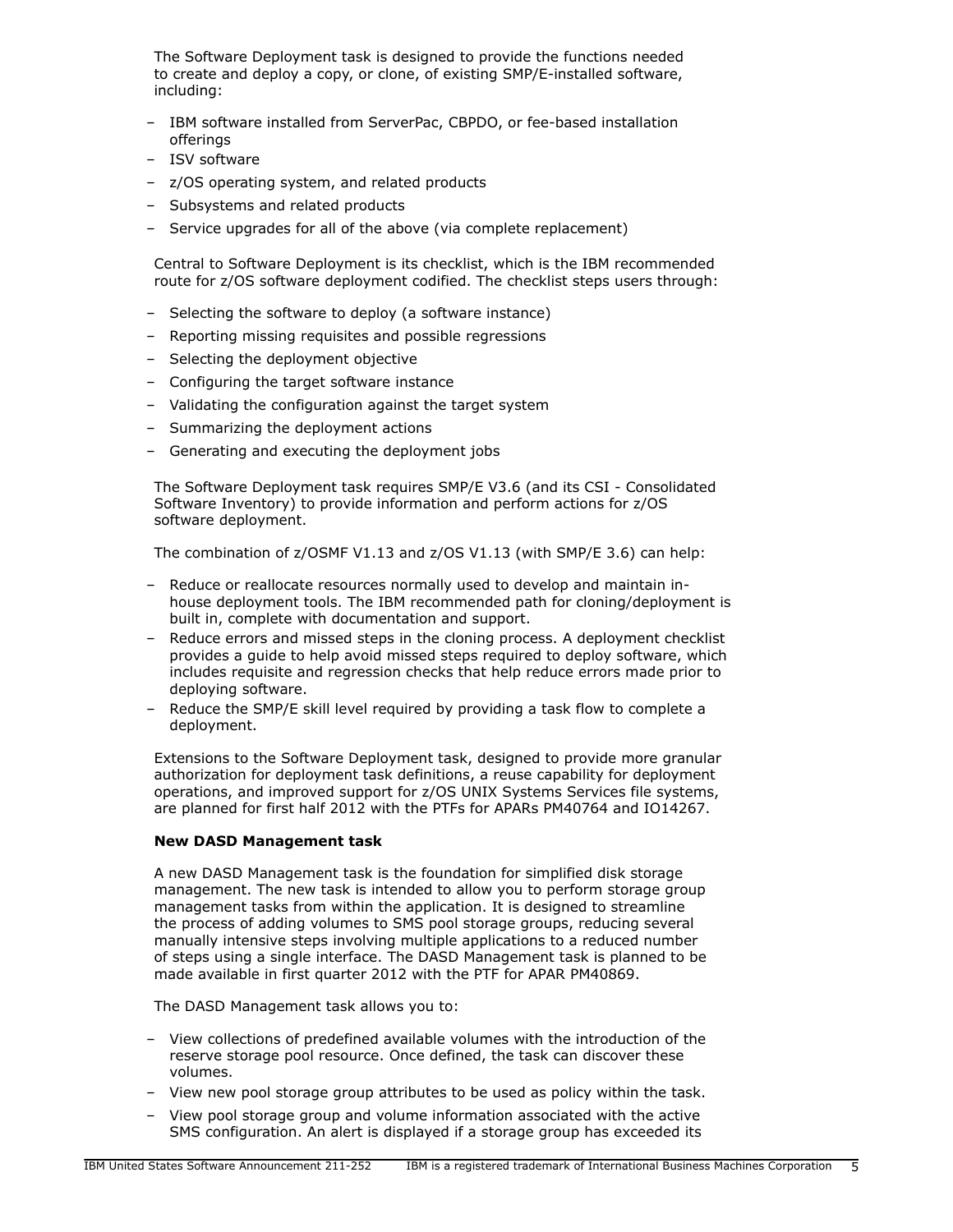storage utilization threshold. In addition, the storage group information will display new storage group attributes to be used as policy within the task.

– Add storage to an SMS pool storage group via a new wizard.

The Add Storage wizard can enable you to add storage to an SMS pool storage group more easily than before. It uses the new storage group attributes as policy, if defined within the storage group definition. The Add Storage wizard guides you through the following steps:

- Determining the amount of capacity to add based on the storage utilization goal and available capacity found in the assigned reserve storage pool
- Selecting the volumes to add from the reserve storage pool
- Updating the SCDS with the selected volumes
- Initializing the selected volumes to match the naming convention of the storage group
- Optionally, varying volumes online and activating the changes to the SCDS to make the new capacity available for SMS use

## New Capacity Provisioning task

IBM System z On/Off Capacity on Demand (OOCoD) can give you the ability to add or remove System z hardware capacity as needed. The z/OS Capacity Provisioning Manager (in the base of z/OS) can automate the OOCoD process.

The Capacity Provisioning Control Center (CPCC) is the user front end to administer capacity provisioning policies. Today, the CPCC is available as a separate Microsoft<sup>™</sup> Windows-based stand-alone client. Only part of the Windows-based CPCC functionality is integrated into the z/OSMF V1.13 Capacity Provisioning task.

In z/OSMF V1.13, the new Capacity Provisioning task is designed to support easier monitoring of z/OS Capacity Provisioning Manager status, which can simplify the work of an administrator by reducing the amount of time it takes to get information about capacity provisioning status. The Windows-based CPCC is still required for managing the z/OS Capacity Provisioning Manager.

The Capacity Provisioning task can perform the following functions:

- Manage, create, modify, and delete CIM connections from a central shared repository. Local and remote CIM servers can be used.
- View the status of a domain. The same data is displayed that is retrieved when a REPORT DOMAIN command on the z/OS console is issued.
- View the active configuration of a domain. The same data is displayed that is retrieved when a REPORT CONFIGURATION command on the z/OS console is issued.
- View the active policy of a domain. The same data is displayed that is retrieved when a REPORT POLICY command on the z/OS console is issued.

## New web-enabled "Classic" ISPF Interface

The new ISPF task under the Classic Interfaces category enables you to open and launch classic z/OS ISPF sessions directly from z/OSMF. You can open multiple sessions in multiple panes and navigate to ISPF applications from z/OSMF.

Additionally, this interface will make the ISPF applications URL addressable and thus allow the ability to directly launch to ISPF-based functions from z/ OSMF tasks or from external applications. For example, you can launch from the Incident Log directly to browse a log snapshot data set in ISPF.

You can view up to four ISPF screen sessions at the same time. The panels appear similar to classic 3270 layout and can be navigated using both mouse and keyboard. Additional tabs allow you to navigate to other ISPF panels, and TSO/E messages are displayed in a popup window.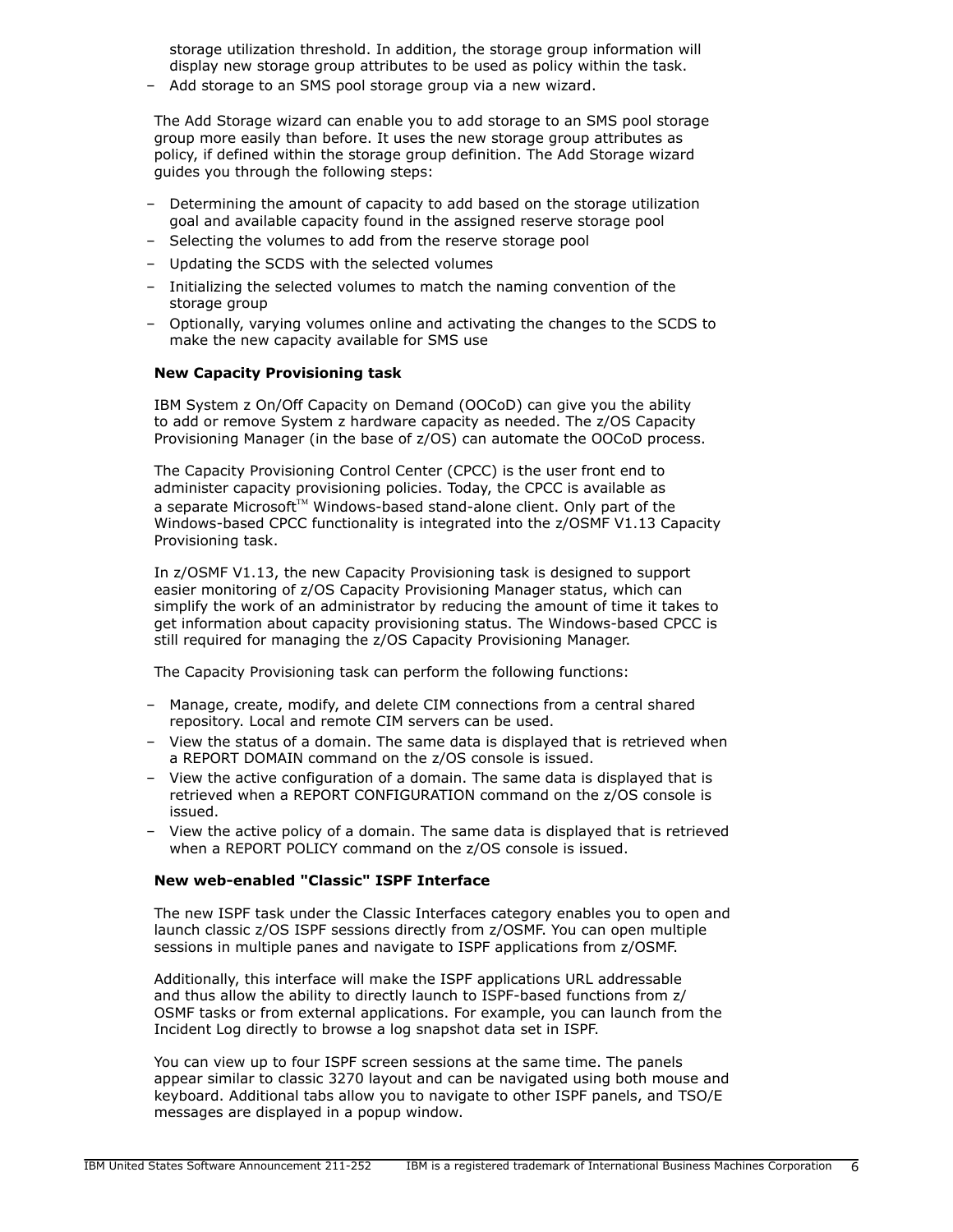## Version 1.13 of z/OSMF updates several existing tasks

The Incident Log, introduced with z/OSMF V1.11, is updated with improved incident management and data send capabilities with a new APAR search string, new view job status (via SDSF launch), and utilization of the new Problem Documentation Upload utility in the base of z/OS V1.13.

The Configuration Assistant for z/OS Communications Server, introduced with z/OSMF V1.11, is updated with new Intrusion Detection Services for improved network protection, reusable rules for IP Security (IPSec) to enable you to define a rule once and use it in multiple stacks, the ability to import local IP addresses from active systems, and support for configuration of both z/OS V1.12 and V1.13 stacks for larger network configurations.

The z/OS Management Facility Workload Management task, available with z/ OSMF V1.12, is updated. The z/OS Management Facility Workload Management task can help simplify the creation, modification, and review of z/OS Workload Manager (WLM) service definitions. For example, to optimize a service definition based on best practices could take hours to read through the z/OS WLM-related manuals. It can now be reduced to minutes because best practices are built into z/OSMF.

In z/OSMF V1.13, the Workload Management task supports fine-grained authorization to better control which users can view, install, or modify service definitions.

Additional z/OSMF Workload Management updates give users persistent settings and preferences between z/OSMF sessions, obviating the need to re-establish settings manually.

The tasks of Resource Monitoring in the Performance category are renamed with Version 1.13. The Sysplex Status task is now called *System Status*. The Resource Monitoring task is the successor of Monitoring Desktops. Performance desktops are now called *dashboards*.

Resource Monitoring is updated to monitor Linux on System z, Linux on System x, and AIX systems to provide a consistent monitoring solution for zEnterprise ensembles. You can manage the AIX system complexes (IBM System p®) and Linux system complexes (System z and IBM System x) to be monitored in the Resource Monitoring task. The Resource Monitoring task uses the new z/ OS RMF™ Cross Platform (RMF XP) Distributed Data Server. With RMF XP, you can monitor all operating systems that can run on an IBM zEnterprise System, including the zEnterprise BladeCenter® Extension (zBX). However, RMF XP does not necessarily require zBX hardware. You can monitor all AIX and Linux systems to which RMF XP can establish a TCP/IP connection.

Resource Monitoring supports to combine performance metrics of various platforms in the same dashboard to allow you to have a quick overview of the overall status of the zEnterprise ensembles.

#### New interfaces

New z/OSMF application linking and launching capabilities can provide a more seamless experience for system programmers as they work with different tools and tasks on the z/OS system. A new API is designed to improve the integration of z/OS tasks by enabling application launching not only between z/OSMF applications, but between z/OSMF applications and other browserbased applications as well. Application launching may support context-sensitive connections or simple links. For example, between z/OSMF applications, contextsensitive launching might be used to enter an application at a point where actions can be taken immediately to simplify complex task flows, like launching directly from Incident Log to ISPF browse to view the log snapshot for an incident. Simple links would open another application so you could navigate to needed tasks. The launch point URLs defined via events and handlers may be registered via the REST API or the Application Linking Manager task in z/OSMF.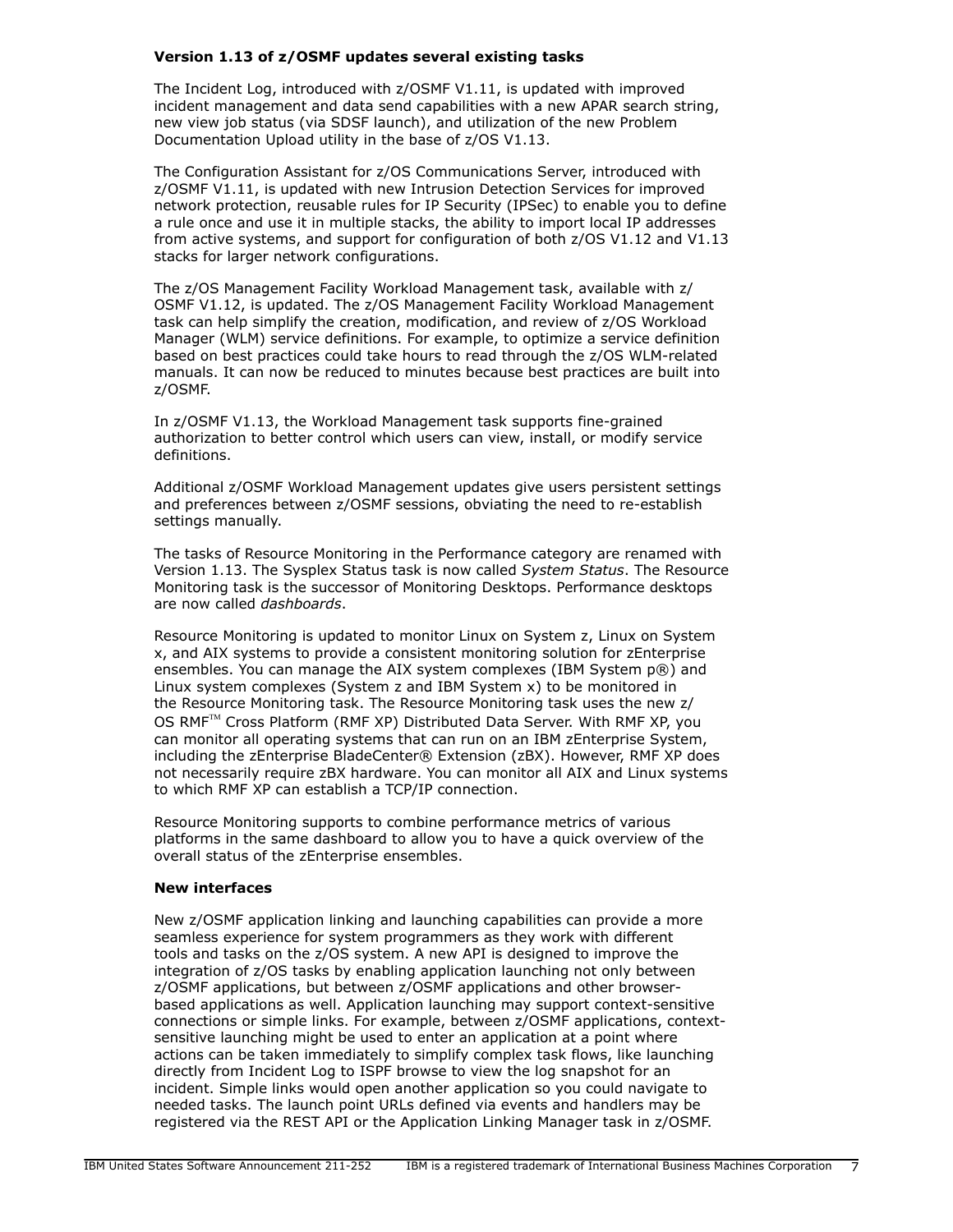New to z/OSMF V1.13 is the z/OS jobs REST interface. The interface is a set of REST services that allow a client application to perform operations with batch jobs on a z/OS system. Operations such as submit a job to run on z/OS, obtain the status of a job, list the spool files for a job, retrieve the contents of a job spool file, cancel a job, or purge a job from the JES spool can be performed. The z/OS jobs REST interface services can be invoked by any HTTP client application, running on the z/OS local system or a remote system, both z/OS or non-z/OS.

z/OSMF is enhancing its security model to provide better integration with enterprise security management products. The z/OSMF SAF mode authorization support brings tighter integration with z/OS SAF-based authorization with the introduction of the new resource class ZMFAPLA for z/OSMF task-based resources. All z/OSMF tasks and links will be associated with resource names and resource class profiles under the new resource class, and SAF groups will represent roles. SAF mode further allows for custom roles via creation of SAF groups at the customer's discretion.

# IBM specialty engines

A large portion of the z/OSMF application is written in Java and is, therefore, eligible for the IBM System z Application Assist Processor (zAAP). Some functions in z/OSMF use the Common Information Model (CIM) Server. As of z/OS V1.11, portions of this workload are eligible for zAAP. Some functions in z/OSMF use the CIM Server, and as of z/OS V1.11, portions of this workload are eligible for the IBM System z Integrated Information Processor (zIIP). As of z/OS V1.11, IBM also introduced a zAAP on zIIP capability, where zAAP-eligible workloads may run on the zIIP processor. For the new zAAP on zIIP capability, refer to Software Announcement [209-242](http://www.ibm.com/common/ssi/cgi-bin/ssialias?infotype=an&subtype=ca&appname=gpateam&supplier=897&letternum=ENUS209-242), dated August 18, 2009.

# z/OS simplification enhancements

- In z/OS Communications Server, the TCP/IP PORTRANGE profile statement allows ranges of TCP/IP ports to be reserved for specific job names. This statement is enhanced to allow specification of the job name as a wildcard, specified as a 1-7 character prefix followed by an asterisk (\*). This allows several jobs with the same prefix to have access to the ports in the specified port range.
- In z/OS Communications Server, the requirement for using UID(0) for the Policy Agent (PAGENT) and Internet Key Exchange (IKED) daemons is removed. These daemons can now be started using any user ID and UID with access to the necessary directories and files. Additional documentation is provided to help you start the OMPROUTE and TN3270E daemons using UIDs other than zero.
- In z/OS V1.13, several batch enhancements are provided for JES2 environments, which are intended to help simplify the development of batch applications. Refer to the [Application integration](#page-13-0) section for additional information.
- The z/OS Capacity Provisioning Manager (CPM, in the base of z/OS) can automate the process of managing System z capacity, including adding and removing capacity-based On/Off Capacity on Demand (On/Off CoD). For z/OS V1.13, CPM is enhanced to support the specification of capacity increments for both provisioning and deprovisioning actions, and allows you to specify different quantities for obtaining the first capacity increment and subsequent increments. This is designed to help you add the right amount of capacity more quickly, with fewer activation actions, and is also available for z/OS V1.11 and z/OS V1.12 with the PTF for APAR OA35284. In addition, support is provided for recurring time conditions, which can simplify defining the Capacity Provisioning policy for events that repeat by weekday. This support is also available for z/OS V1.11 and z/OS V1.12 with the PTF for APAR OA35284.

Also, in the z/OS Capacity Provisioning Control Center (CPCC, the Windowsbased interface for CPM), support is added for the 32-bit and 64-bit versions of Microsoft Windows™ 7 Professional Edition.

• The Health Checker framework is enhanced to allow you to specify when health checks should be run for the first time, and when they should be repeated using a new SYNCVAL keyword in the HZSPRMxx parmlib member or on the Health Checker MODIFY command. This can help you schedule checks to run at more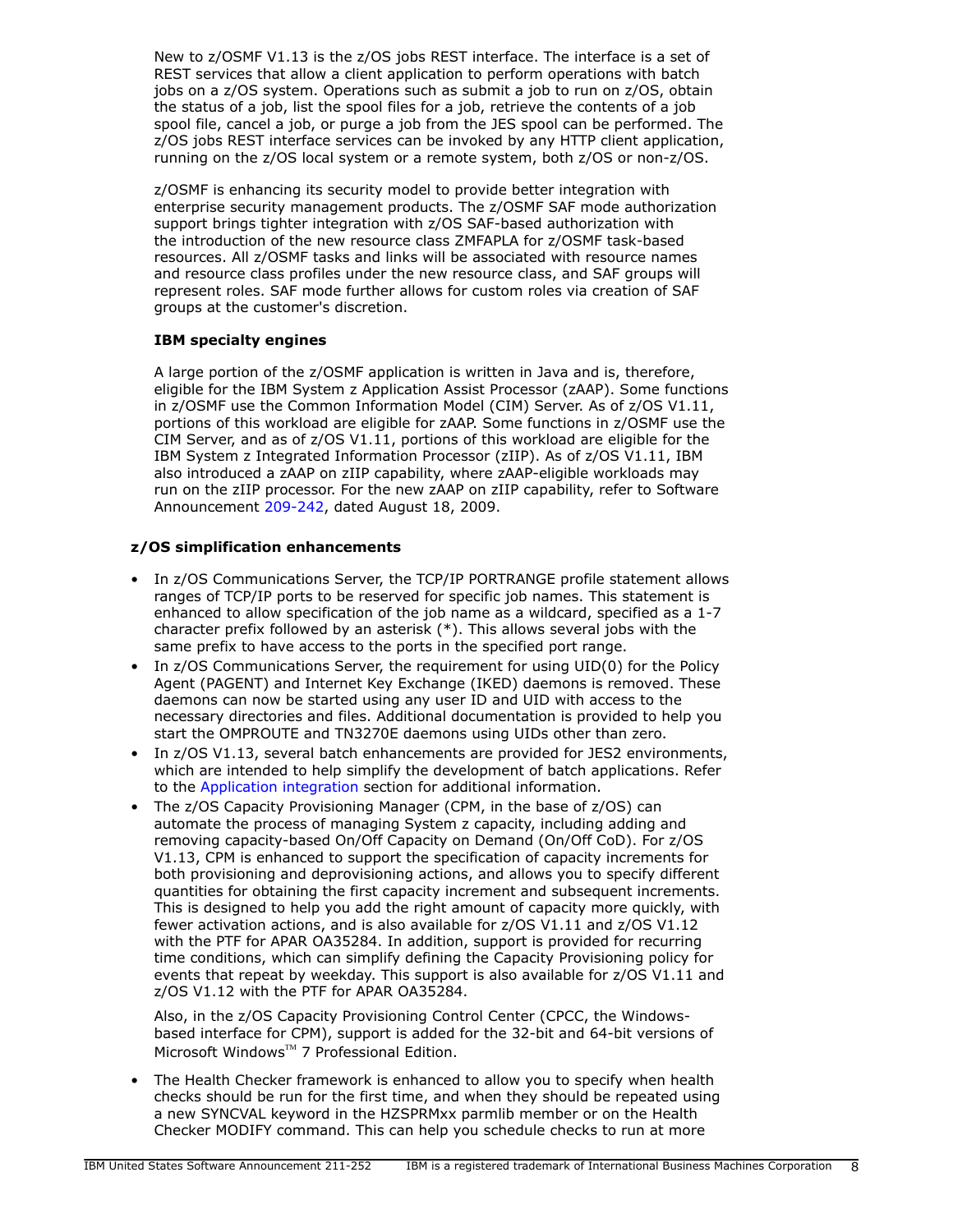predictable times. Also, extensions to the Health Checker framework allow better control over messages and check intervals, and allow checks to increase the severity of their exceptions as system conditions change. These changes are intended to allow programmers to write advanced health checks with improved usability.

- New migration health checks are available for z/OS V1.13. These include:
	- A check designed to warn you when the zFS configuration option is not set to sysplex=filesys is available for z/OS V1.11 and z/OS V1.12 with the PTFs for APAR OA35465.
	- A check is available to verify that the new symbolic links added in z/OS V1.13 for easier read-only version root file system support are compatible with your z/OS V1.11 or z/OS V1.12 system. The check is available for z/OS V1.11 and z/OS V1.12 with the PTFs for APARs OA35636 and OA35605.
	- A check to warn you that the z/OS console mode of operation has not been specified, and the default has been selected, is available for z/OS V1.10, or later, with the PTFs for APAR OA32930.
- Additional new health checks are available for z/OS V1.13. These include:
	- In z/OS V1.13, three new health checks are added for Allocation. Two are designed to warn you of currently active allocation options that can result in deadlocks, and one to warn you that the specified task I/O table (TIOT) size is smaller than recommended. These checks are intended to help you prevent allocation deadlocks and unintentionally restricting the number of DD statements allowed per job step.
	- z/OS V1.13 DFSMS records tape library errors during IPL and displays them with a new DMO\_TAPE\_LIBRARY\_INIT\_ERRORS health check. This health check is designed to provide information about tape library devices that had initialization errors during IPL, with suggested actions for resolving those errors.
- New DFSMSrmm function is provided:
	- New function allows the system to automatically correct the volume list for multivolume tape data sets in many cases when a volume list does not include all necessary volumes or the volumes are specified out of order. This is intended to help you avoid problems when processing multivolume tape data sets, ensuring that all the data associated with them is available to be read.
	- New function allows you to specify whether data sets are managed by expiration date or Vital Record Specifications (VRS) policy when they are created. This is designed to help you simplify your retention policies, help you avoid batch VRS policy management, and enable you to determine how long a tape data set will be retained at the time it is created. Corresponding support for the DFSMSrmm dialog is designed to show either the VRS retention date or the expiration date in data set and volume search results.
	- DFSMSrmm command extensions for tape copy applications enable you to copy and restack tape data sets while retaining, and preventing incorrect settings for, data set attributes. Options allow setting predictable retention periods for source data. This simplifies moving and copying tape data, particularly when implementing new tape technologies and replacing older media.
	- An enhanced SEARCHDATASET command allows a more efficient search of tape data set metadata based on date ranges, including relative values, SMS constructs, and catalog status. This makes it easier to identify data sets that meet those criteria.
	- More control is provided over automatic inventory management driven volume movement, allowing you to specify locations that are not eligible for automated movement during inventory management processing; for example, those that might otherwise be moved based on VRS. Also, the VRS dialog and commands support searching by last reference and change dates to help you find unused VRS policies, and DFSMSrmm supports listing last changed information for all resources managed using its control data set.
	- The DATASET and VOLUME display panels are to be extended with ISPF pointand-shoot fields to simplify dialog navigation. Also, a new CHAIN primary command is designed to provide quick access to multivolume and multifile search results lists.
- New DFSMSdfp function is provided: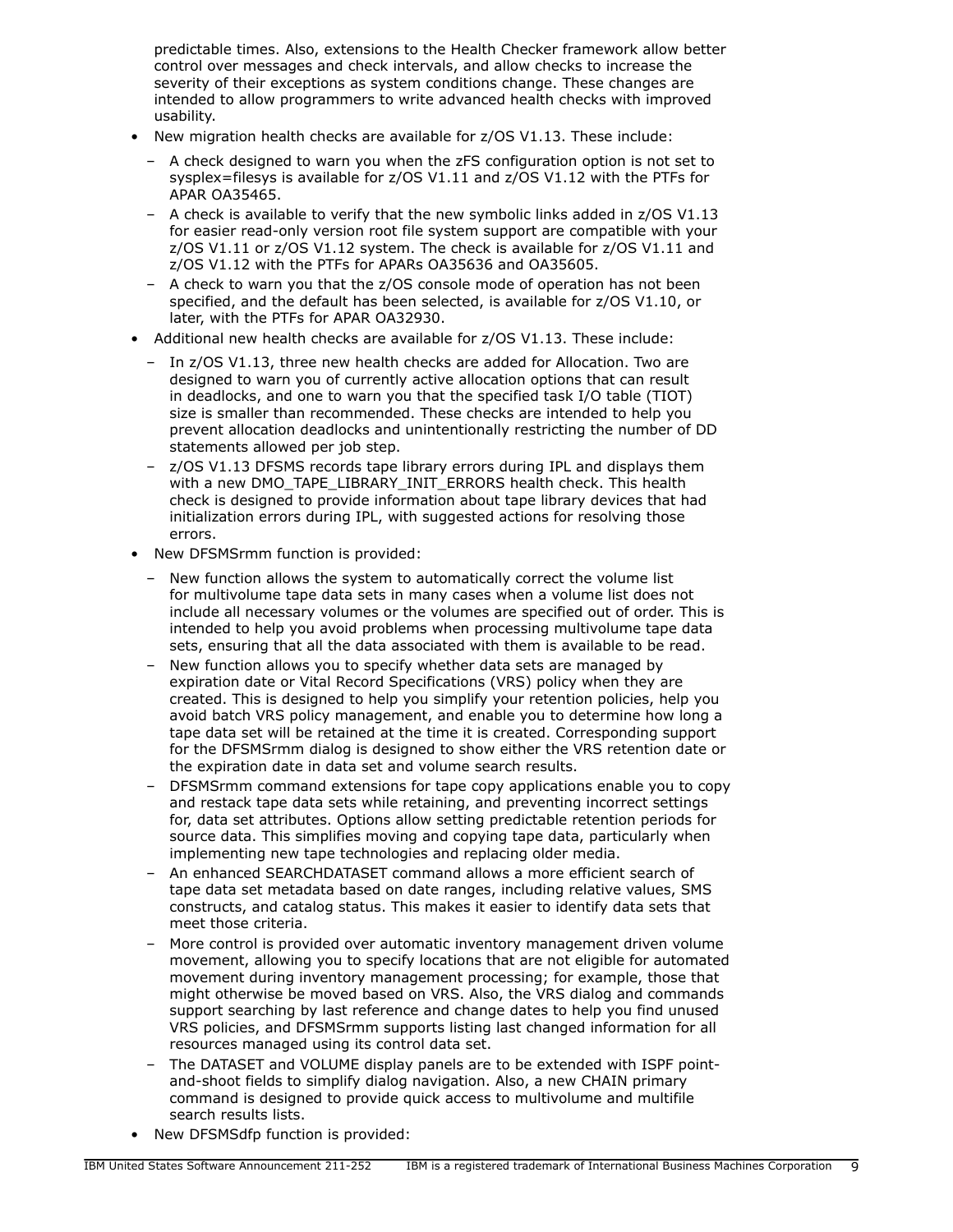- A new parmlib member, IGGCATxx, allows you to specify a number of Catalog system parameters. A new CATALOG parameter in IEASYSxx allows you to specify one or more IGGCATxx members, in which you can specify the maximum number of Catalog Address Space (CAS) user service tasks, a threshold value for how full a catalog can be made before a warning message is issued, whether functions that can be controlled using the ENABLE and DISABLE keywords of the MODIFY CATALOG command should be active, and the amount of primary and secondary space to be allocated for implicitly defined VSAM volume data sets (VVDSs). This new function is intended to make it easier to maintain those catalog parameters that are not needed very early during the IPL process.
- DFSMSdfp allows you to use a new keyword in a DEVSUPxx member of parmlib to specify that descriptive text, in addition to abend codes and return codes, be provided for many Open, Close, and End of Volume errors. This is designed to make it easier to determine the reason for these errors quickly without having to look up the messages and return codes.
- The system updates volume information across a Parallel Sysplex when DFSMSdss or DFSMShsm Fast Replication Backup and Recovery processing completes successfully, and the volume serial or VTOC location, or both, have been changed. When a new REFUCB keyword is specified in a DEVSUPxx member of parmlib, this is intended to eliminate the requirement to issue VARY commands on sharing systems in the sysplex when volume information has been updated by these functions.
- DFSMSdfp Catalog processing and the IDCAMS utility are changed to issue an operator message that requires a response before allowing a user catalog to be deleted when RECOVERY is specified. This new function is designed to be enabled using new operands of the MODIFY CATALOG command and is intended to help prevent inadvertent deletion of user catalogs in batch jobs using IDCAMS.
- DFSMSdfp function is added to ISMF to allow you to sort saved volume lists (using NaviQuest) by column and display space information in gigabyte units, and also supports a new display for pool storage groups. This new function is designed to make ISMF easier to use.
- Access Method Services (IDCAMS) supports a new option for the LISTCAT LEVEL command. This new option is designed to allow you to specify whether related component names be listed when a data set entry is listed based on the pattern specified by LEVEL. For example, if a cluster name is listed, the new option is designed to allow you to specify whether the DATA and INDEX entries are also listed. This is intended to make it easier to customize LISTCAT output and reduce unwanted or unneeded LISTCAT data.
- DFSMSdfp is changed to recalculate the number of buffers needed for each data set in a concatenation when accessed using the MULTSDN option with QSAM. This is intended to avoid out of storage conditions that can arise for concatenated data sets having different block sizes when MULTSDN is specified in the data control block extension (DCBE).
- DFSMSdfp is now designed to determine whether the SMS configuration data set (CDS) has the REUSE attribute, and if not, change it from NOREUSE to REUSE automatically during activation.
- A new utility, IEBPDSE, is designed to verify that the structure of a PDSE is valid, which can help you verify the state of a PDSE before and after critical operations.
- The SMF dump program used for processing SMF log streams (IFASMFDL) is enhanced to reduce the time it takes to extract the data. This new function is designed to allow you to specify a new SMARTENDPOINT keyword when running the utility, to limit the amount of data read from the log stream being processed. IFASMFDL is also designed to allow you to specify that an entire SMF log stream be archived or deleted. ARCHIVE and DELETE processing is designed to process all the SMF data you specify that exists in a log stream, rather than a subset of the data. This is intended to allow you to easily migrate SMF data management processes based on archiving the entire content of SYS1.MAN SMF data sets to use SMF log streams. The SMARTENDPOINT support is available now for z/ OS V1.10, or later, with the PTF for APAR OA31737. The ARCHIVE and DELETE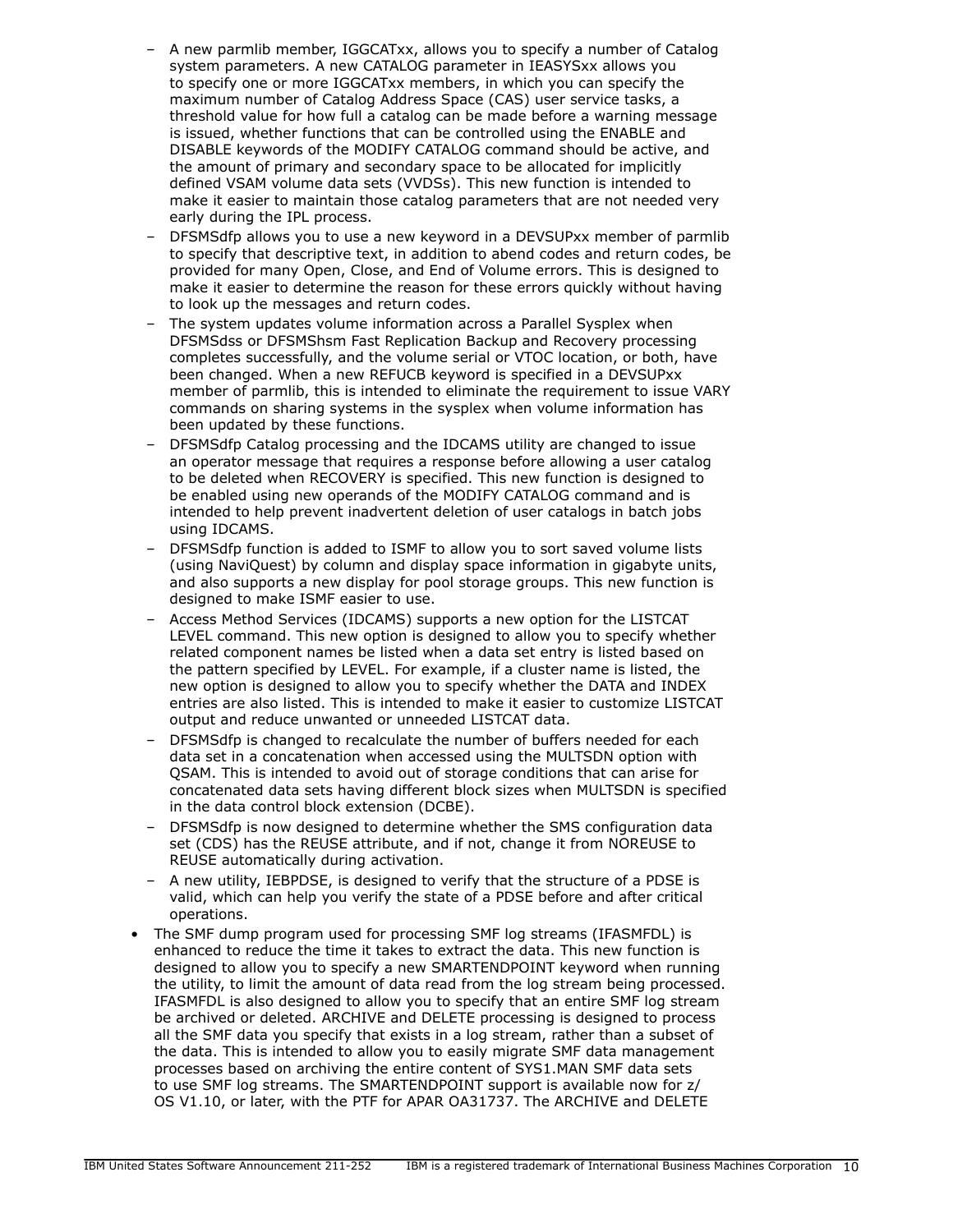processing changes are also available now for z/OS V1.11 and z/OS V1.12 with the PTF for APAR OA34589.

- ISPF provides support for:
	- Line command level Edit macros, in addition to the existing Edit macro support. This new design is intended to allow you to write macros to be used as line commands, in addition to those you might have already written for use as Edit primary or initial processing commands.
	- A new AL line command on the Data Set List panel (option 3.4) command that you can use to allocate a new data set using a specified data set as a model for the new data set's attributes.
	- A new option on the z/OS UNIX Directory List panel to allow authorized users to update access control lists (ACLs) from within ISPF.
	- Enhancements to the support provided in z/OS V1.11, for extended statistics for partitioned data set members with more than 32,756 lines. In z/OS V1.13, display support is provided for extended statistics with a new INFO command to display extended line counts when the Extended PDS statistics function has been enabled.
	- Displaying job and step names stored by the system for data sets that are eligible to reside in the extended addressing space (EAS) on an extended address volume (EAV) in the Data Set List utility (option 3.4), and retrieving this information using the DSLIST and LMDLIST services. This is intended to allow you to find the creating job and step names easily.
- Eliminate the need for WebSphere MQ for SDSF Sysplex environments. In z/OS V1.13, SDSF simplifies support for sysplex-scope displays in a JES2 environment. Once all systems in a MAS are running z/OS V1.13 JES2, all displays are sysplexscope without the use of IBM WebSphere MQ for z/OS (5655-L82) . This new function is designed to help simplify SDSF setup and operation. Also, new SDSF support for JES2 includes JES network server and network connections displays. For JES3, SDSF is now designed to implement all applicable functions that are supported for JES2. This includes displays for initiators, output, held output, punches, and readers, as well as a new display for job 0. New SDSF support includes new displays for JES network servers and network connections. The corresponding SDSF Java classes have also been updated to support the new displays and actions. These changes are intended to provide systems management improvements.
- The Storage Management Initiative Specification (SMI-S) was published by the Storage Networking Industry Association (SNIA) and defines "an interface for the secure, extensible, and interoperable management of a distributed and heterogeneous storage system." The SMI-S specification defines the various domains of storage management in the form of Common Information Model (CIM) profiles and subprofiles. In z/OS V1.12, z/OS CIM Server added support for the Storage HBA and Host Discovered Resources (HDR) profiles. In z/OS V1.13, z/OS CIM Server is designed to add support for CIM Indications to the Storage HBA and SB Multipath Management profiles. These extensions are intended to help form a basis for multiplatform storage management tools.

In z/OS V1.13, a number of small enhancements are made to HCD:

- A new "View unused resources" action you can choose for the channel path list to show how many unit addresses and control units are used, and available for the selected channel path
- Additional IODF checking when building a production IODF or a validated work IODF
- Support for exporting and importing unconnected control units and devices in build I/O configuration statements and migrate functions

# Scalability and performance

With z/OS V1.13 and related System z technologies, IBM delivers improved performance, scale, and economics to the platform. These technologies are intended to help enable you to leverage existing resources better or to free up existing resources to run more workload within your existing System z servers more efficiently. The traditional view on scalability and performance has been to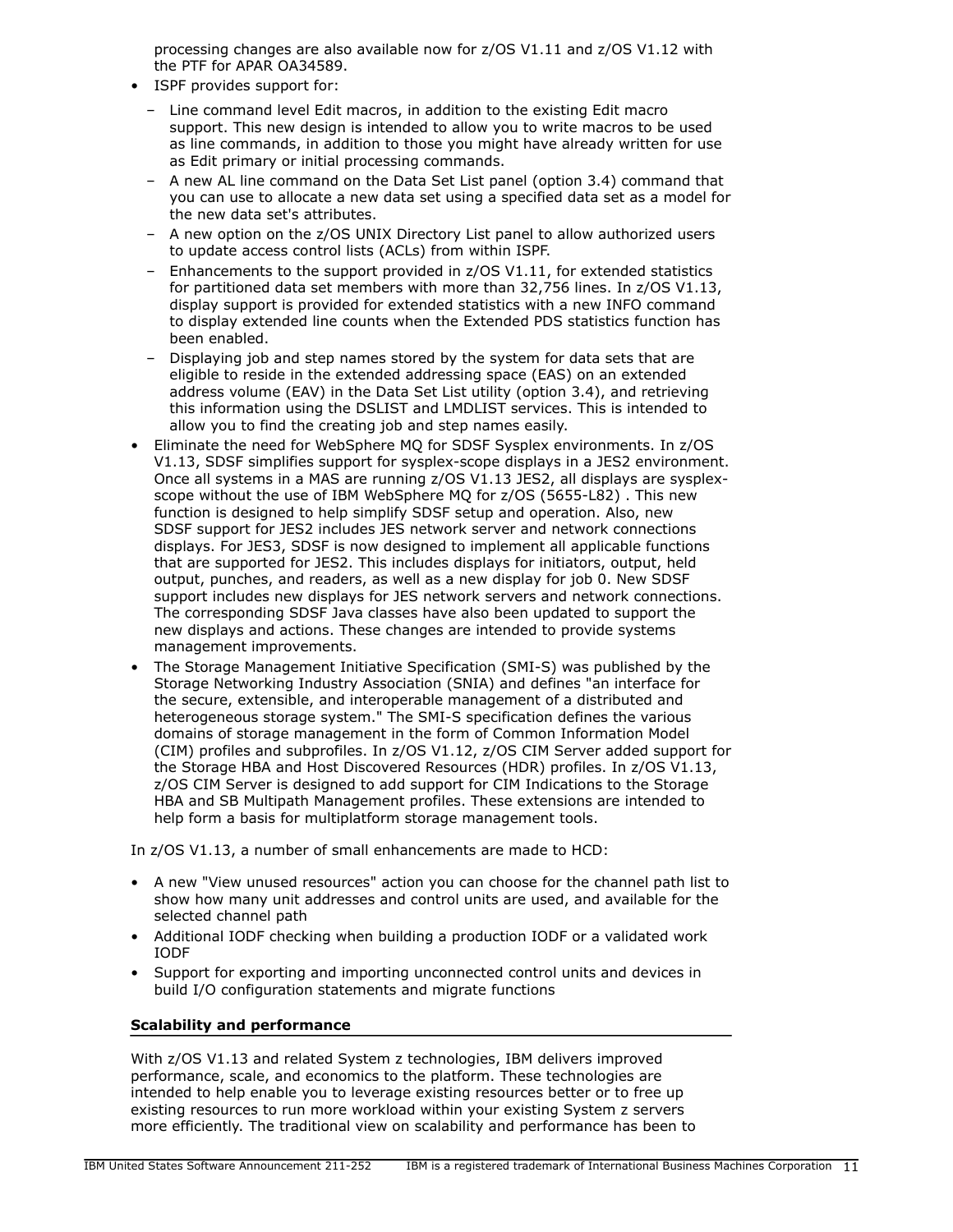throw more hardware at something, or to wait and upgrade to faster hardware. z/ OS has a different approach to these metrics of economics. With z/OS, IBM has long understood the balance between scalability, performance, and efficiency of the platform, and z/OS interacts with the major system components, such as the processors, storage, I/O, and software, to help manage system resources efficiently.

z/OS has had many scalability and performance improvements over the past several releases, giving you the ability to do more with the same system resources. For example, new and enhanced HiperDispatch function, large (1 MB) page support, Extended Address Volumes, XL C/C++ optimizations, VSAM Control Area Reclaim, Application Transparent Transport Layer Security (AT-TLS), z/OS Integrated Cryptographic Service Facility (ICSF), and other enhancements have helped provide significant performance and scalability improvements for your workloads.

With z/OS V1.13, IBM delivers function to improve the performance of z/OS workloads:

- Improve I/O performance between 50% (1.5X) and 150% (2.5X) for many z/OS UNIX workloads using shared zFS in a Parallel Sysplex. Applications that use zFS, such as z/OS UNIX System Services and WebSphere Application Server for z/OS, are expected to benefit<sup>3</sup>.
- Improved performance is expected for traditional workloads with IEBCOPY improvements. Any workload using PDS to PDS copies is expected to benefit<sup>3</sup>.
- **3** Performance improvements are based on internal IBM laboratory tests. Your results will vary. I/O performance improvements measured for fully shared zFS ranged from very small to 900%, with the majority of workload conditions tested falling between 50% and 150%. The actual amount of improvement will depend on the environment (monoplex or Parallel Sysplex) and the type of file processing being done. IEBCOPY improvement will depend on the amount of data being copied.

With z/OS V1.13, IBM delivers function to improve the scale of z/OS workloads:

- Remove bottlenecks: The maximum size of a VSAM volume data set (VVDS) is increased to provide support for more data sets per volume, increasing the maximum from hundreds of thousands to millions. Also Catalog processing increases the number of aliases from approximately 3,500 to approximately 250,000 or more.
- Simplified storage management: In z/OS V1.13, IBM introduces FTP support for more data set types in the extended addressing space (EAS) of extended address volumes (EAVs), enabling FTP to access this additional DASD capacity when allocating, storing, and retrieving data sets that are eligible to reside there.
- Foundation for extreme data handling and simplified storage management: Potentially improved I/O performance without the need for application changes for QSAM-, BPAM-, and BSAM-based workloads by leveraging High Performance FICON. Also, existing EAV functionality is enhanced with support for larger, 1 TB Extended Address Volumes (EAVs). Refer to the [Statements of direction](#page-32-0) section for more details.

Additional detail on the scalability and performance improvements for z/OS V1.13:

- The maximum usable size of the VSAM volume data set (VVDS) is increased, which increases the architectural maximum number of SMS-managed and VSAM data sets that can reside on a single volume by a factor of 16. For most data set types, this is expected to be an increase from hundreds of thousands of data sets to millions of data sets per volume, and is intended to allow the number of data sets per volume to scale with Extended Address Volume (EAV) sizes.
- Catalog processing is enhanced to increase the number of aliases that can be defined for a user catalog. For example, if your master catalog is defined with the default record size, the maximum will be increased from approximately 3,500 single-level aliases per user catalog to approximately 250,000 or more. The actual maximums vary with the lengths of the aliases defined.
- zFS processing has been redesigned to allow all members of a Parallel Sysplex to perform zFS file system read and write I/O operations for shared file systems. In IBM laboratory tests, this new design yielded substantial file processing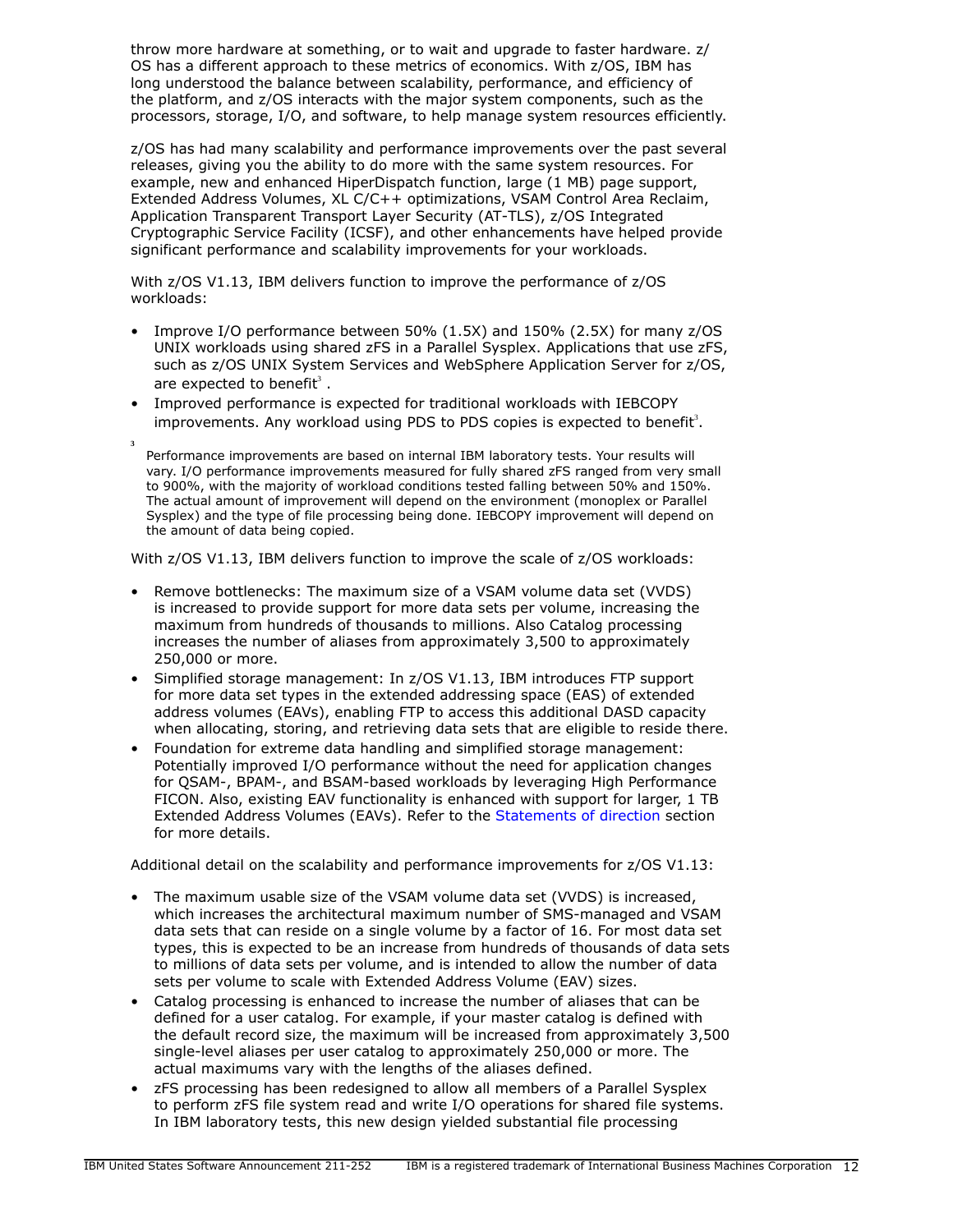performance gains for all systems, both those that would have been zFS owning systems in prior releases and those that would not, and for single systems as well as those which were members of a Parallel Sysplex. The performance improvements observed in file processing varied over a broad range, from small to over 900% (over 10X) improvement, depending on the environment (monoplex or Parallel Sysplex) and the type of file processing being done. For most measured environments, the range of improvement observed fell between 50% (1.5X) and 150% (2.5X).

- z/OS is designed to support some programs running in 64-bit storage, provided that they meet certain restrictions. This is intended to provide virtual storage constraint relief to applications, particularly those that imbed code in data areas for performance reasons.
- Extended Address Volumes (EAVs) allow more data to be stored on direct access storage devices. z/OS V1.13 Communications Server FTP, which already supports SMS-managed extended format sequential data sets, supports these additional data set types when they reside in the EAS of an EAV: both SMS-managed and non-SMS-managed physical sequential basic and large format data sets, PDS and PDSE data sets, and GDG data sets. Also, SDSF is designed to support extended format sequential (DSNTYPE=LARGE) print files, and print files that are placed in the EAS of an EAV.
- z/OS Communications Server adds support to FTP for large format data sets. With this support, FTP is designed to transfer, restart transfers for, and allocate large format data sets, which can have more than 65,535 tracks per volume or more than 2 gigabytes of data, without requiring them to be SMS managed.
- The VSAM RLS buffer management algorithm for least recently used buffers has been improved. This is expected to reduce the CPU time used for buffer management processing in the SMSVSAM address space for large VSAM RLS data sets with large buffer pools. Also, VSAM record-level sharing (RLS) supports a new storage class (STORCLAS) attribute you can use to specify whether VSAM RLS buffers and the associated resources are released quickly, or retained for a period of time as they are on prior releases, once all applications have closed a VSAM RLS data set on a given system. IDCAMS DCOLLECT is designed to include information about this new attribute in storage class (type SC) records. This enhancement is expected to help improve performance for other VSAM RLS data sets when buffer space is released immediately but would otherwise have been constrained.
- A Problem Documentation Upload utility is added to z/OS and is intended to be used to transmit dumps to IBM. This utility is designed to break dumps into segments that can be transmitted in multiple data streams to help reduce data transfer time and to support encryption. This utility is similar to the Problem Documentation Upload utility currently available for download, and has an alias entry point named MTFTPS for compatibility. This utility can be called from the z/ OSMF V1.13 Incident Log application.

Note: The Problem Documentation Upload utility can currently be downloaded from

# <http://www14.software.ibm.com/webapp/set2/sas/f/zaids/pduf.html>

- Enhancements for the IEBCOPY utility are intended to improve performance when copying a partitioned data set (PDS) to another PDS. In addition, IEBCOPY exploits 31-bit storage for track buffers, and the current requirement for APF authorization is removed in z/OS V1.13.
- In z/OS V1.13, you can specify longer data set retention periods using JCL, TSO/ E, SMS management classes, and DFSMSrmm. The current limit of 9,999 days (approximately 27 years) is increased to allow you to specify up to 93,000 days, or approximately 254 years. However, the system will continue to support a maximum expiration date of 31 December 2155 for data sets, even when you specify a retention period that would result in a later date. DFSMShsm and OAM honor these longer retention periods. Also, the maximum values for the RETPD and EVENTEXP keywords of OSREQ are extended from 32,767 days to 93,000 days. OAM objects are not subject to the system's Year 2155 expiration date limit for data sets, and will be retained for the amount of time you specify. Also, DFSMSrmm commands can be used to set expiration dates beyond the year 2155 for tape data sets as well. This new function is intended to make it easier to retain data for longer periods of time.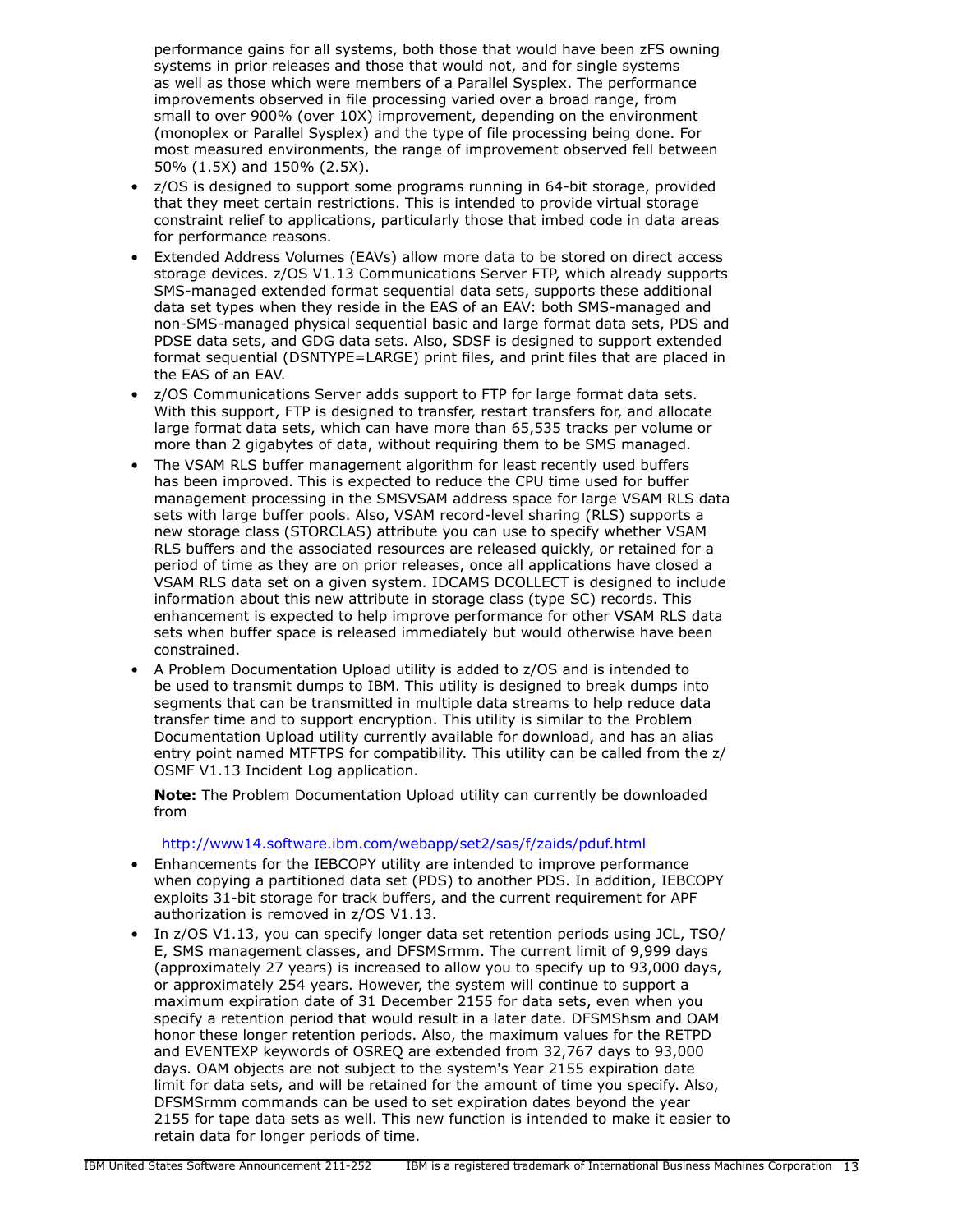- Support is added for unauthorized programs to use extended task I/O tables (XTIOTs) when a captured UCB is not requested. This new function is designed to allow all programs to allocate more data sets than can be supported by TIOTs below 16 MB, and to take advantage of data set association blocks (DSABs) above 16 MB.
- DFSMSdfp is planned to add support to Open/Close/End of Volume to allow programs to use BSAM and QSAM DCBs and ACBs to access subsystem data sets with extended TIOTs (XTIOT).
- In z/OS V1.8, Language Environment® began to support large format (DSNTYPE=LARGE) data sets when accessed by C/C++ programs using QSAM (noseek). In z/OS V1.12, this function was extended to provide BSAM (seek) support for record I/O. In z/OS V1.13, BSAM (seek) is supported for binary and text I/O for sequential data sets. This new support is intended to let your Language Environment C/C++ applications take full advantage of large format data sets using Language Environment.
- The CSSMTP application provided by z/OS Communications Server can be used to send bulk email from z/OS JES2 or JES3 spool. In z/OS V1.13, CSSMTP supports extended retry processing for emails that cannot be delivered during the initial configured retry time. CSSMTP also releases memory and JES resources for emails in extended retries, allowing it to retry those emails for an extended period of time with less overall system impact.
- DFSMSdfp Open/Close/End of Volume processing is changed to reduce tape movement for tapes having ISO/ANSI Version 4 labels. This is intended to improve tape processing performance without requiring any application changes.
- z/OS supports up to 32 subchannels per coupling channel path. This function is expected to help improve the utilization of long-distance coupling links and provide more coupling link bandwidth for long-distance coupling links. This support requires z/OS V1.10 with the PTF for APAR OA33510, or z/OS V1.11, or later, and a zEnterprise System with 1x InfiniBand coupling links, HMC level V2.11.1, and Support Element level V2.11.1, with a minimum Machine Change Level (MCL). For more information, refer to Hardware Announcement [111-121](http://www.ibm.com/common/ssi/cgi-bin/ssialias?infotype=an&subtype=ca&appname=gpateam&supplier=897&letternum=ENUS111-121), dated July 12, 2011. RMF support is provided in z/OS V1.13 and is also available on z/OS V1.11 and z/OS V1.12 with the PTF for APAR OA35076.

# <span id="page-13-0"></span>Application integration

z/OS V1.13 introduces many capabilities to help you write new applications and systems programs, and extend existing programs. Businesses with applications on z/ OS understand the value of its qualities of service, including availability, scalability, and security for these applications and their data on z/OS. Extending these critical applications and expanding the access to the z/OS data hub can drive business agility, enhance usability, and provide unprecedented levels of business integration. Batch is just such a critical business workload. According to IBM research, about 90% of respondents consider batch to be mission critical with the majority choosing to run it on System z. Central to batch processing is the COBOL programming language. COBOL is simple, efficient, robust, and scalable. With hundreds of billions of lines of code, COBOL assets are almost everywhere and capable of supporting billions of transactions a day. Top analysts agree you can take advantage of COBOL's modern interfaces to help revolutionize your batch processing.

z/OS V1.13 Batch Runtime, a new base component, and associated new function are intended to form the foundation for a powerful, integrated, and modern batch application development, deployment, and runtime environment. The z/OS Batch Runtime provides the framework for Java to COBOL interoperability, for transactional updates to DB2, and for sharing database connections between Java and COBOL, enabling you to extend your COBOL batch applications with Java. This new function is intended to help you reduce costs while improving business agility and the operational efficiency of your batch environment.

In addition, JES2 enhancements are designed to make programming JCL easier and to give you more control of your batch applications. Functions such as in-stream data in cataloged procedures, more options on reporting the return code for jobs, and the ability to stop and hold a job at the end of a step (not just at the end of the job) give much more granularity and control.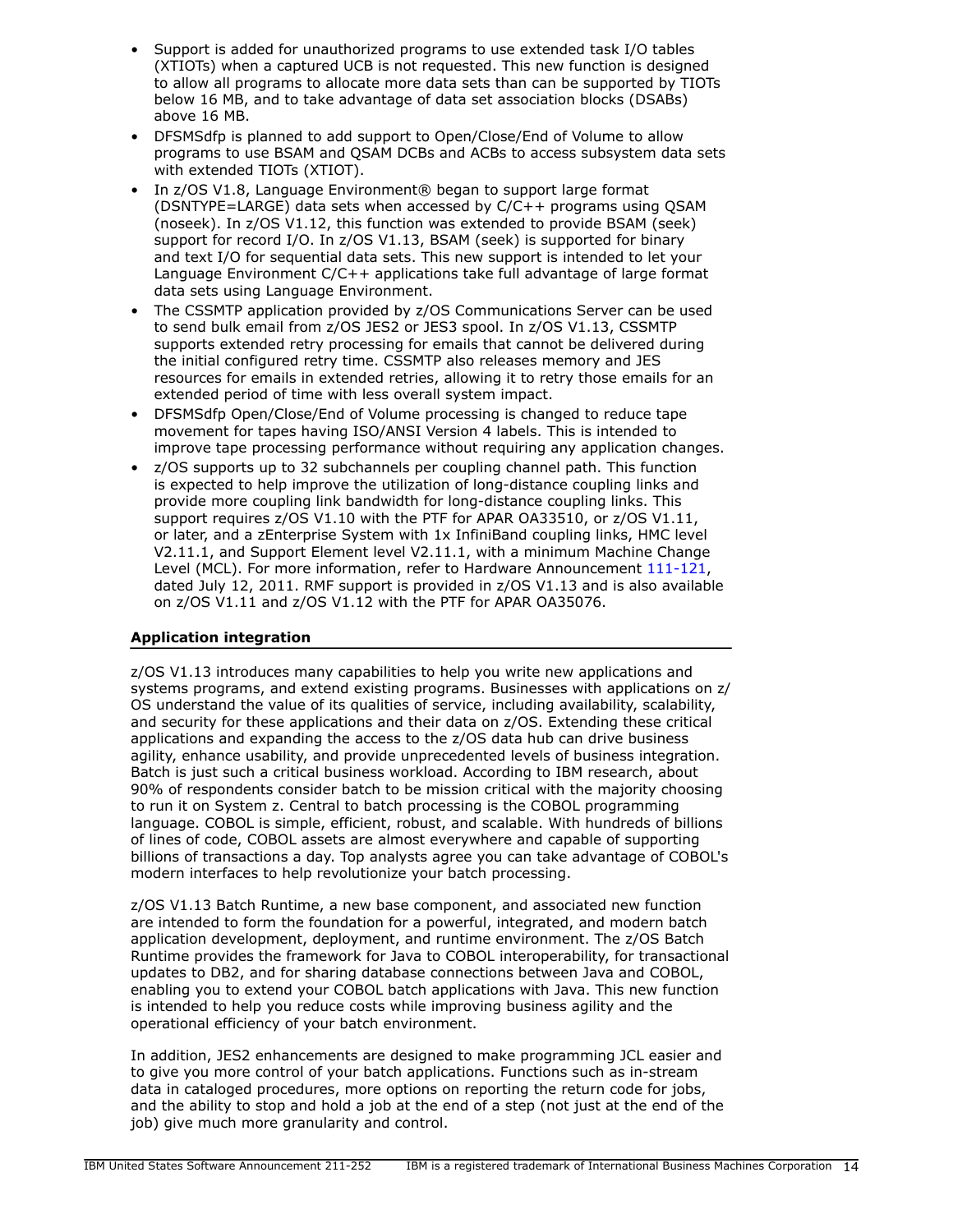Extend the power of z/OS batch even more with a new REST API (included with z/ OSMF V1.13), which can allow you to submit, query, and retrieve output for z/OS batch workloads from both z/OS systems and other systems.

In addition to updates for your batch environment, additional application development enhancements are included for z/OS UNIX System Services, Language Environment, Program Management Binder, z/OS dbx debugger, z/OS Unicode, DFS SMB Server, and more.

Additional function, descriptions, and details in support of application integration are included for z/OS V1.13:

- z/OS V1.13 introduces many new batch programming capabilities:
	- The z/OS Batch Runtime environment is intended to form the foundation for resilient, highly available, secure, and scalable services for batch applications. The z/OS Batch Runtime is intended to provide the framework for Java to COBOL interoperability, for transactional updates to DB2, and for sharing database connections between Java and COBOL.

New Java-COBOL interoperability capabilities are designed to enable you to reuse valuable COBOL assets by developing new or enhancing existing batch applications with Java. With this capability, for example, you can share a database connection between COBOL and Java -- allowing you to use Java subroutines directly in lieu of Java stored procedures. The Java portions of your batch applications can be eligible for the IBM System z Application Assist Processor, or the IBM System z Integrated Information Processor, using the zAAP on zIIP capability introduced with z/OS V1.11.

Initially, Java, DB2, and COBOL support is provided with IBM 31-bit SDK for z/OS, Java Technology Edition, Version 6.0.1 (5655-R31), DB2 V9.1 for z/ OS (5635-DB2), or later, with PTFs, and IBM Enterprise COBOL for z/OS V4.2 (5655-S71), or later.

- In z/OS V1.13, several batch enhancements are provided for JES2 environments that are intended to help simplify the development of batch applications.
	- -- Support is provided for in-stream data sets to be used within JCL procedures and for include statements. This is designed to improve usability of JCL procedures; for example, by making it possible for you to put utility control statements in the same member as the rest of the procedure.
	- -- Support is provided to allow jobs for which journaling is used to be stopped after a currently running step has finished and held for restart in the following step. This is intended to allow less-disruptive system shutdowns.
	- -- Job-level return code support is provided. A new JOBRC keyword on the JOB statement is designed to allow you to specify whether a job's return code should be set to the highest return code of any step that was run, the return code of the last step, or the return code of a specific step. This new support can make it simpler to determine whether a job succeeded or failed by looking in a single place for the result.
	- Support for specifying a time, interval, or number of output lines on the UNALLOC parameter of the SPIN keyword on the DD statement. This is intended to help improve availability for long-running address spaces.
- In addition to applications designed to simplify system management tasks, z/OSMF V1.13 also delivers a new API you can use to submit batch jobs and retrieve batch job information from z/OS using distributed systems as well as z/OS systems. This new API, which is HTTPS protocol-based and uses Representational State Transfer (REST), is introduced with z/OS V1.13 with z/OSMF V1.13. This is intended to make z/OS batch processing much more accessible to distributed systems and web-based processes.
- Batch concurrency can be improved. A new FREEVOL=EOV keyword on the JCL DD statement allows you to specify that volumes of a multivolume tape data set be made available for other processing once the processing for each volume is finished. This is intended to allow overlapped processing for multivolume data sets, which can speed batch processing.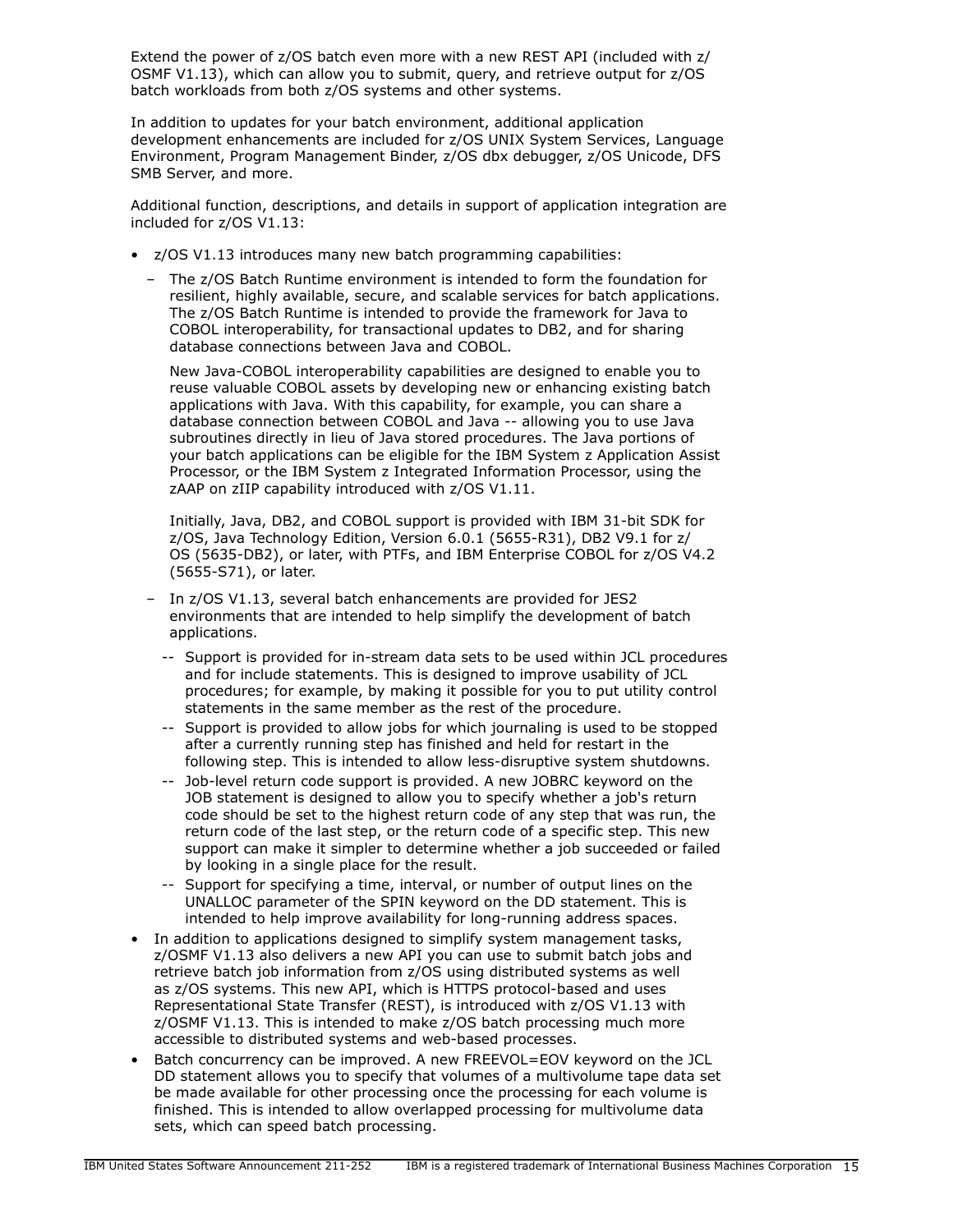• A number of DFSORT programming enhancements are now available with PTF UK90025 for z/OS V1.10 and z/OS V1.11 and PTF UK90026 for z/OS V1.12. These include a variety of new functions for translating ASCII, EBCDIC, hex, and binary characters; a new RESIZE operator for ICETOOL that you can use to change output record lengths, new date field arithmetic operations, a new ACCEPT option for the OUTFIL statement you can use to process subsets of output records, a new grouping function based on key changes, support for SET and PROC symbol substitution in control statements, more information in reports, and a number of other enhancements. These changes provide new functions and improved flexibility, and can help simplify the use of DFSORT. For more information about these new functions, see the User's Guide for DFSORT PTFs UK90025 and UK90026 at

<http://www.ibm.com/support/docview.wss?rs=114&uid=isg3T7000242>

- $z/OS$  V1.13 XL  $C/C++$  includes these performance and usability enhancements:
- For Metal C, new support is provided for:
	- -- IPA and HOT options, which provide interprocedural analysis and high-order loop analysis and transformations during optimization
	- -- Function property blocks to help you identify the C functions and their associated properties when code scanning or dump reading
	- -- A DSAUSER option you can use to request that a field the size of a pointer be reserved on the stack
	- -- An ARGPARSE option for automatic parsing of entry point options
	- -- The qsort() function, which allows an array to be sorted using a function you supply, and is intended to relieve Metal C programmers from having to write sort routines with similar capabilities
- New ARCH(9) functions for programs running on zEnterprise System servers, including support for the interlocked storage access instructions, and for Multiply and Add in hexadecimal floating-mode with a new combination of FLOAT(MAF) and FLOAT(HEX) options
- Informational messages, specified with FLAG(I), are now issued by default in z/OS UNIX System Services for consistency with batch compilations
- TEMPLATEDEPTH option for C++ for increased template control, to specify the maximum number of recursively instantiated template specializations to be processed by the compiler
- Additional source and binary compatibility support, including:
	- -- Suppress warnings for text following #else and #endif
	- -- Function attributes (gnu\_inline, used, malloc)
	- -- Temporary lifetime extensions (C++ only)
	- -- Rvalue bindings to a non-constant reference (C++ only)
	- -- Intrinsic complex types added to C++
	- -- Addressable labels
- New C++0x function, trailing return type, whereby the compiler deduces the type of an auto variable from the type of its initializer expression
- Debugging enhancements:
	- -- In prior releases, the z/OS dbx debugger for C/C++ programs requires that the compiler insert Execute (EX) instructions (called hooks) so that the debugger can gain control during program execution to display information about the program and the data it processes. In z/OS V1.13, dbx provides support for debugging programs compiled without hooks, in addition to those compiled with hooks. This support is intended to allow you to debug programs whose sizes and performance characteristics are more closely aligned with production programs.
	- -- New debugging APIs provide easier access to debug information in .mdbg and .dbg files.
	- -- Debug information for inline procedures, gives the ability to set entry breakpoints at all inline instances.
- Language Environment supports recovery from additional abends during output and close operations for C/C++ programs, and can return to C/C++ programs,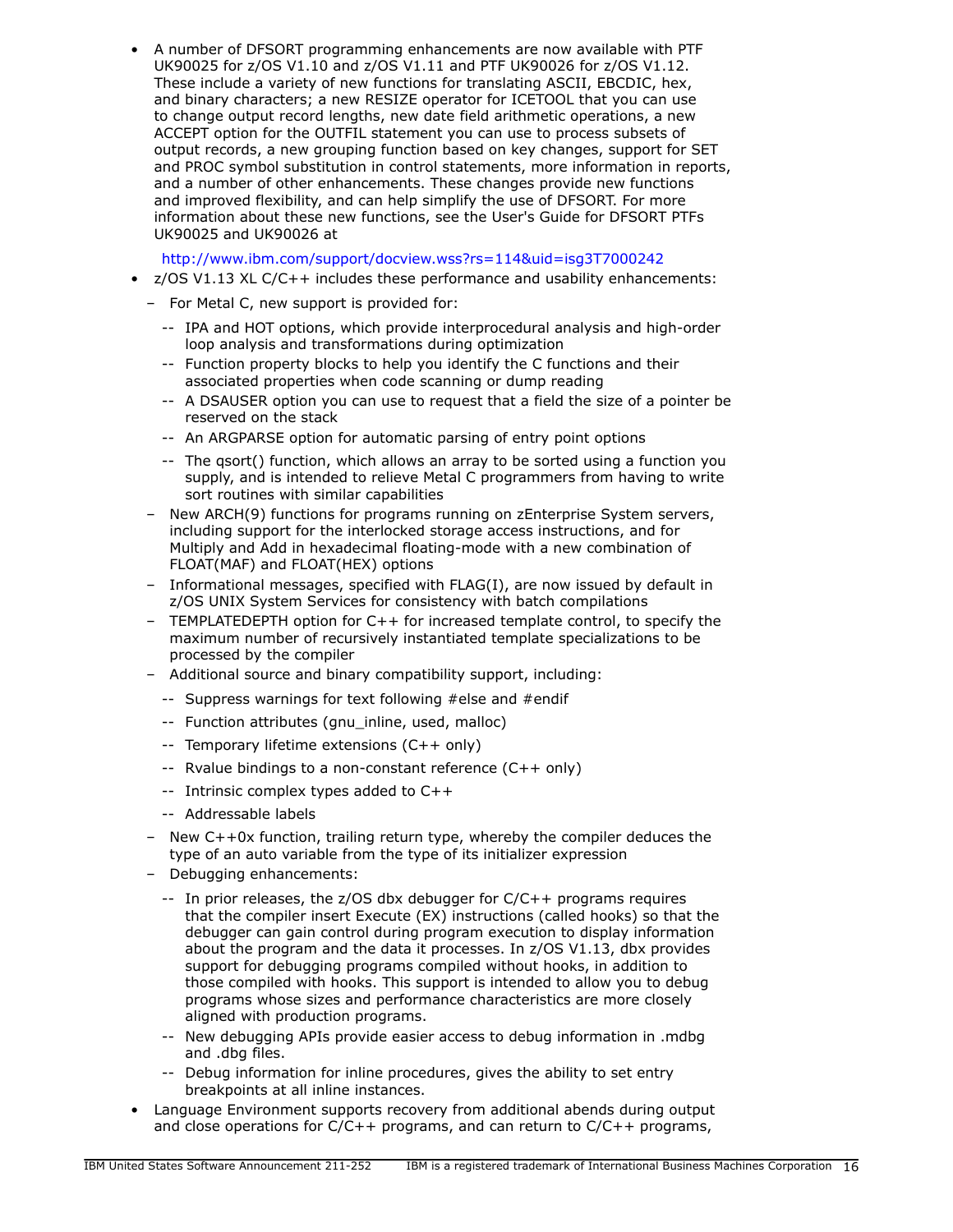indicating that an I/O error has occurred rather than issuing an abend. This is intended to provide a more predictable recovery environment for C/C++ programs when I/O errors are encountered.

- The Base Control Program internal interface (BCPii) allows authorized programs to perform functions related to CPC Image User groups on IBM zEnterprise and IBM System z10® servers with a minimum microcode level (MCL). New function in z/OS V1.13 is designed to allow available CPC Image User groups on a particular CPC and their member images to be listed in, connected to, and disconnected from groups; to support queries for group attributes; and to support issuing most HWICMD BCPii commands to all the members of a specified group.
- Support in z/OS UNIX System Services for user-level file system mounts is designed to provide support for limiting overall user mounts, the ability to allow these functions for specific users and groups of users, the ability to restrict which mount points a user may use, and the ability to allow user mounts only at empty mount points. Also, improved warning and failure messages are provided for some mount and unmount operations. The ability to move these mounts from system programmers or administrators directly to users can improve usability and flexibility, and make it easier to use z/OS UNIX.

z/OS UNIX System Services is enhanced with:

- A script command you can use to record the output of a shell session. For example, a script command could be used to create a session log file for auditing or another output file intended to be processed later.
- Updates to the vi and ex editors that allow you to edit untagged text files and have them treated as if they contained text data using a codeset you specify. New support also allows you to override the built-in autoconversion function, making it easier to edit ASCII-encoded files under z/OS UNIX.
- A capability that allows you to specify that IPv4 UDP datagram reply packets must flow on the same interface where the request arrived when a server system has multiple home addresses with multiple routes back to the client or is using a DVIPA. This support, designed to be similar to the existing support for IPv6, is intended to allow applications to require that the response to a request be restricted to the same IPv4 address from which the request was received.
- The Program Management Binder supports new operations for unnamed (\$PRIVATE) sections in load modules and program objects. This new design allows you to specify that all unnamed sections be deleted or that specific unnamed sections be named (using CHANGE statements) or replaced. These new functions are intended to make it easier to maintain load modules and program objects in place while avoiding unnecessary growth and virtual storage use due to an accumulation of unnamed sections.
- Support is provided to allow tasks in a WLM enclave that have subtasks to leave that enclave and for subtasks of a task joining a WLM enclave to be joined automatically to that enclave. In prior releases, enclave tasks with subtasks are not allowed to leave an enclave. Any subtasks created by a task that has joined an enclave are automatically added to the same enclave. This new support is designed to allow a task to leave an enclave along with its subtasks. This new support also allows a task joining an enclave to have its non-enclave subtasks joined to that enclave. This support is also available on z/OS V1.11 and z/OS V1.12 with the PTFs for APARs OA33344 and OA33406.
- The DFS SMB Server supports clients running both the 32- and 64-bit versions of Microsoft Windows 7 Professional, Microsoft Windows 7 Enterprise, and Microsoft Windows 7 Ultimate Editions. This support is also planned to be available for z/ OS V1.11 and z/OS V1.12 with the PTF for APAR OA36149 by z/OS V1.13 general availability.
- NFS provides support for the 32- and 64-bit versions of Microsoft Windows 7 Professional Edition with Open Text NFS Client or Open Text NFS Server installed.
- XCF provides a simplified set of interfaces for passing messages within a Parallel Sysplex. New services are designed to allow a server to be established to process messages and for messages to be sent across the sysplex without first joining an XCF group. This is intended to make it easier to exploit XCF services for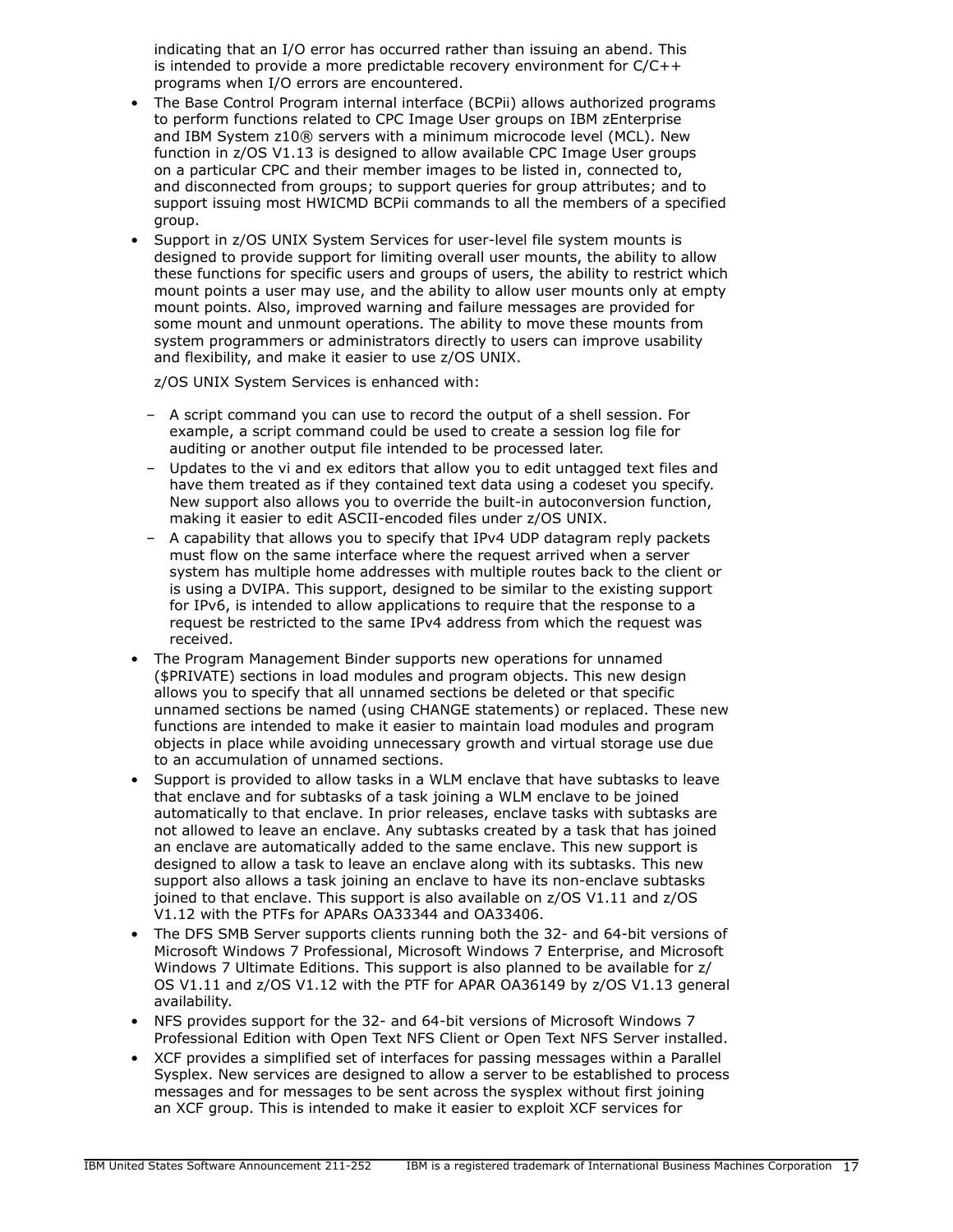applications that do not require the member management and monitoring provided by the XCF group services interfaces.

- Language Environment adds support for initializing multiple CEEPIPI main environments under one task control block (TCB) and to provide access to a user word for each environment both within and outside it. This is intended to help you migrate Preinitialization Compatibility Interface (PICI) environments to CEEPIPI.
- z/OS Unicode Services implement improved bidirectional character support for applications that process scripts such as those for the Arabic and Hebrew languages. These languages, among others, are written and read from right to left but often contain strings that read from left to right. This new function is designed to support such nested bidirectional ("Bidi") strings. Samples are supplied that show how to use these extended bidirectional services, and a sample object file is supplied that you can include with C applications to make it easier to use z/OS Unicode Services functions defined by The Open Group's Bidi interface. Also, the z/OS Unicode conversion information service provides additional information about Coded Character Set Identifiers (CCSIDs), including information to identify substitution, newline, line feed, carriage return, end-offile, and space character codes.
- Storage management is changed to allow tasks using subspaces to access 64 bit private and 64-bit shared virtual storage without the overhead of a Branch in Subspace Group (BSG) instruction. This is intended to help provide virtual storage constraint relief by making it easier for applications to exploit 64-bit storage and to use system services that use 64-bit storage.
- These IBM Tivoli Directory Server for z/OS (LDAP) enhancements are provided:
	- DB2-based TDBM back end and bulk load utility are enhanced to support 64 bit addressing. This enhanced TDBM back end, when used with DB2 9 for z/ OS (5635-DB2) with PTF UK50918 or a later release, is intended to improve scalability of IBM Tivoli Directory Server for z/OS for large LDAP deployments. In addition to this TDBM enhancement, a bulk load utility capable of executing in 64-bit addressing mode facilitates loading large LDAP directory databases.
	- Support is extended to enable Kerberos binds to be processed by Microsoft's Active Directory Server. This support is intended to improve the interoperability between z/OS applications that utilize the IBM Tivoli Directory Server for z/ OS client services and Kerberos authentication in environments where Active Directory is being utilized.
	- Support is provided for server-side paged and sorted search results as described by RFC 2696 and RFC 2891. The first capability allows LDAP clients to specify that they should be passed a subset of search results (called a page) and successive pages one at a time rather than receiving an entire set of results. The second enables LDAP clients to receive sorted search results based on a list of criteria, where each criterion represents a sort key. For example, a client application might want to sort the list of employees at a particular work location by surname, common name, and telephone number. Rather than building two search lists, a client application can build a single search list for the server to use so the sorted list can be returned. This is intended to provide sorting capability for client applications that do not have available native sort functions and can help improve performance.
- z/OS CIM Server provides sequence identifiers in the indications profile. This is designed to allow unsuccessful deliveries to be retried by the CIM Server, lost and duplicate deliveries to be detected by a WBEM listener, and a listener to reorder any indications that arrive out of order. This new function can provide better reliability and robustness for event processing in CIM.
- HCM supports the 32-bit and 64-bit versions of Microsoft Windows 7 Professional Edition.
- z/OS Communications Server provides a DISPLAY TCPIP,TELNET command to display a list of TN3270E Telnet servers.
- z/OS Communications Server supports Network Management Interface (NMI) functions for the system resolver to allow the resolver configuration file and the contents of the global TCPIP.DATA file to be retrieved when they are in use. Also, the NMI TMI\_Copybuffer callable services (EZBTMIC1, EZBTMIC4, and TMI\_Copybuffer()) are available for use by unauthorized programs when the user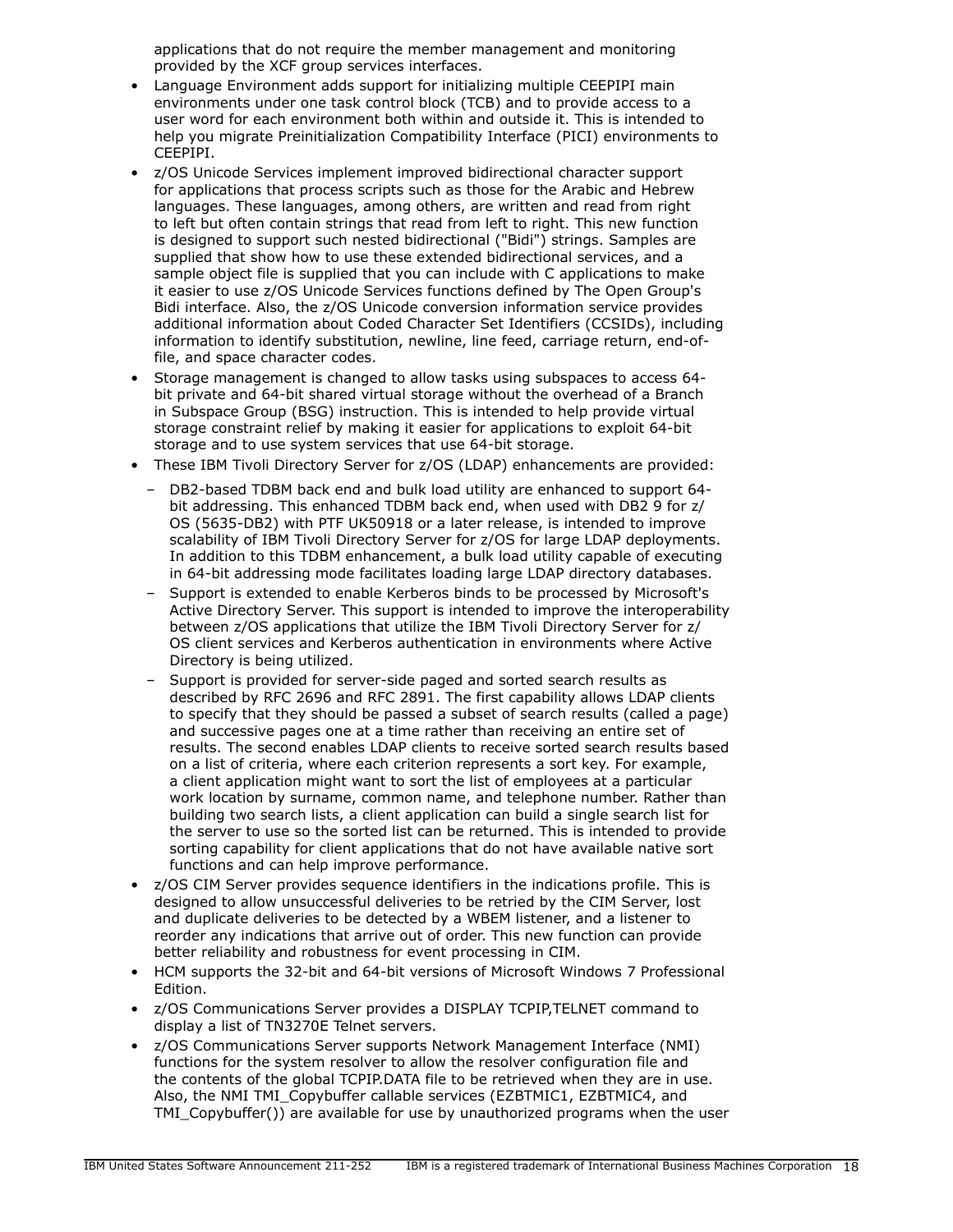IDs under which they run are given access to resources defined to an external security manager, such as RACF.

- In z/OS V1.12, a Java API was implemented for SDSF to allow Java applications access to the data available through SDSF panels. That API is a set of classes, with each class corresponding to a panel, with each instance representing a row, with methods to perform operations similar to action characters and overtypes, and with support for filtering. In z/OS V1.13, support is provided for returning a subset of the requested data. For example, if a set of filters match a large number of SDSF instances normally all returned in a list, a sublist can be requested in a similar manner where the caller can specify relative starting and ending indexes to limit the number of instances to be returned. This new support is intended to allow Java applications to request smaller amounts of data from SDSF.
- In z/OS V1.13, SDSF REXX support is provided for reading the sysplex-wide operations log (OPERLOG), in addition to the single system log (SYSLOG). The support for OPERLOG is designed to be very similar to that for SYSLOG, allowing records to be selected by start time and date and providing the ability to specify a maximum number of records to be returned. Additionally, the OPERLOG display is designed to show messages in the same colors in which they would be displayed on a console. An SDSF Java interface also supports access to OPERLOG. These enhancements are intended to make it easier for you to perform complex repetitive functions programatically using SDSF.
- In z/OS V1.13, z/OS XML System Services supports a binary XML format, Extensible Dynamic Binary XML (XDBX). XDBX supports a subset of XML constructs in a new binary form, and appropriate use of XDBX is expected to provide performance improvements for validating parsing operations compared to conventional XML text documents. This function is planned to be enabled on z/ OS V1.13 with the PTF for APAR OA36712 in fourth quarter 2011.

## **Security**

z/OS V1.13 introduces capabilities to assist you in managing the security around your z/OS environment. Security is often a moving target. New security-related capabilities are often followed by ever-more sophisticated and creative attempts to circumvent them. z/OS has a huge breadth of security capabilities built into the base of the operating system at no extra cost. Many z/OS security functions, such as data encryption, encryption key management, digital certificates, and password synchronization can be deployed as part of enterprise-wide security solutions and can help accelerate implementation, mitigate risk, and reduce compliance costs. z/ OS V1.13 delivers:

- Further integration of RACF and IBM Tivoli Directory Server for z/OS (TDS for z/OS, LDAP). RACF gives you tremendous power for user identification and authorization, resource protection, and overall auditing and reporting. TDS for z/OS, included in the base of z/OS, provides the capability for a simplified programmatic access to RACF function, and the ability to integrate with IBM Tivoli security products. This integration between RACF and TDS for z/OS gives you not only the ability to start synchronizing security processes and information across your enterprise, but also the ability to extend the power for RACF and z/ OS security to non-z/OS users and resources. For z/OS V1.13, TDS for z/OS is expanded to include usage of SHA-2 based and salted SHA-2 based encryption standards.
- Integration and exploitation of new encryption standards. Encryption can obscure information, making it unreadable to unauthorized parties. Encryption can be used to protect the confidentiality, integrity, and availability of both data at rest and data being transmitted, and in general remains one of the strongest aspects of IT security. z/OS V1.13 is updated with many cryptographic capabilities. RACF supports hardware-generated Elliptic Curve Cryptography (ECC) secure keys, giving you the ability to issue and use certificates' hardware-protected ECC keys. z/OS System SSL enables TLS-based communications to leverage ECC keys (software or hardware generated).
- Highly scalable and resilient digital certificate support. Digital certificates, often a required part of security compliance guidelines, can be used to help authenticate users and devices, and to establish secure communications or virtual private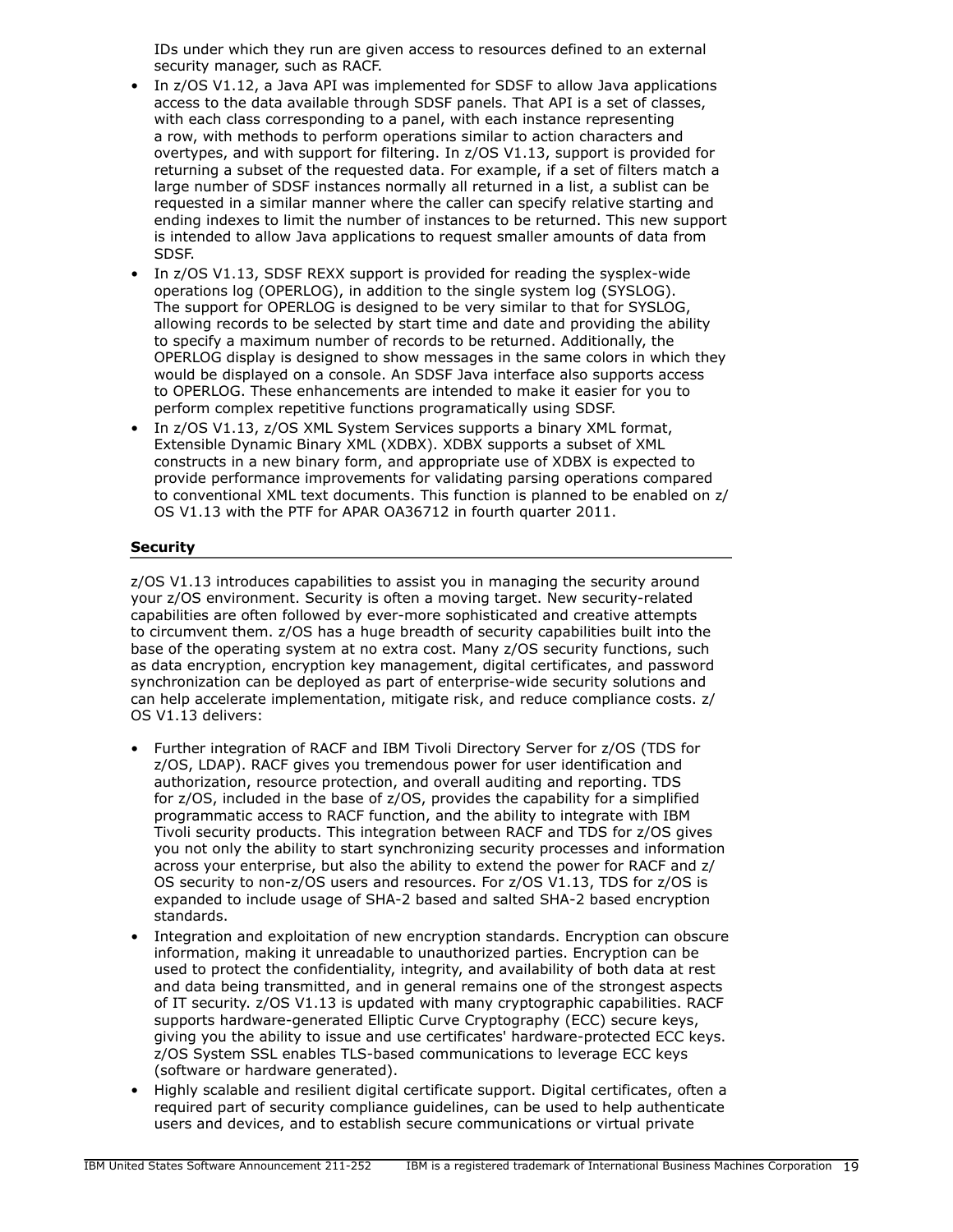network (VPN) sessions. z/OS PKI Services is a complete digital certificate authority included in the base of z/OS at no additional charge. Billions of digital certificates can be efficiently created on z/OS. This capability can be useful in helping you to maintain your security standards while potentially reducing cost by virtue of generating and managing your own digital certificates from z/OS. In z/OS V1.13, PKI Services adds support for using DB2 9 for z/OS, or later, to store objects and certificates, enabling enterprise-class scale and resilient certificate management.

- Network communications capabilities designed with security in mind. z/OS Communications Server supports a wide range of security technologies for your networks designed to help you create end-to-end secure networking solutions. Extended and enhanced support for Internet Key Exchange version 2 (IKEv2) and Federal Information Processing Standards (FIPS 140-2) can help you meet stringent government or industry security compliance guidelines.
- System z Security Portal

IBM urges all z/OS users to get registered for the System z Security Portal and to keep current with security and system integrity fixes.

Many security experts agree that in today's world, it is more important than ever that you track and install critical security and system integrity fixes as part of your overall enterprise security policy to mitigate risk in an environment of heightened cybersecurity concerns. IBM recommends that users of the z/OS operating system validate the currency of security and system integrity service and take prompt action to install all security and integrity PTFs. Security and system integrity fixes are included in Recommended Service Upgrades (RSUs), and maintaining RSU currency can help you minimize exposure to security and integrity issues.

The System z Security Portal is intended to help you stay current with security and system integrity fixes by providing current SMP/E HOLDDATA you can use to identify security and system integrity fixes that you might not have installed on your z/OS systems before they are marked RSU. The System z Security Portal now also provides Associated Common Vulnerability Scoring System (CVSS) V2 ratings for new APARs.<sup>4</sup>Because widespread specifics about a vulnerability could increase the likelihood that an attacker could successfully exploit it, and in response to many customer requests to maintain the confidentiality of any vulnerability information reported to IBM, this information is available only to registered z/OS customers who agree not to distribute it to others. IBM recommends that you visit the System z Security Portal site to get the information you need to be registered as an authorized user of this information. Visit

#### <http://www.vm.ibm.com/security/aparinfo.html>

Also, questions can be directed to: syszsec@us.ibm.com

**4** According to the Forum of Incident Response and Security Teams (FIRST), the Common Vulnerability Scoring System (CVSS) is an "industry open standard designed to convey vulnerability severity and help to determine urgency and priority of response." IBM PROVIDES THE CVSS SCORES "AS IS" WITHOUT WARRANTY OF ANY KIND, INCLUDING THE IMPLIED WARRANTIES OF MERCHANTABILITY AND FITNESS FOR A PARTICULAR PURPOSE. CUSTOMERS ARE RESPONSIBLE FOR ASSESSING THE IMPACT OF ANY ACTUAL OR POTENTIAL SECURITY VULNERABILITY IN THEIR SPECIFIC ENVIRONMENT.

IBM DOES NOT PROVIDE A CVSS ENVIRONMENT SCORE. THE CVSS ENVIRONMENT SCORE IS CUSTOMER ENVIRONMENT SPECIFIC AND WILL IMPACT THE OVERALL CVSS SCORE. CUSTOMERS SHOULD EVALUATE THE IMPACT OF ANY ACTUAL OR POTENTIAL SECURITY VULNERABILITY AND CAN CALCULATE A CVSS ENVIRONMENT SCORE.

Additional function, description, and detail in support of security for z/OS V1.13 includes:

• In z/OS V1.13 with the PTF for APAR OA35970, new function in z/OS UNIX System Services is provided to enable access control of z/OS UNIX file systems using SAF. This new optional access control check is designed to use profiles in a new FSACCESS class to determine whether access to any file in the entire file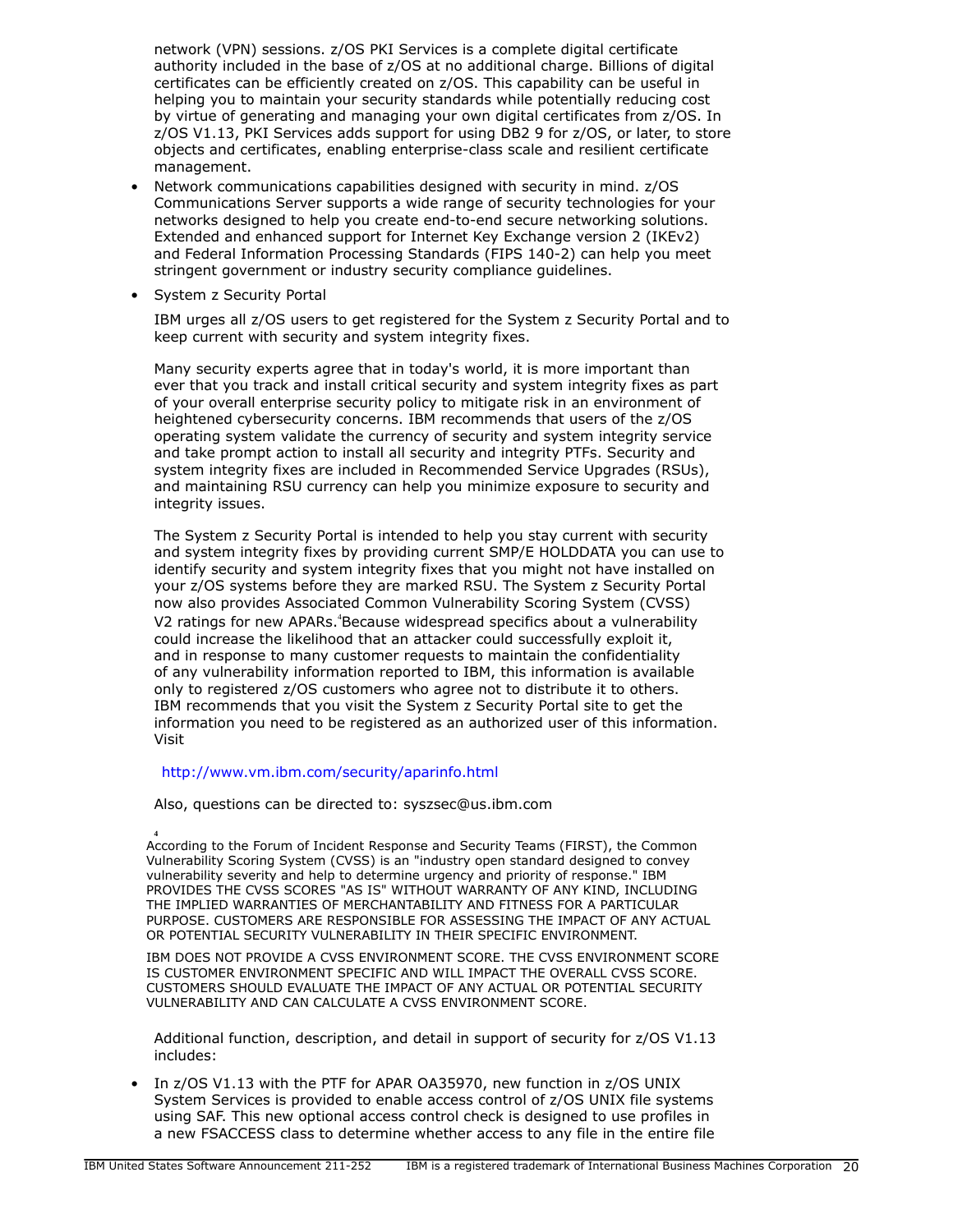system should be granted. When a user is authorized to use the file system, existing file permission bits and access control lists (ACLs) will be used to control access to individual files and directories. This new function is intended to help improve security administration and auditability for z/OS UNIX file systems, and is also planned to be available for z/OS V1.12 with the PTF for APAR OA35970 in September 2011.

• IBM Tivoli Directory Server for z/OS (LDAP) supports SHA-2 hashing for user passwords stored in the LDBM, TDBM, and CDBM back ends. This is intended to help address the need for stronger hashing and cryptographic algorithms and enhance interoperability with distributed IBM TDS, openLDAP, and other LDAP servers. Also, this is intended to meet the National Institute of Standards and Technology (NIST) policy for the use of hash functions. This extension supports SHA-2 (SHA224, SHA256, SHA384, and SHA512) and salted SHA-2 (SSHA224, SSHA256, SSHA384, and SSHA512) hashing of user password attributes. This support uses the persistent PKCS#11 token in ICSF to perform the hashing.

**5** For more information, visit

<http://csrc.nist.gov/groups/ST/hash/policy.html>

• The Cryptographic Support for z/OS V1.11 through z/OS V1.13 web deliverable is planned to be made available September 9, 2011. To obtain this web deliverable, when available, visit

<http://www.ibm.com/systems/z/os/zos/downloads/>

This web deliverable is planned to support z/OS V1.11, z/OS V1.12, and z/OS V1.13, and to include support for these new functions when used with a Crypto Express3 Coprocessor (CEX3C) card, available on IBM zEnterprise servers:

- AES Key-Encrypting-Keys (KEKs), which are thought to be stronger than DES and TDES KEKs, and to better protect AES and ECC encryption keys.
- Diffie-Hellman key exchanges using elliptic curve cryptography (ECC), and encryption of ECC keys encrypted under AES Key Encryption Keys.
- PKA RSA PKCS#1 Optimal Asymmetric Encryption Padding (OAEP) using the SHA-256 algorithm, in addition to the existing support for the SHA-1 algorithm. This function is intended to help meet the requirements of the Japanese Banking Association, and is planned to be available for z/OS V1.13 and the Cryptographic Support for z/OS V1.10 through z/OS V1.12 web deliverable with the PTF for APAR OA36705 in September 2011.
- Storing up to 100 PIN decimalization tables within the secure boundary of the cryptographic coprocessors. This function is intended to help you meet the ANSI X9.8 PIN protection requirements that are thought to make PIN block security decimalization table attacks more difficult. This support also requires a Trusted Key Entry (TKE) V7.1 workstation, available on IBM zEnterprise servers.
- Dynamic PKA Master Key Changes, designed to allow PKA callable services processing to continue while the key is changed. This support aligns PKA master key change procedures with those for AES, DES, and ECC master key changes. This support is also available with a Crypto Express2 Coprocessor (CEX2C) card, available for IBM System z10 servers.
- Exchanging DES and TDES keys with other cryptographic systems using ANSI TR-31 Key Blocks. TR-31 key blocks are intended to allow keys and their attributes to be exchanged between different cryptographic systems, as described by the ANSI TR-31 Specification Interoperable Secure Key Exchange Key Block Specification for Symmetric Algorithms, Version 7-12-2010.

Also, ICSF is planned to support:

- Support for hardware-based RSA 4096-bit cryptography using a Crypto Express3 Accelerator (CEX3A), available on zEnterprise System servers, in addition to the existing support for the same function using the Crypto Express3 Coprocessor (CEX3C) available on IBM zEnterprise servers.
- Dynamic CKDS Administration, which is designed to allow CKDS refresh operations to be processed in parallel with CKDS updates, and to be coordinated for all members of a Parallel Sysplex that share the same CKDS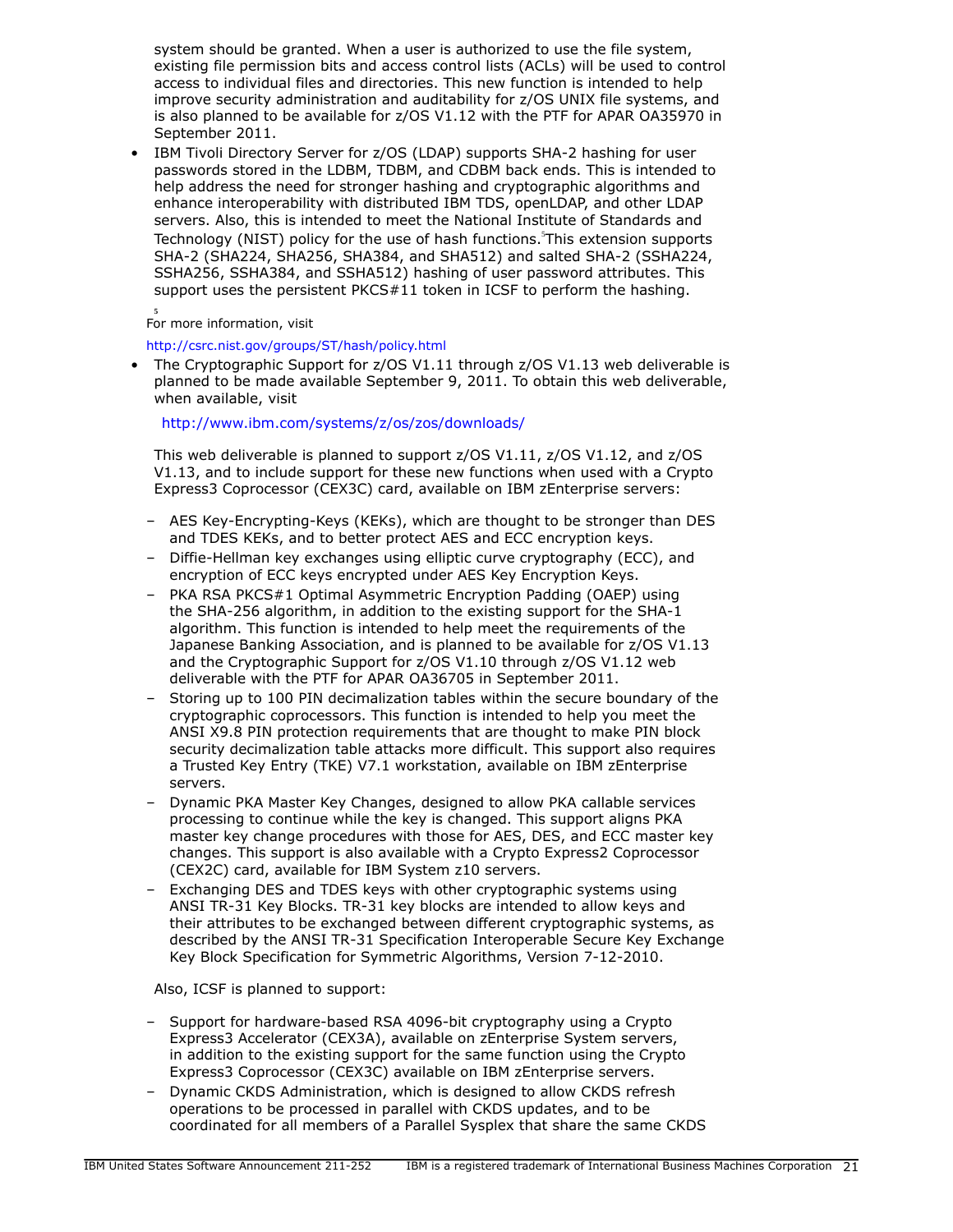data set with the system on which the changes are originated, providing a single point of administration for all the systems in the sysplex while helping provide continuous availability for related ICSF encryption functions. This new function supports dynamic utility-based updates to an active CKDS and CKDS replacement.

- Dynamic CKDS Reencipher and Symmetric Master Key changes, a function designed to simplify the process for changing symmetric master keys while helping provide continuous availability for related ICSF encryption functions. Similar to the refresh function described above, this will allow CKDS updates to be processed in parallel, without the need to suspend CKDS updates, and coordinate the changes for all members of a Parallel Sysplex that share the same CKDS data set with the system on which the changes is originated, providing a single point of administration for all the systems in the sysplex.
- In z/OS V1.13, PKI Services now supports:
	- Using DB2 9 for z/OS, or later, for Object Storage and for the Issued Certificate List. The optional use of DB2 by z/OS PKI is designed to allow you to take advantage of the scalability of DB2 for large-scale certificate deployments, and also take advantage of DB2 designs for high availability, backup, and recovery.
	- Using Mozilla-based web browsers on Windows and Linux platforms to use smart cards when generating certificates and to enable Microsoft Internet Explorer 6, Internet Explorer 7, and Internet Explorer 8 to use an updated PKI application that includes its own ActiveX controls, which allows users to install renewed certificates.
	- Certificate revocation lists (CRLs) larger than 32 kilobytes (32,767) in size. This is intended to help support CRL distribution point environments, such as those using LDAP, for large certificate hosting environments and to improve the flexibility of z/OS PKI Services.
- In z/OS V1.13, System SSL now supports:
	- Extending Elliptic Curve Cryptography (ECC) support to enable the creation of X.509 V3 certificates with ECC keys. This is designed to enable you to create these certificates in key database files or ICSF PKCS#11 tokens, and to allow applications that use certificate support through the Certificate Management Services (CMS) API to create ECC style certificates.
	- Extending its use of ECC to enable TLS V1.0 and TLS V1.1 handshakes using ECC cipher suites and digital certificates during secure connection negotiations as described by RFC 4492.
	- ECC certificates residing in SAF key rings with their private keys stored in the ICSF public key data set (PKDS). System SSL uses the private keys in secure digital signature generation operations using the Crypto Express3 Coprocessor (CEX3C) cards available on IBM zEnterprise servers.
- RACF Remote Sharing Facility (RRSF) is designed to support the use of TCP/ IP connections, in addition to the current support for SNA Advanced Peer-to-Peer Communications (APPC). When used with TCP/IP, RRSF is designed to use Application Transparent Transport Layer Security (AT-TLS) to authenticate peer RRSF nodes and encrypt replication traffic. AT-TLS provides encryption algorithms thought to be stronger than those available using APPC. A sample rule that specifies the strongest available encryption method is provided. The use of TCP/IP is intended to help improve usability, simplify network configuration, and improve the security of RACF data shared between RACF nodes in the RRSF network.
- The IBM Tivoli Directory Server for z/OS (LDAP) allows LDAP administrators to delegate LDAP administrative authority. This function is designed to allow the LDAP administrator to define an administrative group, add one or more distinguished names to that group, and assign one or more administrative roles to each user, either in LDAP or in an external security manager such as RACF. This is intended to provide more flexibility in LDAP administration, help improve auditability, and help improve security by allowing for separation of duties and eliminating reasons for identity sharing.
- Network Authentication Service supports checking IP addresses in tickets for Kerberos, as described by RFC 4120. A new CHECKADDRS field in the KERB segment of the KERBDFLT profile in the REALM class allows you to specify whether address checking should be enabled or disabled. Network Authentication Service is updated to support the functions described by RFC 4537. This RFC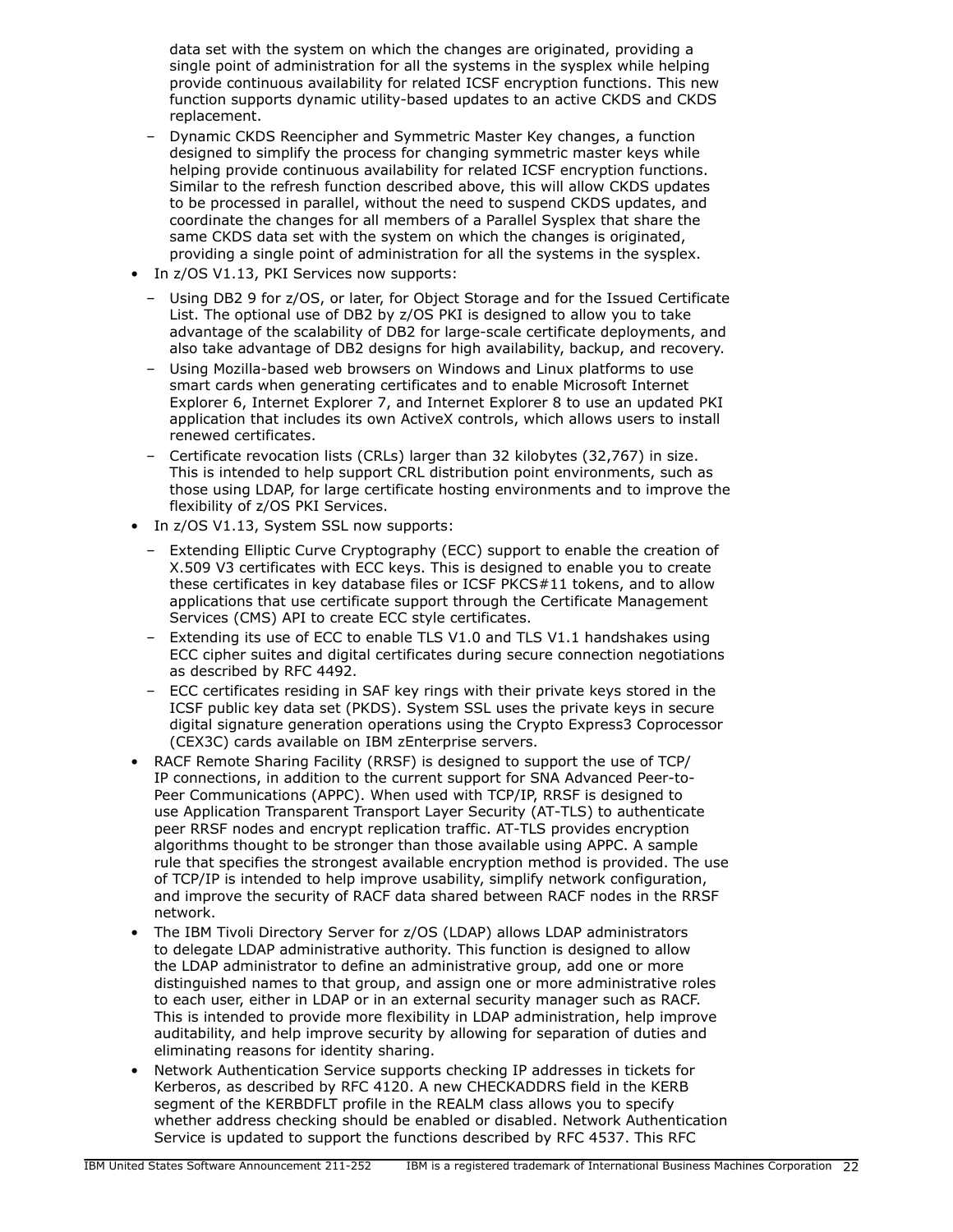defines an encryption-type negotiation extension to the Kerberos protocol, to enable clients and servers to use stronger or different encryption mechanisms than are supported by the KDC. This is intended to help improve the security and interoperability of applications that use Kerberos and the GSS-API on z/OS and other platforms.

- RACF support generates Elliptic Curve Cryptography (ECC) secure keys using the Crypto Express3 Cryptographic Coprocessors (CEX3C) available for zEnterprise servers. New keywords on the RACDCERT command are designed to allow you to specify that an ECC key be stored in the ICSF public key data set (PKDS). Corresponding hardware ECC key support is available for PKI Services. This new support is intended to allow you to expand your use of certificates with ECC keys protected by hardware.
- The z/OS Communications Server adds many security enhancements:
	- z/OS Communications Server intrusion detection technology is enhanced to add support for IPv6 traffic and also additional attack types related to data hiding, TCP-related denial of service, and Enterprise Extender. This is intended to provide IPv6 intrusion detection security equivalent to that provided for IPv4 and help you prevent certain error situations and denial of service attacks on z/OS Communications Server from causing system-wide storage constraint situations. The Configuration Assistant for z/OS Communications Server provides a quick and easy interface to create the configuration for this new intrusion detection services (IDS) support.
	- Internet Key Exchange version 2 (IKEv2) is the latest version of the Internet Key Exchange (IKE) protocol specified by RFC 5996, and support for IKEv2 was added to z/OS Communications Server V1.12. z/OS V1.13 Communications Server adds Network Address Translation (NAT) traversal support using IKEv2 for IPv4 to make it easier to migrate to IKEv2 if you use NAT. The Configuration Assistant for z/OS Communications Server provides a quick and easy interface to create the configuration for IKEv2 support.
	- Sysplex-wide security associations in z/OS Communications Server allow IPSec protected workloads to benefit from workload balancing. This function works in conjunction with Sysplex Distributor to support both takeover and distribution of IPSec tunnels and traffic for dynamic VIPAs in a Parallel Sysplex environment. In prior releases, this function supports tunnels negotiated using IKEv1 and IPv4 addresses; in z/OS V1.13, sysplex-wide security associations support IPSec tunnels negotiated using IKEv2 and IPv4 addresses.
	- Resources defined to a security manager, such as RACF, are currently available to control which user IDs are allowed to create and destroy VIPARANGE DVIPAs. This capability is extended to allow you to specify authorization for specific ranges of VIPARANGE DVIPAs or for individual VIPARANGE DVIPA addresses.
	- IPSec support for FIPS 140-2 cryptographic mode is enhanced. AES-GCM and AES-GMAC support is added when using sysplex-wide security associations in FIPS 140-2 mode, and the IKE daemon is enhanced to take advantage of new services provided by ICSF when running in FIPS mode. The Configuration Assistant for z/OS Communications Server provides a quick and easy interface to configure FIPS 140-2 mode.
	- The FTP and TN3270 servers provided with z/OS Communications Server are updated to support password phrases. This is intended to enable FTP users and applications and TN3270 users to take advantage of the security and usability advantages of password phrases.
	- Processing of the LIST=SUMMARY option of the DISPLAY NET,EEDIAG,TEST=YES command from z/OS Communications Server is enhanced. This is designed to expedite Enterprise Extender connectivity test results and eliminate the dependency on ICMP messages, which are often blocked by firewalls. This is expected to provide value to you when your IP configuration includes firewalls that block ICMP messages, resulting in delayed EE connectivity test results. Processing for DISPLAY NET,EEDIAG,TEST=YES,LIST=DETAIL remains unchanged. It requires ICMP messages to display routing information for EE connections.
- IBM Ported Tools for z/OS (5655-M23), a no-charge product designed to deliver ported tools and utilities for z/OS, provided the sudo (su "do") utilities in the PTF for APAR OA34949. This function, part of the Supplementary Toolkit for z/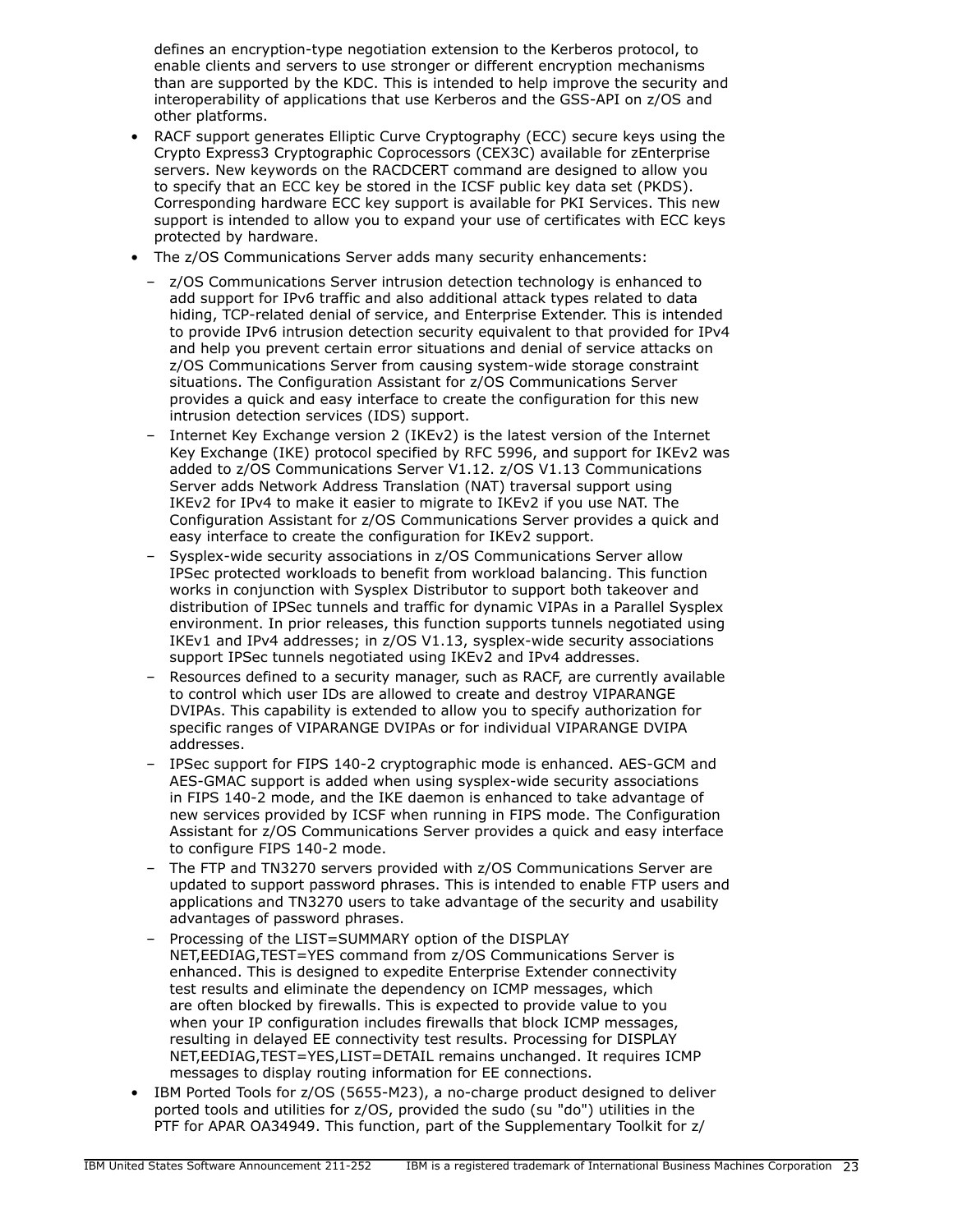OS feature, is designed to deliver the sudo open source tools that allow system administrators to delegate authority to users or groups of users for running specified commands as a superuser, or as another user, while providing an audit trail of the commands and their arguments. This command-line application is designed to run under z/OS UNIX System Services.

# Availability

With z/OS V1.13, IBM introduces new capabilities designed to improve z/OS system availability. According to IBM market research, the System z platform is recognized by both customers and industry analysts for its industry-leading resilience capabilities; furthermore, high availability is the top reason for running existing workloads on and migrating new workloads to System z. This success in availability is not just from the server being up; it stems from a long-term, holistic, system-wide perspective on system availability. The ability of System z to deliver hardware, I/O connectivity, operating system, networking, subsystem, database, and application availability is unmatched in the industry.

With this perspective, IBM continues to evolve z/OS high-resilience capabilities both for single systems and clustered Parallel Sysplex systems, and expand them to a new dimension of availability. z/OS V1.13 delivers:

- Smart technologies for improved system and subsystem availability. zSeries File System (zFS) is updated with self-healing capability for internal errors, improving the availability of any application using zFS, such as WebSphere Application Server for z/OS.
- Improved data availability and agility. JES3 enables the capability of adding spool volumes without IPL. DFSMSdfp enables concurrent service for some components, to allow you to apply maintenance and updates without IPL. JES2 enables you to discontinue the use of a spool volume or increase the size of a spool volume dynamically, to help you improve availability when managing these spool volumes.
- Predictive monitoring and diagnostics designed to help detect problems before they occur.
	- Predictive Failure Analysis (PFA), introduced with z/OS V1.11, enables your z/ OS system to learn heuristically from its own environment to anticipate and report on system abnormalities, potentially detecting system problems before any outward symptoms occur. For z/OS V1.13, PFA adds additional monitors for JES2 spool utilization and enqueue activity. In addition, PFA adds the ability to automatically invoke Runtime Diagnostics to help you pinpoint the source of the anomaly even faster.
	- Runtime Diagnostics, introduced with z/OS V1.12, enables your z/OS system to quickly and automatically scan system components, analyze metrics, and report on components (such as address spaces or tasks) it suspects as being the cause of potentially abnormal system behavior. Runtime Diagnostics is designed to operate on a still-running z/OS system, giving your system programmers accurate information to work from in real time. z/OS V1.13 Runtime Diagnostics adds additional processing for GRS latch and z/OS UNIX System Services file system latch contention.
	- The combination of PFA and Runtime Diagnostics can help improve your system availability by identifying potential issues before they can cause an unplanned outage.

Additional function, description, and detail on availability capabilities for z/OS V1.13:

- JES3 is designed to support adding spool volumes dynamically; additional spoolrelated JES3 initialization statements can be processed by the \*MODIFY CONFIG command and during JES3 hot starts with refresh. This is intended to help improve availability by removing the existing requirement for a JES3 complexwide IPL when adding spool volumes.
- In z/OS V1.13, JES2 is designed to allow you to discontinue the use of a spool volume dynamically in a relatively short period. A new \$M SPOOL command will allow you to specify that either a new spool data set of equal or greater size on a different volume be used to replace an existing spool data set, or that another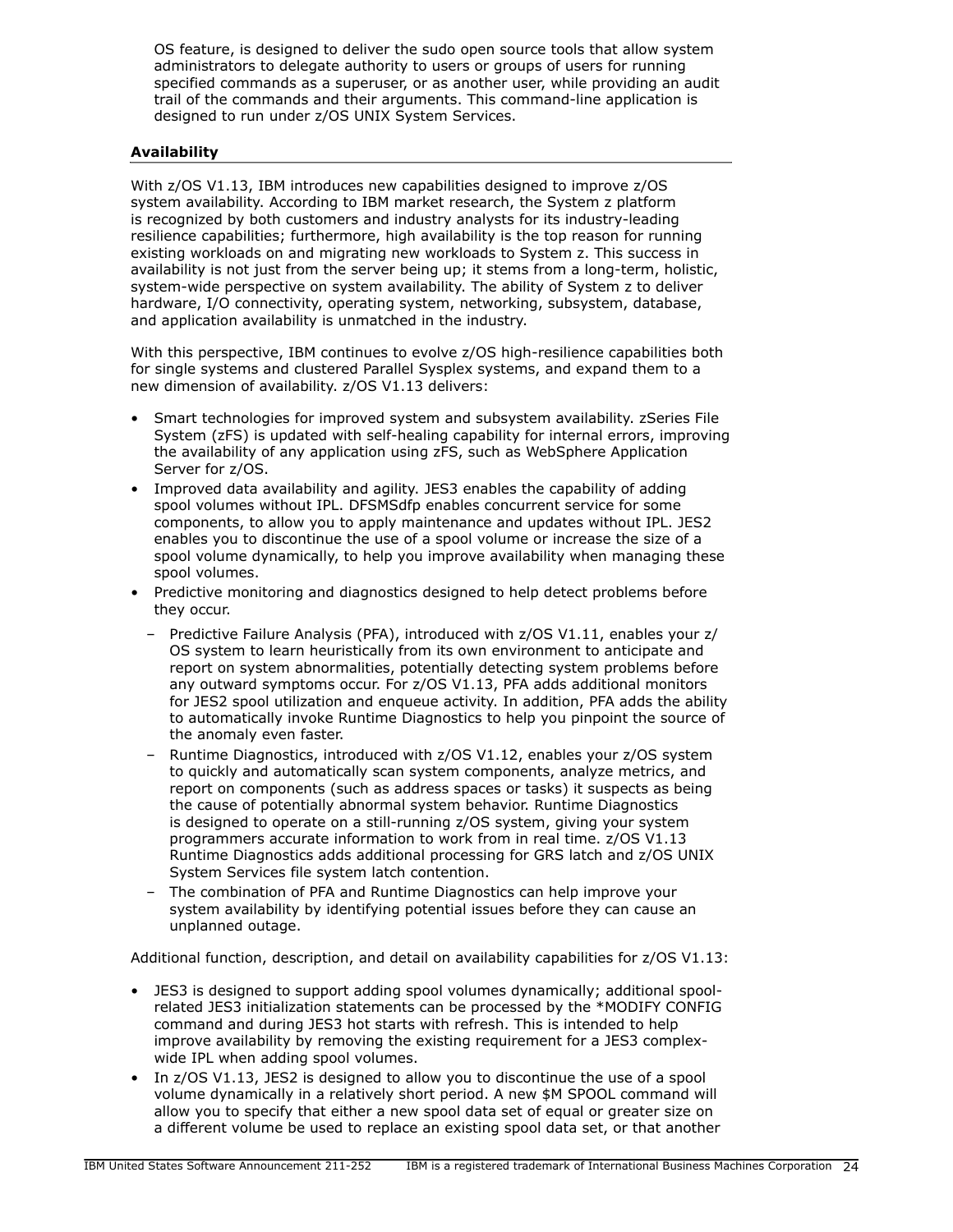existing spool data set with sufficient contiguous space be used to replace an existing spool data set. Also, a new \$TSPOOL,SPACE command allows you to increase the size of an existing spool data set. This new function is intended to help you improve availability when removing spool volumes from a JES2 system or MAS and expected to be much faster than draining a spool volume. For example, you could use dynamic volume expansion to increase the size of a spool volume, increase the size of the spool data set on that volume, and use that space to replace another existing spool volume. This function is planned to be enabled on z/OS V1.13 with the PTF for APAR OA36158. Availability is planned for fourth quarter 2011.

- Runtime Diagnostics is designed to provide more information intended to help you determine why a system is not running normally. It is extended to check for GRS latch and z/OS UNIX System Services file system latch contention.
- Predictive Failure Analysis (PFA) is designed to monitor JES2 spool utilization for persistent address spaces, monitor the enqueue request rates for the persistent address spaces having the highest rates, and monitor the enqueue request rate for the entire system. Also, when PFA detects a rate that is too low for SMF arrival rates, message arrival rates, or enqueue request rates, it is designed to invoke Runtime Diagnostics automatically. When Runtime Diagnostics indicates there is a problem, PFA is designed to issue a health check exception and include that information. This new function is intended to help you quickly diagnose system problems and problems with persistent address spaces.
- I/O Supervisor (IOS) improvements to I/O error recovery are provided. IOS is designed to track path-related errors and automatically remove failing paths from all affected devices for the affected control unit. This new capability is designed to reduce the time it takes the system to recover from path-related errors and help prevent system performance problems that can occur when a significant amount of time is spent in repetitive channel error recovery.
- zFS is designed to automatically recover disabled aggregates when possible in single-system and in sysplex environments when multiple systems are running in zFS sysplex-aware mode. This is intended to eliminate the need to recover the file system manually before applications close and reopen the files to regain access to them. zFS is also designed to maintain existing connections to file systems while recovering from internal errors when possible. This is intended to provide less-disruptive recovery from most internal zFS problems, and designed to allow applications with open files to retry file system operations successfully once zFS recovery has been completed.
- The Direct Access Device Storage Manager (DADSM) component provides Dynamic Exit support for both the preprocessing exit (IGGPRE00) and the postprocessing exit (IGGPOST0). In addition to providing the ability to change exits without interrupting the operation of the system, support for Dynamic Exits provides the ability to run multiple exit routines in an order you specify without having to integrate exits from multiple sources and vendors.
- The DADSM and CVAF components of DFSMSdfp support concurrent service. These components are designed to allow you to dynamically update their programs without IPL. This is intended to help improve system and application availability.
- In prior releases, the CATALOG, LLA, VLF, RESOLVER, TCP/IP, DFSMSrmm, and TN3270 address spaces were marked reusable. In z/OS V1.13, the DEVMAN address space is marked as reusable so that restarting it does not subtract from the system's maximum number of address spaces or from the system's reserve of nonrestartable address spaces when REUSASID(YES) is specified in DIAGxx. These changes are intended to help you improve system availability.
- In z/OS V1.11, GRS added support for latch obtainers to identify their latches to make it easier to determine who held them when reading messages from the DISPLAY GRS,ANALYZE command, and while troubleshooting problems using latch owner information contained in dumps. In z/OS V1.13, GRS adds the same latch identity information to the output of the DISPLAY GRS,CONTENTION command.
- Command processing improvements have been made. The CMDS operator command, which among other options can be used to terminate the processing of a particular command, has a new FORCE option. As with other FORCE commands and keywords, the FORCE option is intended to allow you to specify that a command be terminated, but because the effects of forcing command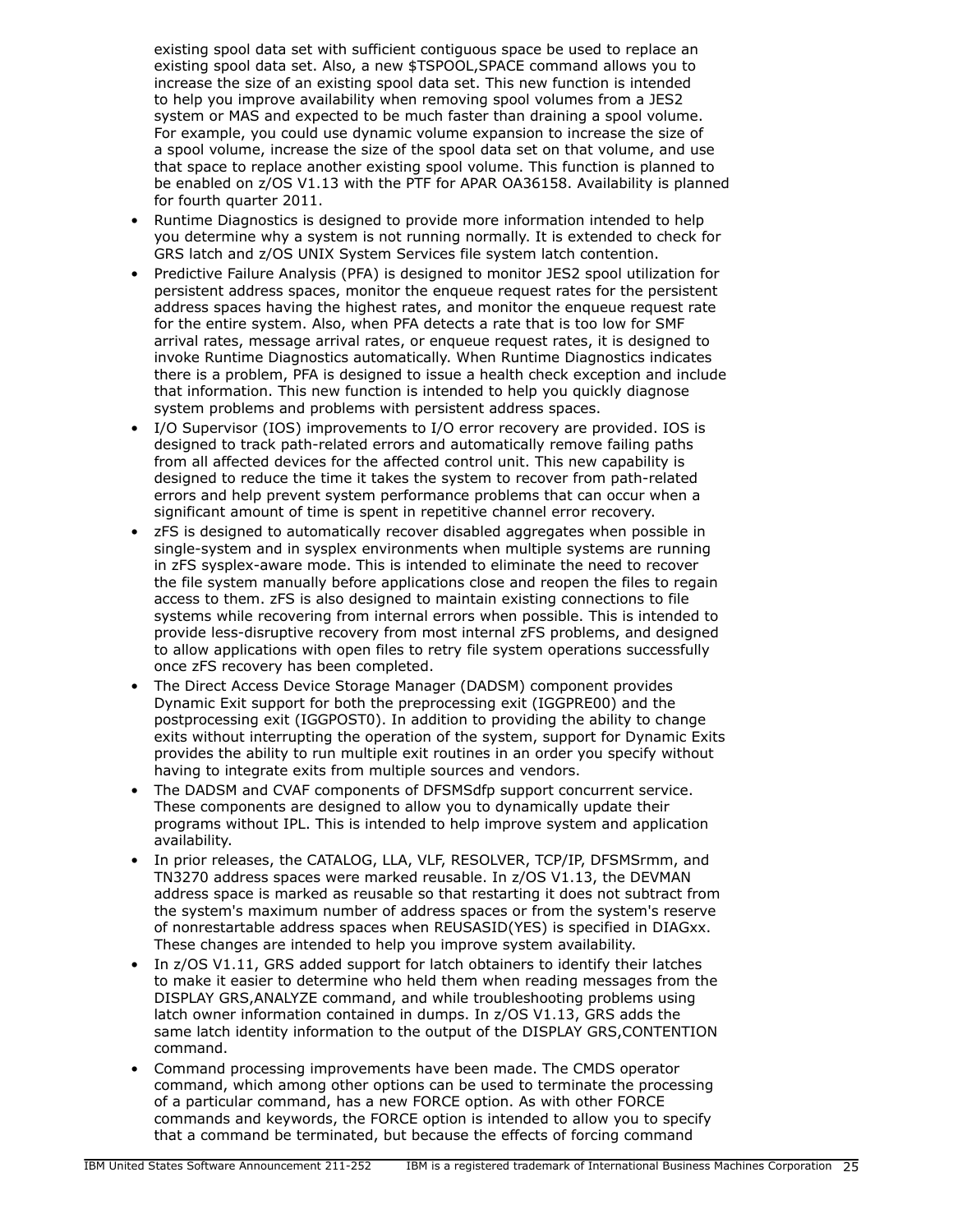termination are not always predictable, it is intended to be used only when there is no other option but to IPL. A security profile in the OPERCMDS class can be used to limit the use of FORCE to authorized users. This new function is intended to help improve system availability.

- The DISPLAY OMVS,WAITERS display is enhanced to show a table for file latch activity. Similar to the table for file system latches, it also shows information about the holders, waiters, latches, file device numbers, file inode numbers, latch set identifiers, file names, and owning file systems. Additionally, filtering options are provided for the DISPLAY OMVS,WAITERS command. This new function is intended to make it easier to diagnose latch contention problems related to z/OS UNIX file systems.
- DFSMShsm control data set (CDS) backup processing is enhanced. This processing is designed to begin the CDS backup function immediately instead of waiting for DFSMShsm requests to complete. When you specify that a point-intime copy technique is to be used, CDS backup is also designed to back up the journal with minimum impact to DFSMShsm request processing.
- Message flood automation processing is changed to increase the limit of message IDs from 50 to 1024, allow up to 128 address spaces to be tracked per system, and allow the default message set to be identified in a parmlib member. This is intended to increase the scope of message flood automation, improve its usability, and help improve system availability.
- The z/OS system resolver was enhanced in Version 1.12 to detect unresponsive name servers and issue operator messages when one is detected. In Version 1.13, this support is taken a step further so that the system resolver will automatically stop using name servers that become unresponsive, and automatically start using them again when they recover. This is intended to enhance network availability for processes that rely on name resolution services by avoiding long time-out periods for unresponsive name servers.
- The z/OS Communications Server sysplex distributor VIPAROUTE function is enhanced to make it more responsive to changes in the routing topology as a TCP/IP stack joins or rejoins a sysplex group, and when OMPROUTE is recycled. This is expected to improve responsiveness of distributed dynamic VIPA connections during TCP/IP initialization and when TCP/IP rejoins a sysplex group.
- z/OS V1.13 Communications Server processing is enhanced to provide autonomic recovery from APPN routing tree corruption. Support for manual recovery using an operator command is also provided for recovery from cases of incorrect route selection.
- Sysplex autonomics functions provided by z/OS Communications Server are enhanced to monitor for a CSM-constrained condition and take recovery action based on configuration options. This is designed to allow autonomic recovery actions to prevent CSM-constrained conditions from affecting overall sysplex operations.
- In z/OS V1.13, new support is provided for the DFSMS System Data Mover (SDM) component. New keywords for the ANTMINxx member of parmlib, and corresponding support for the MODIFY ANTMAIN command, are intended to help you tune Concurrent Copy operations during periods of high update activity. Additionally, a new status filter option for the XQUERY command is provided to help you identify volumes for which performance might be causing application impacts, the PQUERY function of ANTRQST has new support to specify linkage adapter information between the primary and secondary storage controllers, and the CQUERY TSO/E command is designed to provide additional information about device connectivity.
- In z/OS 1.13, support is planned to allow devices used early during IPL processing to be accessed using subchannel set 1 or subchannel set 2. This is intended to allow the use of PPRC secondary devices defined using the same device number and a new device type in an alternate subchannel set to be used for IPL, IODF, and stand-alone dump volumes when needed. This support requires a zEnterprise System with HMC V2.11.1, Support Element V2.11.1, and a minimum Machine Change Level (MCL). This support is also available for z/OS V1.11 and z/OS V1.12 with the PTF for APAR OA35140.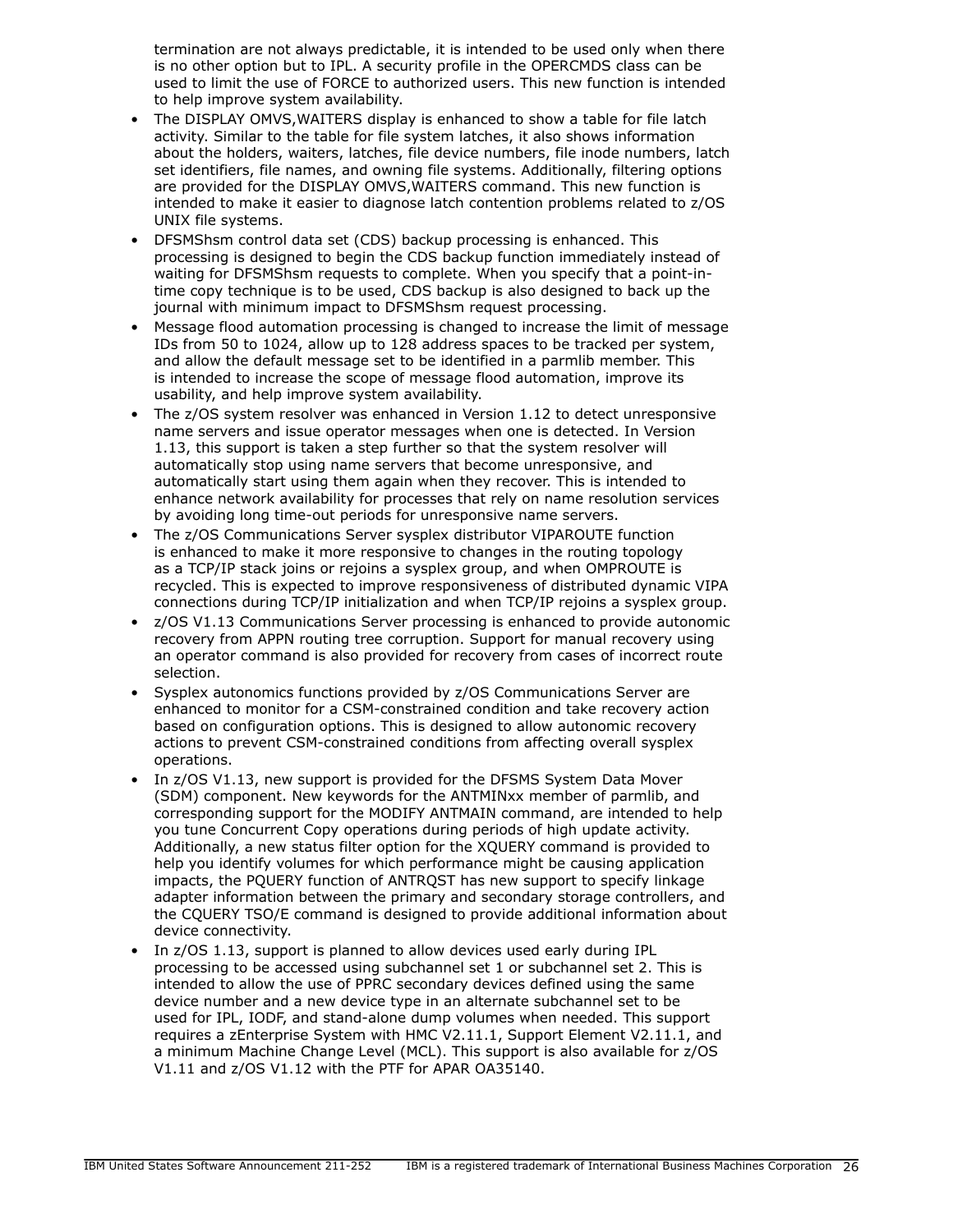## Optimization and management capabilities

z/OS V1.13 introduces function to help improve the optimization of resources of your z/OS system. With the ability to intelligently manage workloads, reprioritize work, dynamically reallocate system resources between applications quickly and efficiently, and help meet business priorities, z/OS and System z can handle unexpected workload spikes and help improve your system's efficiency and availability.

- The z/OS Workload Manager can be considered the gold standard of IT workload management. z/OS WLM allows you to define performance goals and assign a business importance to each goal. You define the goals for work in business terms, and the system decides how much resource, such as CPU and storage, should be given to it to meet each goal. z/OS Workload Manager will constantly monitor the system and adapt processing to meet the goals. The scope of z/ OS WLM extends from helping the management of incoming TCP/IP and SNA traffic, to managing requests for I/O. z/OS middleware like DB2, CICS®, IMS<sup>™</sup>, WebSphere MQ, and other WebSphere products can take advantage of z/OS WLM to manage the priority and execution of transaction requests across the z/OS sysplex. In the future, IBM intends to more closely approach true end-to-end workload management with new z/OS Workload Manager extensions into IBM DASD storage subsystems. Refer to the [Statements of direction](#page-32-0) section for more detail.
- RMF (optional priced feature of z/OS) collects performance data for z/OS and sysplex environments used to monitor systems' performance, detects bottlenecks, and allows you to tune and configure your system according to your business needs. For z/OS V1.13, RMF is enhanced to collect data on serializationrelated performance issues and to provide more information about service classes for which WLM velocity goals are used. In addition, RMF takes advantage of the CIM-based data gatherers that are part of Linux on System z, Linux on System x, and AIX systems to give you the ability to monitor them along with your back-end z/OS systems in a single view. RMF data can also be viewed online and in real time using the z/OSMF Resource Monitoring task. z/OS V1.13 RMF and z/OSMF V1.13 give you more information to help you work with WLM policies and goals more easily.
- Just as z/OS WLM helps to improve server utilization, DFSMS helps to improve storage utilization. A new DFSMShsm function called on-demand migration is designed to make DFSMShsm space management more responsive. Additional storage optimization improvements are available for DFSMShsm and DFSMSdfp.

Additional function, description, and detail on optimization capabilities included for z/ OS V1.13:

- A new DFSMShsm function called on-demand migration allows you to specify that space management be done when any volume in a storage group for which automigration is enabled exceeds the utilization threshold, rather than waiting for interval migration processing. This function is intended to allow you to use on-demand migration to replace interval migration processing, and to make DFSMShsm space management more responsive. Also, it is expected to reduce the high initial CPU utilization often associated with interval migration.
- A number of other DFSMShsm enhancements are provided:
	- Support in ARCCMDxx parmlib members for BEGIN and END specifications and multiple host IDs for the ONLYIF keyword, to allow you to specify groups of parameters related to one or more DFSMShsm hosts with a single ONLYIF keyword.
	- A new SETSYS subcommand you can use in place of the existing patch command to control the issuance of fast replication volume pairing messages.
	- A new subparameter for the RELEASE RECALL command you can use to specify that DFSMShsm avoid recalling data sets from missing or faulty tapes while releasing the hold on recalls from DASD.
	- Additional information in the output from the QUERY COMMONQUEUE(RECALL) command to identify the host from which a recall originated so you can more easily cancel a recall request.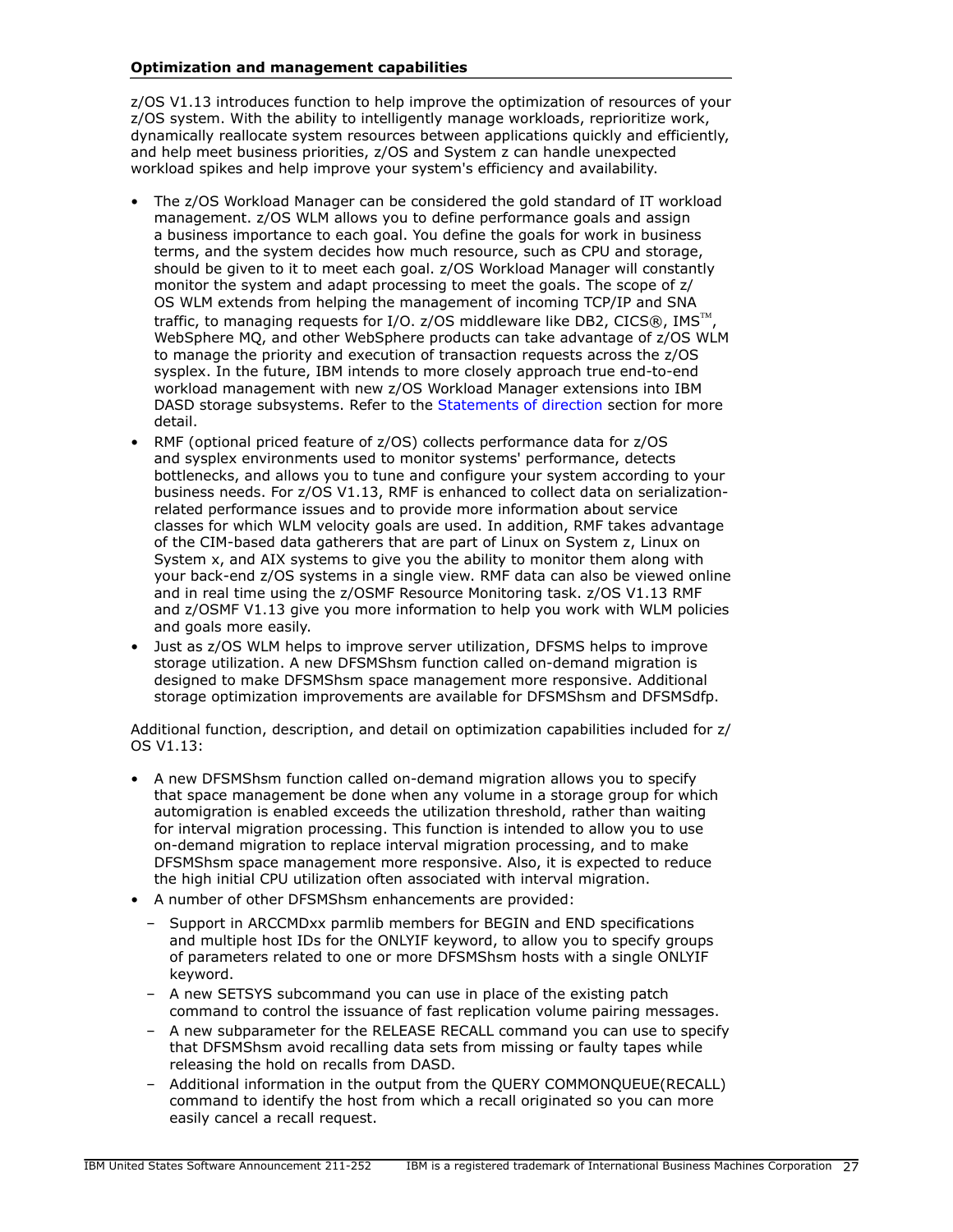- A new patch you can use to suppress DFSMShsm messages when no storage groups or copy pools are eligible to be processed for various space management, backup, and restore operations.
- Improvements for the Object Access Method (OAM) component of DFSMSdfp include:
	- Adding to its current support of a storage hierarchy that includes disk, tape, and optical storage levels. In z/OS V1.13, OAM adds support for file systems to the disk level for zSeries File System (zFS) and Network File System (NFS) file systems, in addition to the existing support for DB2-backed object storage. Support of file systems for primary OAM object storage allows you to use z/OS UNIX file systems to store, retrieve, and delete objects, and to move objects between file systems and other locations in the OAM hierarchy. This support is intended to provide you new, more flexible ways to configure your OAM storage hierarchy.
	- Adding wildcard support for the MODIFY OAM,START,STORGRP command to allow you to initiate OSMC storage group processing for multiple object and object backup storage groups in single commands.
	- Providing dynamic update capabilities to allow you to change the maximum number of tape drives OAM will allocate to a given object or object backup storage group without restarting OAM.
	- Enhancing the OAM media migration utility, MOVEVOL, to improve performance when moving objects from a source volume that contains a large number of OAM collections.
	- Shipping the OAM component trace member, CTICBR00, in the SMP/Emanaged parmlib data set so that you can use parmlib concatenation to avoid having to copy it from the samplib data set to parmlib during migration to new releases of z/OS.
	- Enhancing SMF Type 85 records to add counter fields with higher maximum values, in addition to the existing fields in kilobytes.
- The IBM Tivoli Directory Server for z/OS (LDAP) is extended to allow you to specify flexible search and time limits for LDAP groups. This new support is designed to enable LDAP administrators to balance LDAP server-enforced limits and the time needed by specific applications.
- With z/OS V1.13 and z/OSMF V1.13, RMF uses new CIM-based performance data gatherers for Linux on System z, Linux on System x, and AIX systems to provide a consistent monitoring solution for zEnterprise ensembles. This support is also planned to be available for z/OS V1.12 with the PTF for APAR OA36030 by z/ OS V1.13 availability. Along with the Resource Monitoring plug-in for the z/OS Management Facility, first made available with z/OSMF V1.12, this is intended to display performance metrics from those platforms and combine them with z/OS metrics in common graphic views.
- RMF provides additional system suspend lock, Global Resource Serialization (GRS) enqueue, and GRS latch contention information in a new Postprocessor Serialization Report (available in XML output format) and also in new SMF Type 72 subtype 5 records. This is expected to help make it easier to respond to serialization-related performance issues.
- RMF also takes advantage of new WLM services to provide response time distribution information about all service classes for which velocity goals are set, in addition to those for which response time goals are set, in the Workload Activity Report. This is intended to give you a better view of response time distribution across all WLM service classes.
- PDSE support is enhanced with two new commands to simplify the identification of and recovery from some PDSE problems by allowing you to display all users of a specified PDSE, and to discard stale pages from PDSE directory cache.
- Infoprint Server supports:
	- Either a secondary JES2 subsystem or a primary JES2 subsystem. When a secondary JES2 subsystem is chosen, Infoprint Server is designed to use the secondary JES2 spool for all output data sets. This is intended to allow you to isolate your print data on a secondary JES2 spool so that unexpectedly large amounts of print output cannot cause impacts to the primary JES2 subsystem.
	- PrintWay<sup>TM</sup> Extended Mode, which is designed to allow you to select output to be printed based on the amount of the output to be printed for each job,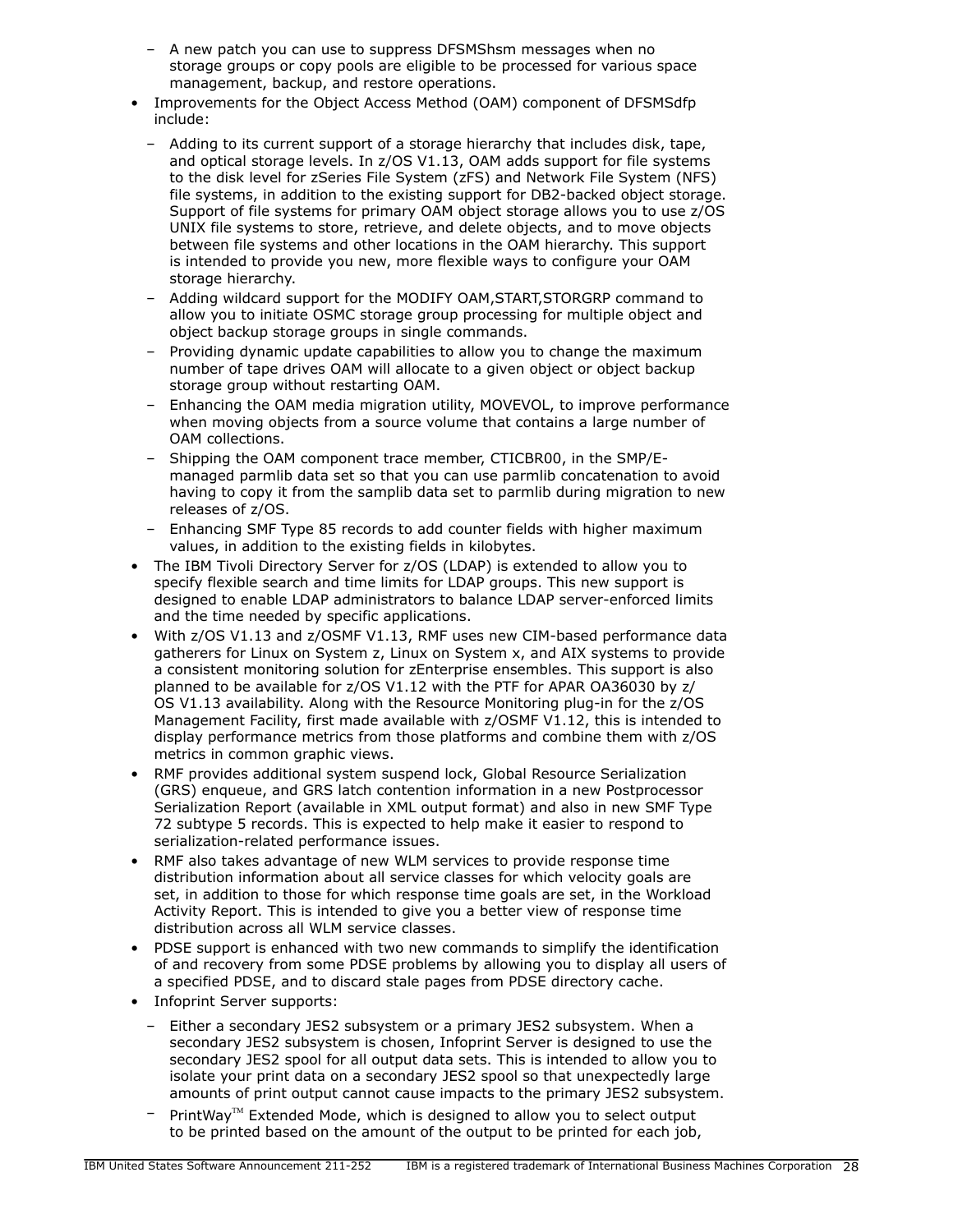and direct it appropriately. For example, you might direct large print jobs to high-speed, high-volume printers and small ones to lower-speed distributed printers. This new support is intended to remove one of the last significant inhibitors for migrating from Infoprint Server PrintWay Basic Mode to Extended Mode so you can take full advantage of its more advanced functions. Infoprint Server PrintWay Extended Mode also provides several enhancements for emailing documents to allow you to:

- -- Include text and line-data documents in the body of an email, so recipients can read them without opening an attachment
- -- Use a subset of RFC 2822-compliant email headers in line-data documents without modifying JCL or printer definitions
- -- Send different documents from a single print job to the same people or to different people using email headers, job attributes, or JCL, and include common introductory text in each
- The browser-based Infoprint Central application, which helps you display and control print status. It is enhanced to allow you to see the age of print jobs on the JES spool in all print job displays, display print jobs by age, and see new Infoprint Server PrintWay Extended Mode fields used for job selection in printer property displays.

## Networking

It has been said "z/OS is not just a node on the network, z/OS is the network," and that is largely due to the wide array of networking technologies included in z/OS Communications Server, including both TCP/IP and SNA. System and data security technologies, fault tolerance, autodetection and autorecovery capabilities -- all mean that z/OS can provide reliable and trustworthy networking services. With intelligent configuration, dynamic optimization, self tuning, and network routing, it adapts to different networking conditions and is capable of shifting workloads and traffic to meet quality of service and business needs.

Software support is provided for the OSA Express3 and OSA Express4S inbound workload queueing for Enterprise Extender as described in Hardware Announcement [111-121](http://www.ibm.com/common/ssi/cgi-bin/ssialias?infotype=an&subtype=ca&appname=gpateam&supplier=897&letternum=ENUS111-121), dated July 12, 2011.

Software support is provided for OSA-Express4S QDIO IPv6 checksum and segmentation offload enhancements and for LPAR-to-LPAR checksum offload for both IPv4 and IPv6 packets as described in Hardware Announcement [111-121,](http://www.ibm.com/common/ssi/cgi-bin/ssialias?infotype=an&subtype=ca&appname=gpateam&supplier=897&letternum=ENUS111-121) dated July 12, 2011.

 $z/OS$  Communications Server is enhanced to allow HiperSockets<sup>TM</sup>to be integrated with the intraensemble data network (IEDN), extending the reach of the HiperSockets network outside of the central processor complex (CPC) to the entire ensemble, appearing as a single Layer 2 network. This enhancement works in conjunction with new HiperSockets integration with the IEDN support intended for the IBM zEnterprise and referenced in the Statement of Direction section of Hardware Announcement [111-121,](http://www.ibm.com/common/ssi/cgi-bin/ssialias?infotype=an&subtype=ca&appname=gpateam&supplier=897&letternum=ENUS111-121) dated July 12, 2011.

The number of VLANs supported by z/OS Communications Server on OSA Express is expanded. You can now define up to 32 VLANs per OSA port per IP version.

An overview of networking improvements follows. Details about these improvements are in prior sections of this announcement.

In z/OS V1.13, several enhancements are available for the Configuration Assistant for z/OS Communications Server to support:

- Retrieving TCP/IP profile information from active TCP/IP stacks
- Allowing a single instance of the Configuration Assistant to be used to configure both z/OS V1.12 and z/OS V1.13 Communications Server
- Allowing a policy rule to be defined once for multiple stacks
- Improving network protection with new Intrusion Detection Services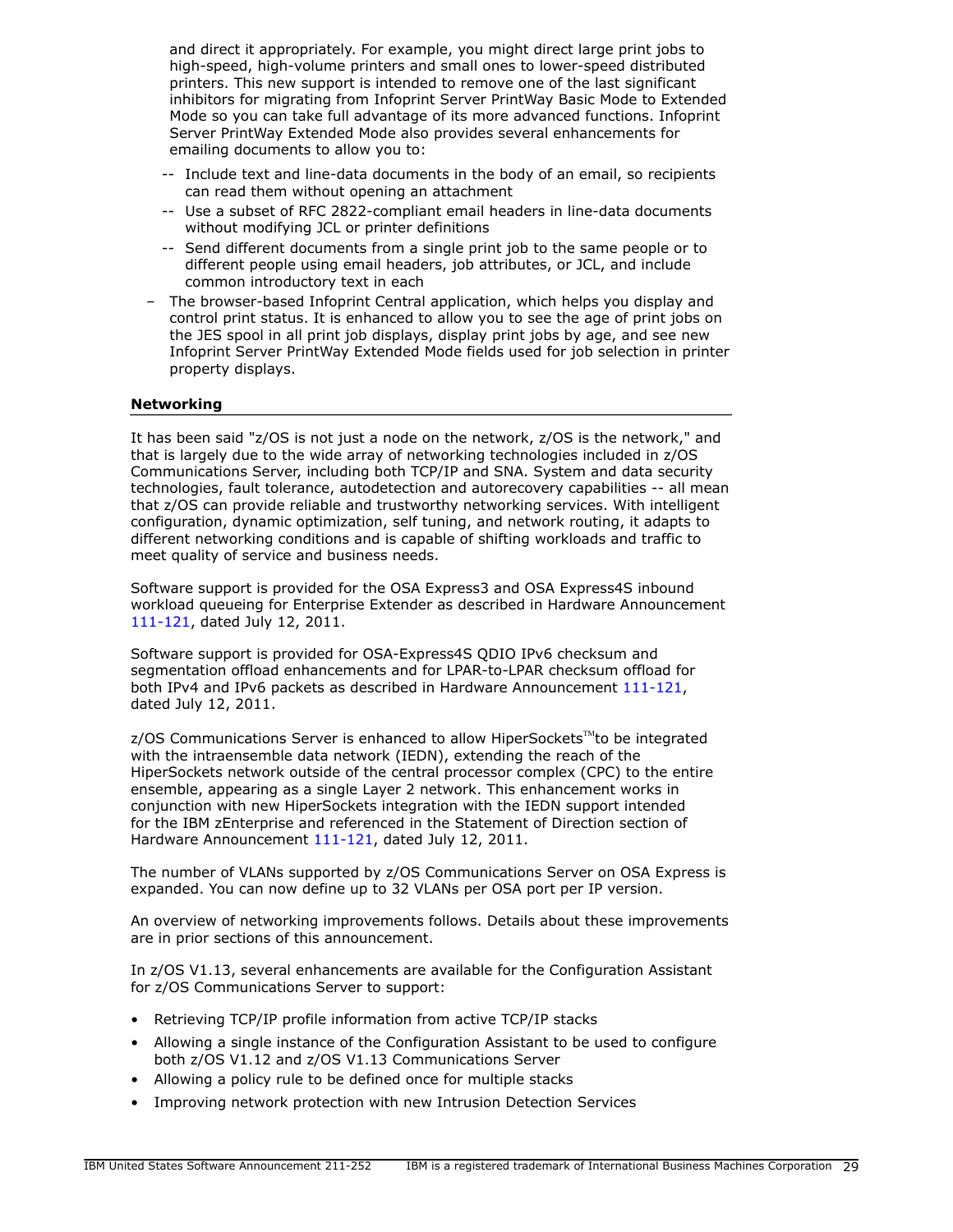In z/OS Communications Server, support is added for:

- More flexibility in specifying reserved ranges of TCP/IP ports
- Better memory and JES resource management for the CSSMTP server when retrying mail send operations
- Improved z/OS system resolver processing when name servers are unresponsive
- Autonomic recovery from APPN routing tree corruption
- Monitoring for CSM-constrained conditions and taking specified recovery actions
- Faster results from Enterprise Extender connectivity tests initiated using the DISPLAY NET,EEDIAG,TEST=YES command when firewalls block ICMP messages
- More-responsive VIPAROUTE processing when TCP/IP stacks join or leave the group and when OMPROUTE is recycled
- FTP support for more data set types in the extended addressing space (EAS) on extended address volumes (EAVs)
- Large format data sets in FTP
- A new DISPLAY TCPIP,TELNET command you can use to display a list of TN3270E Telnet servers
- New Network Management Interface (NMI) functions for the system resolver, and improvements to the NMI TMI\_Copybuffer callable services
- Network Address Translation (NAT) traversal support using IKEv2 for IPv4, in addition to existing NAT traversal support for IKEv1
- More granular SAF-based security for VIPARANGE DVIPAs and individual VIPARANGE DVIPA addresses
- Password phrase support for the FTP and TN3270 servers
- Intrusion detection for IPv6 traffic and additional kinds of network attacks
- Sysplex Distributor takeover and distribution of IPSec tunnels and traffic for dynamic VIPAs using IKEv2 for better workload balancing
- AES-GCM and AES-GMAC when using sysplex-wide security associations in FIPS 140-2 mode, as well as IKE daemon exploitation of new ICSF services

### Microsoft Windows client support

The Microsoft Windows-based Capacity Provisioning Control Center (CPCC) application supports the 32-bit and 64-bit versions of Microsoft Windows 7 Professional Edition.

The DFS SMB Server supports clients running both the 32-bit and 64-bit versions of Microsoft Windows 7 Professional, Microsoft Windows 7 Enterprise, and Microsoft Windows 7 Ultimate Editions.

NFS provides support for the 32-bit and 64-bit versions of Microsoft Windows 7 Professional Edition with Open Text NFS Client or Open Text NFS Server installed.

HCM supports the 32-bit and 64-bit versions of Microsoft Windows 7 Professional Edition.

z/OS PKI Services adds support to enable Mozilla-based web browsers on Windows and Linux platforms to use smart cards when generating certificates and to enable Microsoft Internet Explorer 6, Internet Explorer 7, and Internet Explorer 8 to use an updated PKI application that includes its own ActiveX controls, which allows users to install renewed certificates.

# Accessibility by people with disabilities

A US Section 508 Voluntary Product Accessibility Template (VPAT) containing details on accessibility compliance can be requested at

[http://www.ibm.com/able/product\\_accessibility/index.html](http://www.ibm.com/able/product_accessibility/index.html)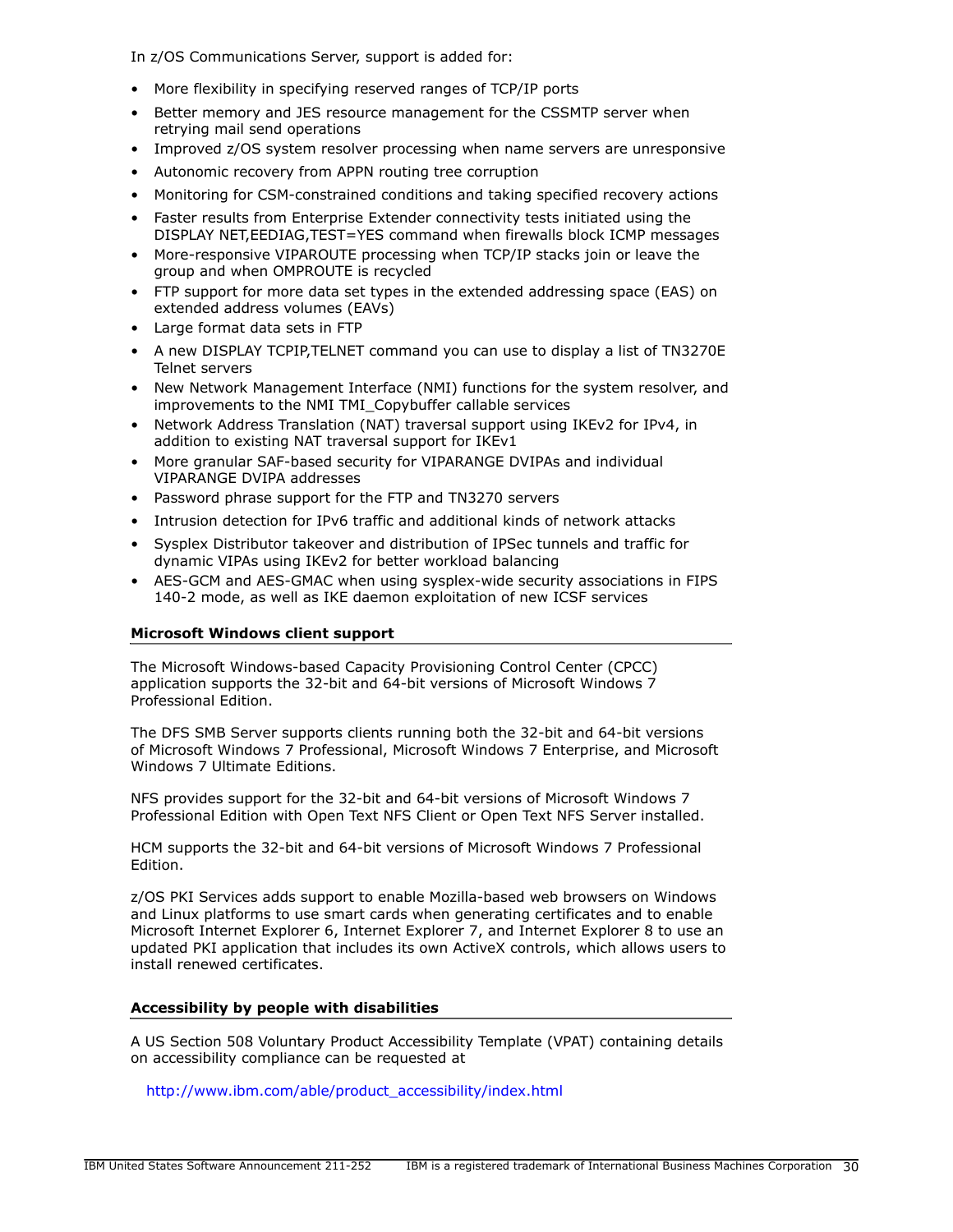## <span id="page-30-0"></span>Product positioning

z/OS has a long history of delivering innovative technologies for the enterprise; and with its leadership capabilities for scalability, availability, security, workload management, and application integration, some consider z/OS to be the best IT environment in the industry.

## Extreme scalability

Consolidate your data and applications on z/OS. z/OS and its subsystems provide capabilities to assist you in handling increased scale as your user base, business processes, and data processing needs expand:

- Up to 80 processors per logical partition (with z/OS V1.11, or later, on zEnterprise servers).
- Up to 60 LPARs on a single server with IBM zEnterprise System (zEnterprise 196) and IBM System z10 Enterprise Class (z10 EC) servers.
- Support for up to 4 TB of real memory on a single z/OS image (z/OS 1.8, or later). This allows the use of up to 1.0 TB of real memory per LPAR on z10 EC and z196 servers.
- Support for large (1 MB) pages that can be used in addition to the existing 4 KB page size. This is expected to reduce memory management overhead for exploiting applications, and requires z/OS V1.9 or a later release and an IBM System z10 or later server.
- Planned support for storage volumes with up to 1 TB of storage per volume with z/OS V1.13 and IBM System Storage® DS8700 and DS8800 series with a minimum DS8000® licensed machine code, when available. Refer to the [Statements of direction](#page-32-0) section.

Just as important as the scale of the system, is how it performs with that scalability. For example, HiperDispatch can provide intelligent dispatching of z/OS workloads and help improve the performance for higher n-way System z servers.

#### Near continuous availability

z/OS and System z hardware together can help provide outstanding single system availability. System z hardware has a base design point that is expected to provide over 30 years mean time between failures. It has self-healing capabilities, redundant componentry, dynamic sparing, and the ability for concurrent upgrades and microcode changes.

z/OS continues to refine its error checking, fault tolerance, isolation, and error recovery. System and data integrity are upheld with capabilities such as address space isolation, storage protect keys, I/O channel redundancy, and I/O error checking. With z/OS Predictive Failure Analysis and Runtime Diagnostics, z/OS goes one step beyond other operating systems to help detect system anomalies earlier, giving you time for corrective action before small issues can turn into larger system outages.

Beyond the single system is z/OS Parallel Sysplex clustering. Parallel Sysplex clustering is designed to provide your applications and data with not only continuous availability for both planned and unplanned outages, but also near-linear scalability and read/write access to shared data across all systems in the sysplex for data sharing applications. With IBM Parallel Sysplex technology, you can harness up to 32 z/OS systems into a single, logical computing facility while the underlying Parallel Sysplex clustering technology remains virtually transparent to users, outside networks, and applications. Sophisticated tools manage a sysplex to the highest levels of performance.

#### Enterprise security

Now more than ever, you have to protect your business from threats large and small, from external and even internal sources. z/OS and System z together are the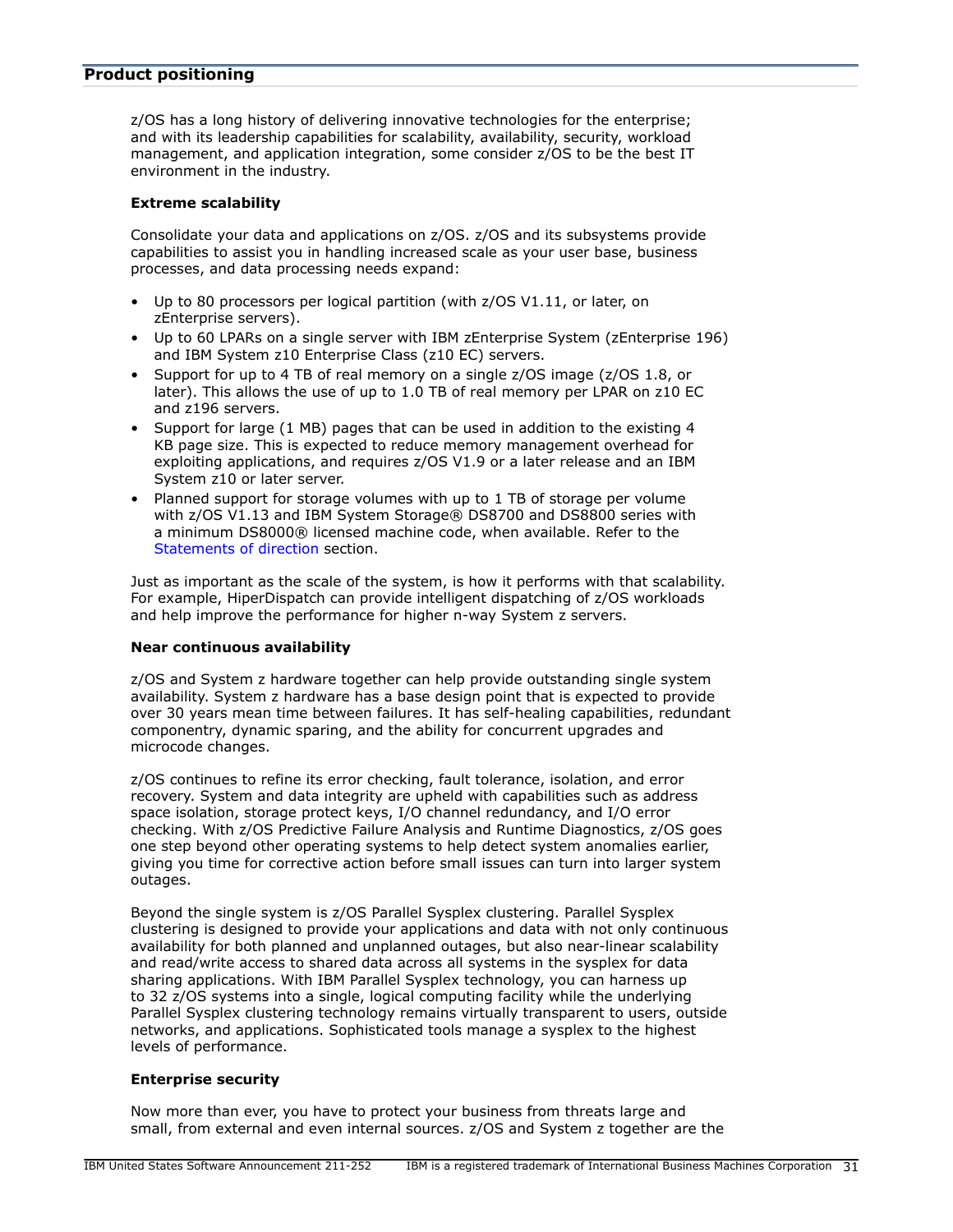ideal security hub for the enterprise, with a wide range of security capabilities for authentication, audit, cryptography, and networking. IBM's commitment to z/OS system integrity coupled with the latest security and cryptographic enhancements can help your business protect users, applications, the network, transactions, and data. In addition, z/OS security features can help you meet regulatory reporting needs with confidence. These include encryption solutions to help secure data from theft or compromise, access control management, and extensive auditing features with the simplicity of centralized management.

The z/OS Communications Server can provide highly secure networking, via its Intrusion Detection Services (IDS), Application Transparent Transport Layer Security (AT-TLS), IPSec, Network Security Services (NSS), Defensive Filtering, and more.

The z/OS Security Server (RACF) can help support security roles outside of z/OS and into the enterprise. Working together with IBM Tivoli Directory Server (LDAP), RACF can provide enterprise-wide authentication and auditing capabilities.

z/OS PKI Services can provide centralized certificate life cycle management within z/ OS, taking the cost of digital certificates out of the hands of third-party vendors and applying it back to your bottom line.

# Cryptography

Cryptography on z/OS makes a lot of sense. On z/OS cryptographic capabilities are highly available and scalable and can take advantage of System z technologies such as Parallel Sysplex and Geographically Dispersed Parallel Sysplex<sup>TM</sup> (GDPS®). Key management is simpler on z/OS because a central key store is easier to maintain than many distributed key stores. And, of course, your encryption keys are highly secure; the secure key never leaves the System z server in the clear.

z/OS has great depth of encryption technologies, with support for the following encryption standards: Advanced Encryption Standard (AES), Data Encryption Standard (DES) and Triple DES, Secure Hashing Algorithms (SHA), Public Key Infrastructure (PKI), Elliptical Curve Cryptography (ECC), Galois/Counter Mode encryption for AES (GCM), Elliptic Curve Diffie-Hellman key derivation (ECDH), Elliptic Curve Digital Signature Algorithm (ECDSA), keyed-Hash Message Authentication Code (HMAC), RSA algorithms, and many more.

#### Support for open standards and new application development tools

Like other operating systems, z/OS provides support for current application enablement technologies. But what sets z/OS apart is the ability to operate both new and existing applications within the same system and in close proximity to the corporate data residing on z/OS. Applications can run on WebSphere in the same z/OS system as the DB2 database, which can enable tight, security-rich local connections ideal for high-volume transactional throughput. Current CICS or IMS transactions can be extended with these new technologies to deliver value in new and innovative ways, without incurring the substantial cost required to rip and replace current core assets. Here are some of the technologies you can use to modernize and extend existing z/OS applications:

- Java
- Perl
- PHP
- XML
- Unicode
- $\bullet$   $C/C++$
- System REXX facility
- METAL C facility
- Web services and SOAP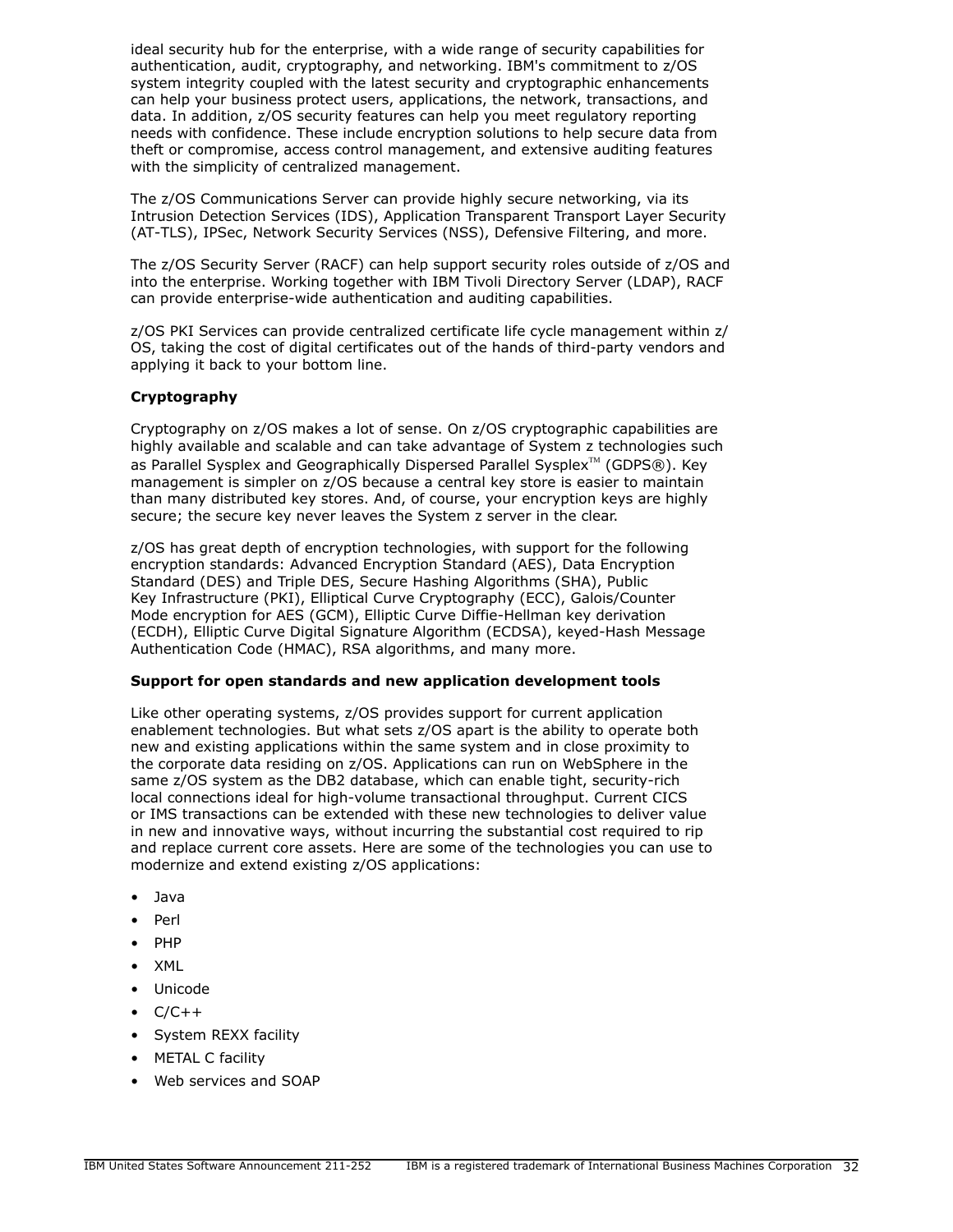#### <span id="page-32-0"></span>Statements of direction

z/OS V1.13 is planned to be the final release for which the IBM Configuration Assistant for z/OS Communications Server tool that runs on Microsoft Windows will be provided by IBM. This tool is currently available as an as-is, nonwarranted web download. Customers who currently use Windows-based IBM Configuration Assistant for z/OS Communications Server tool should migrate to the z/OS Management Facility (z/OSMF) Configuration Assistant application. The IBM Configuration Assistant for z/OS Communications Server that runs within z/OSMF is part of a supported IBM product and contains all functions supported with the Windows tool.

z/OS V1.13 builds on existing EAV functionality and is planned to support larger extended address volumes (EAVs), up to 1 TB per volume, on IBM System Storage DS8700 and DS8800 series, with new DS8000 licensed machine code. This enhanced support is intended to relieve storage constraints while helping you simplify storage management by providing the ability to manage fewer, larger volumes as opposed to many small volumes. Availability is planned for fourth quarter 2011, and it will also be available on z/OS V1.12 with PTFs.

In z/OS V1.13, Workload Manager (WLM) is designed to take advantage of new support planned for IBM System Storage DS8700 and DS8800 series, with new DS8000 licensed machine code, which enables more effective storage consolidation and performance management. This new function is intended to improve disk I/ O performance for your most important workloads and is designed to drive I/O prioritization to the storage controller level by allowing high-priority work that is missing its performance goals preferred access to storage server resources. Availability is planned for fourth quarter 2011, and it will also be available on z/OS V1.11 and z/OS V1.12 with PTFs.

System z High Performance FICON (zHPF) with z/OS V1.13, zEnterprise System servers, and IBM System Storage is planned to be extended to support certain I/O transfers for workloads using QSAM, BPAM, and BSAM access methods. Significant I/O performance improvements are expected without the need for application changes. This builds upon existing zHPF support for VSAM, Extended Format sequential, zFS, and PDSE data sets and provides support for these data set types when a new parameter is specified in the IGDSMSxx member of parmlib:

- Basic nonextended format Physical Sequential data sets
- Basic and large format sequential data sets

Availability is planned for fourth quarter 2011. This new function will require:

- z/OS V1.13, z/OS V1.12, or z/OS V1.11 with PTFs
- A zEnterprise System server with channels that support zHPF and a minimum Machine Change Level (MCL)
- HMC V2.11.1
- Support Element V2.11.1
- IBM System Storage DS8700 or DS8800 series with new DS8000 licensed machine code

With z/OS V1.13, a new function is designed to provide improvements for DB2 list prefetch processing, which in turn is expected to provide significant performance improvements for certain DB2 queries and some DB2 utility operations. This function will take advantage of new support planned in fourth quarter 2011 for IBM System Storage DS8700 or DS8800 series with new DS8000 licensed machine code and will also be available on z/OS V1.11 and z/OS V1.12 with PTFs.

With z/OS V1.13 and GDPS V3.8, HyperSwap® support is planned to be enhanced to improve recovery in HyperSwap-enabled configurations. This support is intended to mitigate the impact of recovery scenarios and is targeted for GDPS/PPRC customers with IBM System Storage DS8700 or DS8800 series. Based upon notification, GDPS/PPRC will initiate an unplanned HyperSwap that will allow the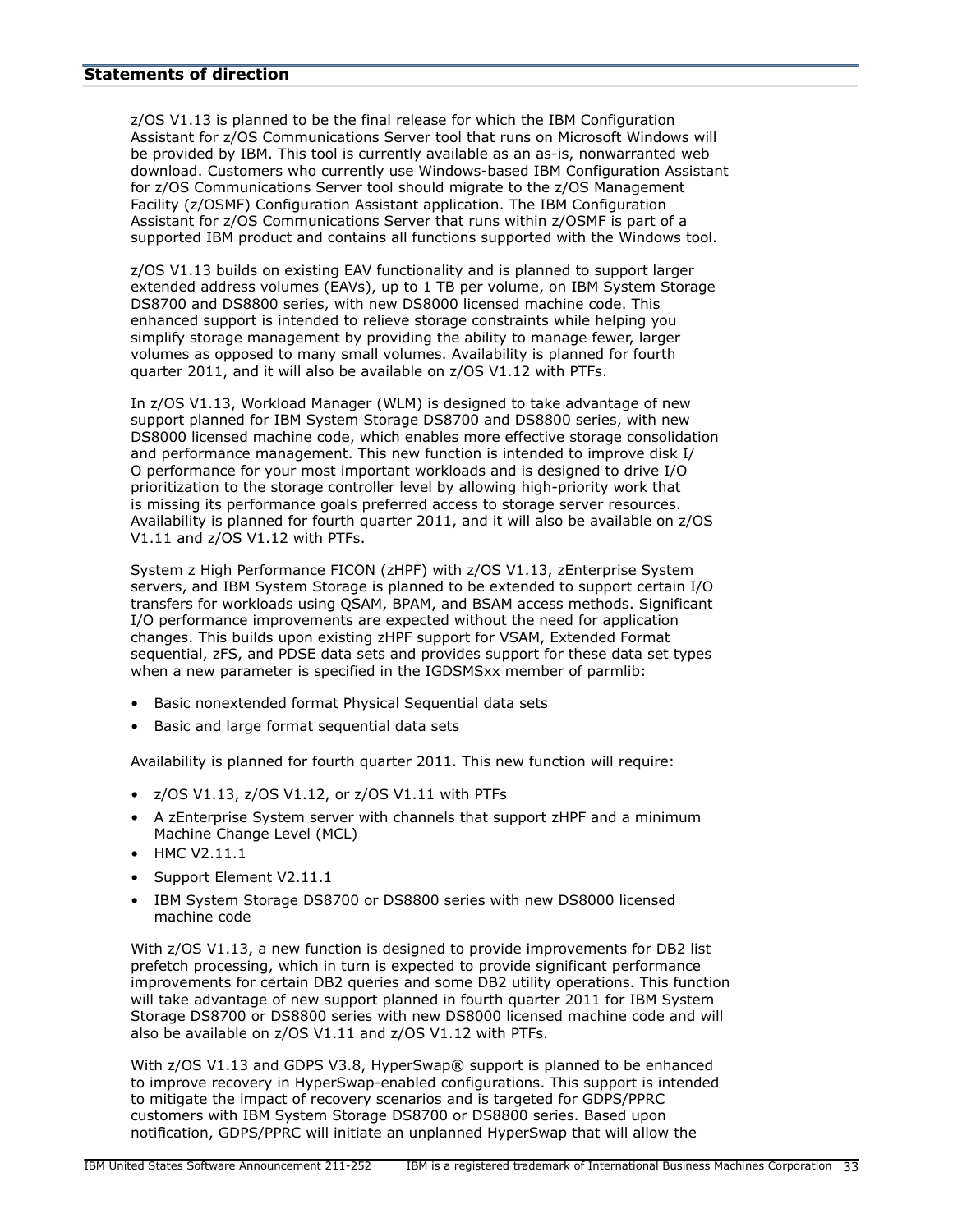former primary PPRC DS8000 to complete its recovery while allowing host I/Os to proceed. Additional enhancements are planned to reduce the amount of system resources consumed during a HyperSwap by GDPS/PPRC users with a large number of volume pairs in their configurations. Availability is planned for fourth quarter 2011, and these functions will require the following:

- $\bullet$  z/OS V1.13
- GDPS V3.8 with PTFs
- An IBM System Storage DS8700 or DS8800 with new DS8000 licensed machine code

z/OS V1.13 is planned to be the last release to support a staged migration for JES2 and JES3. Future releases will require you to migrate to all elements of z/OS at the same time, including JES2, JES3, or both.

With the introduction of the SAF mode authorization in z/OSMF 1.13, IBM intends to withdraw support for Repository mode authorization in a future release. Both modes are being currently supported to allow customers time to migrate to the new authorization mode.

z/OS V1.13 is planned to be the last release to support changing the default Language Environment runtime options settings using SMP/E-installable USERMODs. IBM recommends using the CEEPRMxx PARMLIB member to set these options.

The new DS87000 and DS8000 microcode referenced above may initially be made available through a Request for Price Quotation.

IBM's statements regarding its plans, directions, and intent are subject to change or withdrawal without notice at IBM's sole discretion. Information regarding potential future products is intended to outline our general product direction and it should not be relied on in making a purchasing decision. The information mentioned regarding potential future products is not a commitment, promise, or legal obligation to deliver any material, code or functionality. Information about potential future products may not be incorporated into any contract. The development, release, and timing of any future features or functionality described for our products remains at our sole discretion.

## Hardware and software support services

#### SmoothStart/installation services

IBM offers a number of remote and on-site IBM Operational Support Services, Migration Services, and Installation Services designed to accelerate productive use of the IBM solution. These services are provided by IBM or an IBM Business Partner at an additional charge. For additional information, contact an IBM representative and ask for IBM Global Technology Services (GTS) Services for z/OS.

# Reference information

Software Announcement [207-339,](http://www.ibm.com/common/ssi/cgi-bin/ssialias?infotype=an&subtype=ca&appname=gpateam&supplier=897&letternum=ENUS207-339) dated December 11, 2007, IBM Enterprise COBOL for z/OS V4.1

Software Announcement [209-244,](http://www.ibm.com/common/ssi/cgi-bin/ssialias?infotype=an&subtype=ca&appname=gpateam&supplier=897&letternum=ENUS209-244) dated August 25, 2009, IBM Enterprise COBOL for z/OS V4.2

Software Announcement [210-199,](http://www.ibm.com/common/ssi/cgi-bin/ssialias?infotype=an&subtype=ca&appname=gpateam&supplier=897&letternum=ENUS210-199) dated July 06, 2010, IBM Ported Tools for z/OS Version 1.2

Software Announcement [207-041,](http://www.ibm.com/common/ssi/cgi-bin/ssialias?infotype=an&subtype=ca&appname=gpateam&supplier=897&letternum=ENUS207-041) dated March 06, 2007, IBM DB2 V9.1 for z/OS

Software Announcement [210-380,](http://www.ibm.com/common/ssi/cgi-bin/ssialias?infotype=an&subtype=ca&appname=gpateam&supplier=897&letternum=ENUS210-380) dated October 19, 2010, IBM DB2 10 for z/OS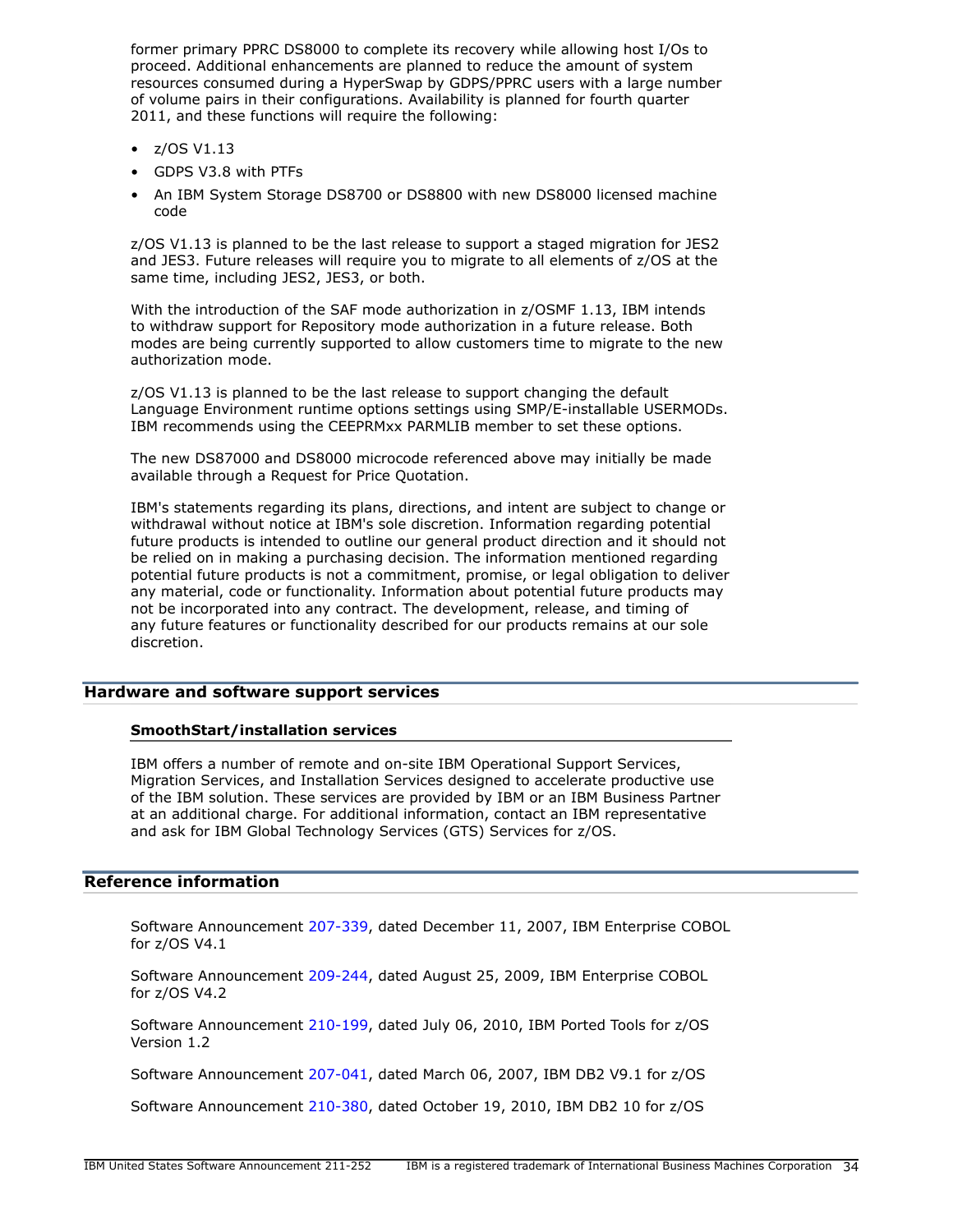## <span id="page-34-0"></span>Program number

Program Program number name 5694-A01 z/OS Version 1 Release 13

## Installation and customization

Installation improvements concurrent with z/OS V1.13 availability:

- ServerPac (5751-CS9) and SystemPac® (5751-CS4) support is provided for:
	- Improved handling for user-supplied installation jobs by preserving their placement in the list of jobs generated by the CustomPac Installation Dialog, and improved user-specified data set and file system processing, including data set and file system merge support
	- WebSphere products that use IBM Installation Manager, and for additional z/ OSMF plug-ins
	- Barcoded labels on 3590 and 3592 tape cartridges designed to enable them to be used in IBM Automated Tape Libraries (ATLs) without first having to label them locally
	- Program Directories and *ServerPac: Installing Your Order* in Adobe™ PDF format on DVD for orders on tape, so they can be read immediately from an optical drive on a workstation without the need to download them from z/OS data sets after the RECEIVE job has been run
- The Customized Offerings Driver (5751-COD) is updated to support z/OS V1.13 driving system requirements and the latest zEnterprise System servers, and is based on a subset of z/OS V1.11.
- For CBPDO (5751-CS3), the Memo to Users Extension and Program Directories will be provided in Adobe PDF format on DVD for orders on tape, so they can be read immediately from an optical drive on a workstation without the need to download them from z/OS data sets.

# Important websites

• z/OS website

<http://www.ibm.com/systems/z/os/zos/>

• General literature

<http://www.ibm.com/systems/z/resources/> • Previously announced statements of direction

- [http://www.ibm.com/systems/z/os/zos/zos\\_sods.html](http://www.ibm.com/systems/z/os/zos/zos_sods.html)
- z/OS Internet Library

<http://www.ibm.com/systems/z/os/zos/bkserv/>

• z/OS Basic Skills Information Center

<http://publib.boulder.ibm.com/infocenter/zos/basics/index.jsp>

• Descriptions of courses worldwide

<http://www.ibm.com/services/learning>

• z/OS downloads

<http://www.ibm.com/systems/z/os/zos/downloads/>

- CustomPac <http://www.ibm.com/services/custompac>
- ShopzSeries
	- <http://www.ibm.com/software/shopzseries>
- z/OS Communications Server <http://www.ibm.com/software/network/commserver/zos/>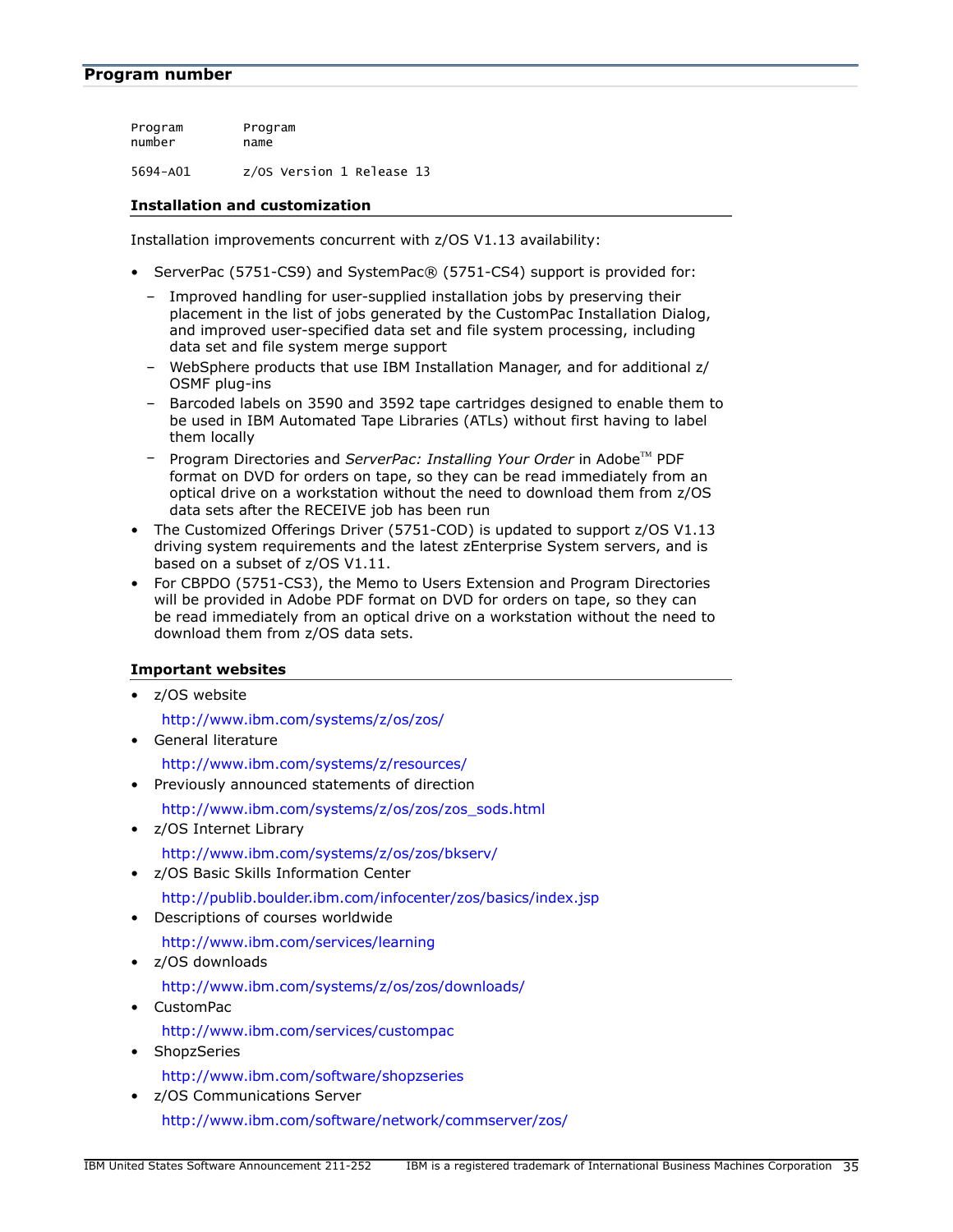## • z/OS Management Facility

<http://www.ibm.com/systems/z/os/zos/zosmf/>

## Business Partner information

If you are a Direct Reseller - System Reseller acquiring products from IBM, you may link directly to Business Partner information for this announcement. A PartnerWorld® ID and password are required (use IBM ID).

<https://www.ibm.com/partnerworld/mem/sla.jsp?num=211-252>

# Education support

Here are just a few of the courses available for classroom delivery:

- Introduction to z/OS Environment (ES050)
- Fundamental System Skills for z/OS (ES10A)
- z/OS Facilities (ES155)
- z/OS Operations (ES270)
- z/OS Installation (ES41A)
- Basic z/OS Tuning Using the Workload Manager (WLM) (ES545)
- Basics of z/OS RACF Administration (ES191)
- Introducing z/OS UNIX System Services (OP052)
- Advanced Parallel Sysplex Operations and Recovery (ES902)
- Parallel Sysplex Implementation Workshop (ES420)
- IBM System z Parallel Sysplex Operations (ES732)

Call 1-800-IBM-TEACH (426-8322) to enroll in one or more of these classes. To find other z/OS-related courses, visit

<http://www.ibm.com/training/us/catalog/zseries>

# <span id="page-35-0"></span>Technical information

# Specified operating environment

#### *Hardware requirements*

z/OS V1.13 runs on the following IBM servers:

- **z**196
- z114
- z10 EC
- z10 BC
- $79 \text{ } \text{F} \text{C}^6$
- z9  $BC^6$
- $z990^\circ$
- z890<sup>6</sup>
- $2900^\circ$
- $z800^6$

**6**

These products are withdrawn from marketing.

# *Software requirements*

The z/OS base is a system that can be IPLed. There are no software prerequisites in order to IPL. Specific functions may require additional products not included in the z/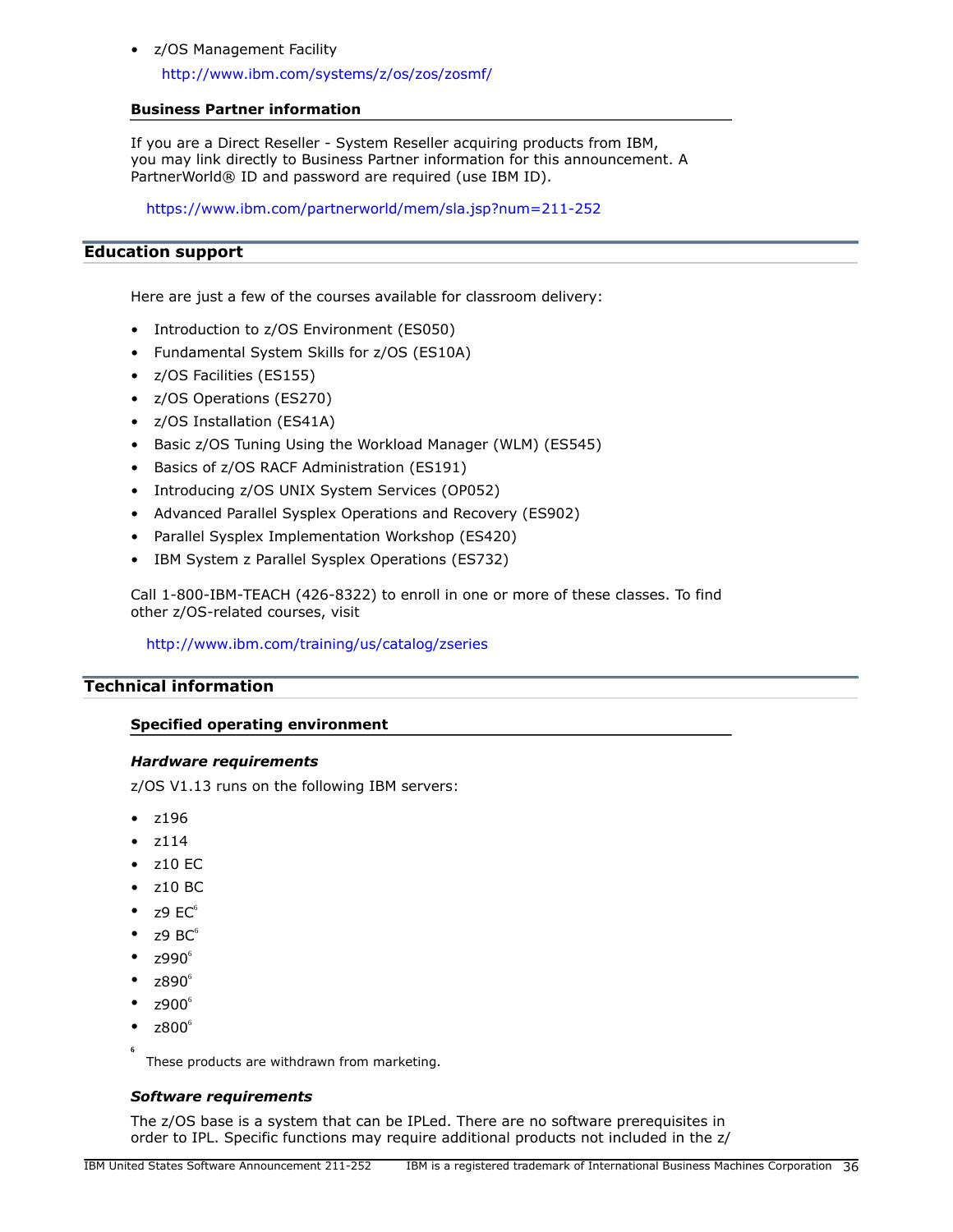OS base, or in the optional features of z/OS. Refer to *z/OS Planning for Installation* (GA22-7504) for a listing of specific software requirements at

[http://publibz.boulder.ibm.com/cgi-bin/bookmgr\\_OS390/BOOKS/E0Z2B1C0](http://publibz.boulder.ibm.com/cgi-bin/bookmgr_OS390/BOOKS/E0Z2B1C0)

#### Coexistence, release migrations, and fallback

z/OS gives you compatibility and flexibility as you migrate systems in a multisystem configuration by allowing multiple releases of z/OS to coexist. This includes non-Parallel Sysplex and Parallel Sysplex multisystem configurations.

Coexistence allows systems within a multisystem configuration to be upgraded to a new release level of z/OS one system at a time. This is contingent on the fact that the release you are migrating to can coexist with the lowest release running in your multisystem configuration.

The Coexistence-Migration-Fallback and Service policies are aligned. IBM intends to continue the practice of providing service support for each release of z/OS for three years following its general availability (GA) date. IBM, at its sole discretion, may choose to leave a release supported for more than three years. In that case, more than three releases may be coexistence, migration, and fallback supported. However, any z/OS release having three or fewer months of service remaining at the time of GA of a new release will not be coexistence, migration, and fallback supported.

Note: These statements represent the current intention of IBM. IBM reserves the right to change or alter the Coexistence-Migration-Fallback policy in the future or to exclude certain releases beyond those stated. IBM development plans are subject to change or withdrawal without further notice. Any reliance on this statement of direction is at the relying party's sole risk and does not create any liability or obligation for IBM.

Migration forward as well as fallback should be made within the same z/OS releases supported by the coexistence policy.

This table shows the span of coexistence for supported z/OS releases:

#### Table: Coexistence-supported releases

| Release                     | Coexistence-supported with release in Column 1                                                     |
|-----------------------------|----------------------------------------------------------------------------------------------------|
| z/OS V1.11<br>$z$ /OS V1.12 | $z/0$ S V1.9(1), $z/0$ S V1.10(2), $z/0$ S V1.11<br>$z/0$ S V1.10(2), $z/0$ S V1.11, $z/0$ S V1.12 |
| $z/05$ V1.13                | z/0S $V1.11$ , z/0S $V1.12$ , z/0S $V1.13$                                                         |

| z/OS V1.14(3) |  | z/0S V1.12, z/0S V1.13, z/0S V1.14 |  |
|---------------|--|------------------------------------|--|

#### Notes:

- 1. z/OS V1.9 end of service was September 2010.
- 2. z/OS V1.10 end of service is planned for September 30, 2011.
- 3. Operating system levels beyond z/OS V1.13 represent current intentions of IBM.

This consistent coexistence, migration, and fallback policy applies to release migrations for all configurations, whether they are:

- Single system configurations
- Individual systems within a multisystem configuration
- Cases where a simultaneous IPL is used to migrate all systems in a multisystem configuration at the same time

It is very important that you order the required z/OS release you need for migration and coexistence while it is still available. Refer to the [Key dates](#page-39-0) section to find out how long z/OS V1.9 will remain orderable.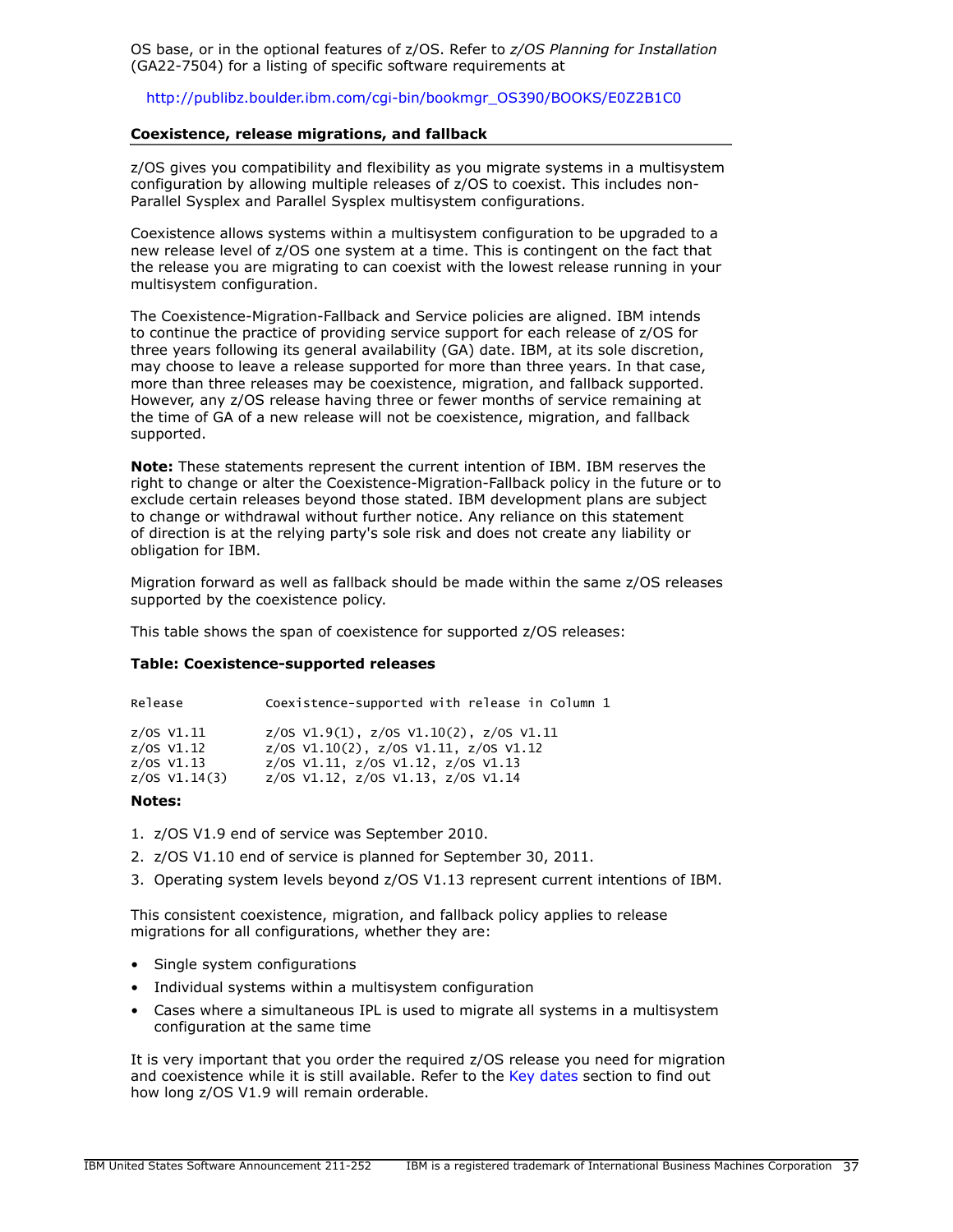For additional information on z/OS coexistence and release migration information, refer to *z/OS Planning for Installation (GA22-7504)* at

#### [http://publibz.boulder.ibm.com/cgi-bin/bookmgr\\_OS390/BOOKS/E0Z2B1C0](http://publibz.boulder.ibm.com/cgi-bin/bookmgr_OS390/BOOKS/E0Z2B1C0)

For migrations inside the IBM migration and coexistence policy, IBM Global Technology Services (GTS) has fee-based offerings that provide a PTF on demand service for toleration and coexistence maintenance based upon a customer's SMP/E Consolidated Software Inventory (CSI). With these offerings, you specify the release of z/OS, or other products, or hardware (for example, 2094) to which you are migrating, and all configured toleration/coexistence maintenance for your current system (as specified by your CSI) will be delivered to you as a customized package in electronic or physical format. This is provided through the S/390® SoftwareXcel offering, via the Service Request and Delivery (SRD) function.

GTS also provides hands-on fee-based services to assess whether a migration outside the migration and coexistence policy might be possible. For more information on the migration services that GTS provides for both inside and outside the migration and coexistence policy, contact your local IBM sales specialist.

#### JES coexistence, release migrations, and fallback

IBM recommends that you migrate to the next version of JES2 or JES3 at the same time you migrate to the rest of z/OS. This way, you benefit directly from the new function provided by the most current JES and enable other elements and features to benefit from this level.

Fallback for z/OS is at a system level, rather than an element or feature level. When you migrate to JES2 or JES3 at the same time you migrate to z/OS, you cannot back out JES2 or JES3 separately; you can only back out the entire z/OS product.

However, because such a migration is not always practical, certain prior levels of JES2 and JES3 are supported with z/OS V1.13 so that you can stage your migration to z/OS V1.13 JES2 or JES3 (that is, migrate your JES2 or JES3 later). If you stage your migration to z/OS V1.13 JES2 or JES3, coexistence and fallback to a prior JES2 or JES3 is supported so long as the prior z/OS level can coexist with other z/OS and z/OS.e systems in the same MAS or multisystem complex.

For additional information on z/OS JES release migration and coexistence, refer to *z/ OS Planning for Installation (GA22-7504)* by visiting

#### [http://publibz.boulder.ibm.com/cgi-bin/bookmgr\\_OS390/BOOKS/E0Z2B1C0](http://publibz.boulder.ibm.com/cgi-bin/bookmgr_OS390/BOOKS/E0Z2B1C0)

Note: Refer to the [Statements of direction](#page-32-0) section for important information about future JES migration and coexistence.

#### *Performance considerations*

Additional information on z/OS V1.13 performance will be published at general availability. Contact an IBM representative at or after general availability.

#### *User group requirements*

z/OS V1.13 satisfies or partially satisfies requirements from IBM customers and one or more of the worldwide user group communities. Information on the specific User Group Requirements (numbers and descriptions) can be found at

[http://www.ibm.com/servers/eserver/zseries/zos/bkserv/user\\_group\\_reqs.html](http://www.ibm.com/servers/eserver/zseries/zos/bkserv/user_group_reqs.html)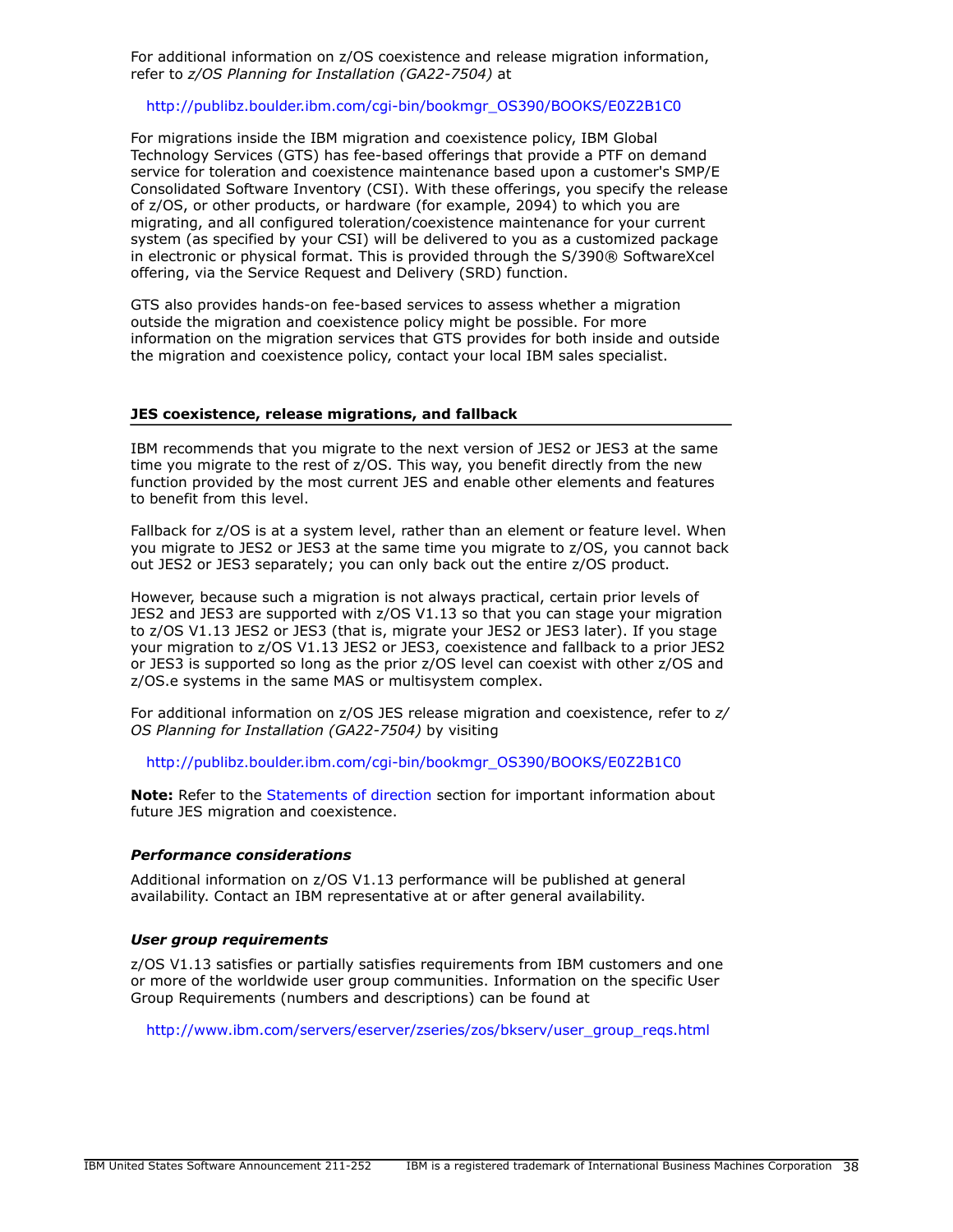## Planning information

#### *Direct customer support*

Direct customer support is provided by IBM Operational Support Services - SoftwareXcel Enterprise Edition or SoftwareXcel Basic Edition. These fee services can enhance your productivity by providing voice and electronic access into the IBM support organization. IBM Operational Support Services - SoftwareXcel Enterprise Edition or SoftwareXcel Basic Edition will help answer questions pertaining to usage, how-to, and suspected software defects for eligible products.

Installation and technical support is provided by IBM Global Services. For more information on services, call 888-426-4343. To obtain information on customer eligibility and registration procedures, contact the appropriate support center.

#### Security, auditability, and control

Data security and auditability in the z/OS environment are enhanced by the functions available in the optional Security Server for z/OS feature. The customer is responsible for evaluation, selection, and implementation of security features, administrative procedures, and appropriate controls in application systems and communication facilities.

# <span id="page-38-0"></span>Ordering information

#### Ordering z/OS through the Internet

ShopzSeries provides an easy way to plan and order your z/OS ServerPac or CBPDO. It will analyze your current installation, determine the correct product migration, and present your new configuration based on z/OS. Additional products can also be added to your order (including determination of whether all product requisites are satisfied). ShopzSeries is available in the US, Canada, and several countries in Europe. In countries where ShopzSeries is not available yet, contact your IBM representative (or IBM Business Partner) to handle your order via the traditional IBM ordering process. For more details and availability, visit the ShopzSeries website at

<http://www14.software.ibm.com/webapp/ShopzSeries/ShopzSeries.jsp>

## Order VM SDO and VSE SIPO through the Internet

ShopzSeries provides an easy way to plan and order System z software upgrades. This now includes VM and VSE. Using ShopzSeries, you can quickly generate orders for VM SDOs and VSE SIPOs. Additionally, ShopzSeries will ensure your order is technically correct (that is, ensures any co-req or pre-req or incompatibility conditions are resolved to ensure timely order placement and processing). ShopzSeries is available in the United States and several countries in Europe. In countries where ShopzSeries is not available yet, contact your IBM representative (or IBM Business Partner) to handle your order via the traditional IBM ordering process. For more details and availability, visit the ShopzSeries website at

<http://www.ibm.com/software/ShopzSeries>

#### Current licensees

For pricing information previously announced for z/OS V1, refer to

- Software Announcement 200-352, dated October 3, 2000
- Software Announcement [202-036,](http://www.ibm.com/common/ssi/cgi-bin/ssialias?infotype=an&subtype=ca&appname=gpateam&supplier=897&letternum=ENUS202-036) dated February 19, 2002
- Software Announcement [202-105,](http://www.ibm.com/common/ssi/cgi-bin/ssialias?infotype=an&subtype=ca&appname=gpateam&supplier=897&letternum=ENUS202-105) dated April 30, 2002
- Software Announcement 202-190, dated August 13, 2002
- Software Announcement [203-131,](http://www.ibm.com/common/ssi/cgi-bin/ssialias?infotype=an&subtype=ca&appname=gpateam&supplier=897&letternum=ENUS203-131) dated May 13, 2003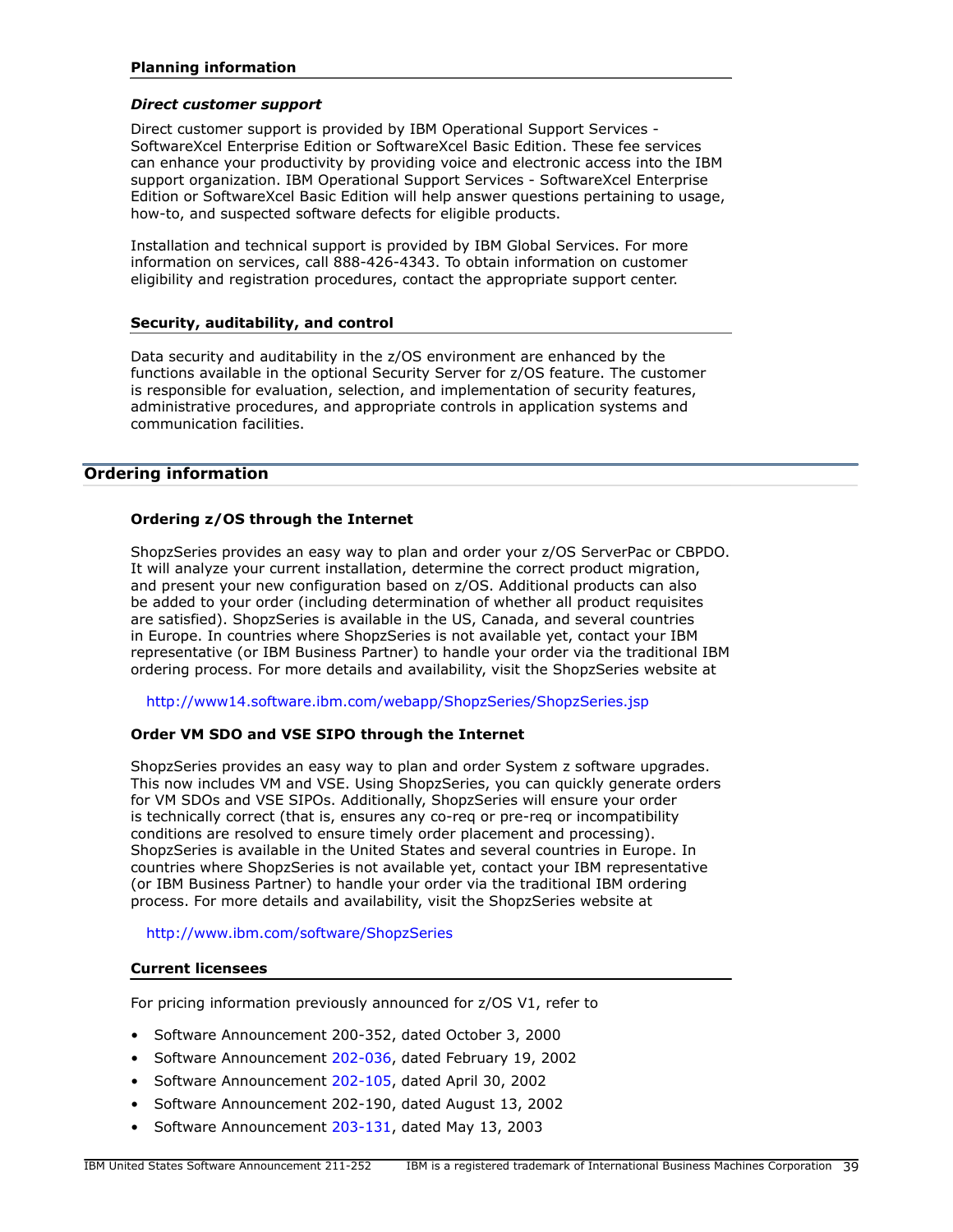- Software Announcement [204-056,](http://www.ibm.com/common/ssi/cgi-bin/ssialias?infotype=an&subtype=ca&appname=gpateam&supplier=897&letternum=ENUS204-056) dated April 07, 2004
- Software Announcement [205-167,](http://www.ibm.com/common/ssi/cgi-bin/ssialias?infotype=an&subtype=ca&appname=gpateam&supplier=897&letternum=ENUS205-167) dated July 27, 2005
- Software Announcement [207-006,](http://www.ibm.com/common/ssi/cgi-bin/ssialias?infotype=an&subtype=ca&appname=gpateam&supplier=897&letternum=ENUS207-006) dated January 09, 2007
- Software Announcement [907-245,](http://www.ibm.com/common/ssi/cgi-bin/ssialias?infotype=an&subtype=ca&appname=gpateam&supplier=897&letternum=ENUS907-245) dated December 04, 2007

#### <span id="page-39-0"></span>Key dates

- July 12, 2011: z/OS V1.13 CFSW configurator support for stand-alone path (5694-A01) and price proposal support.
- September 16, 2011: First date for ordering z/OS V1.13 ServerPac, SystemPac, CBPDO using CFSW configuration support or ShopzSeries, the Internet ordering tool. Note that most z/OS media (executable code) is shipped only through Customized Offerings (ServerPac, SystemPac, and CBPDO).
- September 30, 2011: z/OS V1.13 general availability via ServerPac, CBPDO and SystemPac.
- October 11, 2011: Recommended last date for submitting z/OS V1.12 orders via the entitled Customized Offerings (ServerPac and CBPDO). This date will allow for adequate order processing time.
- October 25, 2011: Last date for processing orders for z/OS V1.12 via ServerPac and CBPDO.
- September 9, 2011: General availability of Cryptographic Support for z/ OS V1R11-R13 web deliverable. This web deliverable will support z/OS V1.11 through z/OS V1.13.
- June 26, 2012: Recommended last date for submitting z/OS V1.12 orders via the fee Customized Offering SystemPac. This date will allow for adequate order processing time.
- **July 24, 2012:** Last date for processing orders for  $z/OS$  V1.12 via SystemPac.
- September 30, 2012: End of service for  $z/OS$  V1.11 (5694-A01).

To obtain the web deliverable listed above, visit

<http://www.ibm.com/systems/z/os/zos/downloads/>

The end of service for a web deliverable occurs at end of service for the release on which it runs.

It is very important that you order the required z/OS release you need for migration and coexistence while it is still available. Refer to the [Key dates](#page-39-0) section to find out how long z/OS V1.12 will remain orderable.

Products that are unavailable via CBPDO, ServerPac, or SystemPac such as Lotus® Domino® (5655-B86) can also be separately ordered for use with z/OS.

ServerPac, CBPDO and SystemPac are offered for electronic delivery where ShopzSeries product ordering is available. For more details on electronic delivery, refer to the ShopzSeries help information

<http://www.software.ibm.com/ShopzSeries>

Refer to the ShopzSeries website for product catalogs for the Customized Offerings

## <http://www.software.ibm.com/ShopzSeries>

If a product catalog for your country is not available in ShopzSeries, use one of the following countries, United States or Germany, and select English language for the most complete product catalogs for the Customized Offerings.

# Current licensees of z/OS V1

z/OS V1 customers can migrate to z/OS V1.13 by ordering the release through the Customized Offerings (ServerPac, SystemPac, CBPDO) as they have done in the past.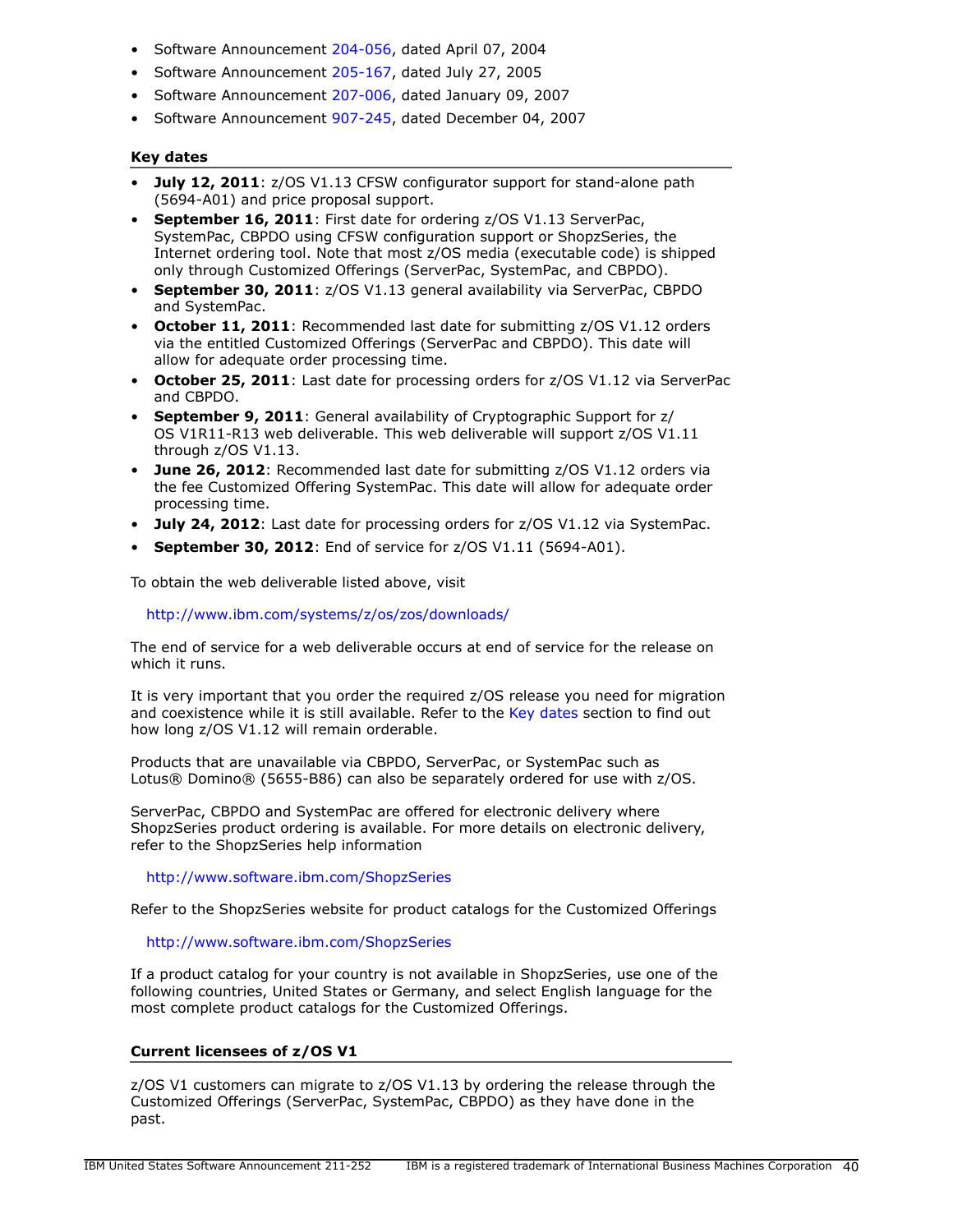## New licensees of z/OS V1.13

This product ships its executable code via Customized Offerings (ServerPac, SystemPac, CBPDO). The media type is chosen during the customized offering ordering procedure. Refer to the [Customized offerings](#page-45-1) section for the media types offered. Production of z/OS V1.13 orders will begin on the planned general availability date, September 30, 2011. Ship dates for orders will be based on order sequence, Customized Offering selected, production capability, and customerrequested arrival date. Due to the amount of customization of ServerPac orders, shipments will begin approximately two weeks after general availability. Due to the amount of additional customization of SystemPac orders, shipments will begin approximately four weeks after order and data input verification. For CBPDO orders, shipments will begin one week after general availability. In all cases, no delivery commitments are to be made to the customer until confirmed arrival dates are in ESW.

#### Basic license

To order a basic license, specify the z/OS V1.13 program number 5694-A01. Proceed to select the features listed which are required and then select any optional features.

# *Single version charging*

To elect single version charging, the customer must notify and identify to IBM the prior program and replacement program and the designated machine the programs are operating on.

#### *Basic machine-readable material*

The following no-charge features are added to z/OS V1.13 and can be ordered effective July 12, 2011. These no-charge media features have pricing/billing features associated with them. It is those associated pricing/billing features where the charges are listed and not the media features listed below. See Notes below for details on past announcements for this information.

z/OS V1.13 z/OS V1.13 Feature description

Base S016MJ5

#### Notes:

- The billing features and pricing information for the above feature descriptions remain unchanged and are provided in:
	- Software Announcement 200-352, dated October 3, 2000
	- Software Announcement [202-036,](http://www.ibm.com/common/ssi/cgi-bin/ssialias?infotype=an&subtype=ca&appname=gpateam&supplier=897&letternum=ENUS202-036) dated February 19, 2002
	- Software Announcement [202-105,](http://www.ibm.com/common/ssi/cgi-bin/ssialias?infotype=an&subtype=ca&appname=gpateam&supplier=897&letternum=ENUS202-105) dated April 30, 2002
	- Software Announcement 202-190, dated August 13, 2002
	- Software Announcement [203-131,](http://www.ibm.com/common/ssi/cgi-bin/ssialias?infotype=an&subtype=ca&appname=gpateam&supplier=897&letternum=ENUS203-131) dated May 13, 2003
	- Software Announcement [204-056,](http://www.ibm.com/common/ssi/cgi-bin/ssialias?infotype=an&subtype=ca&appname=gpateam&supplier=897&letternum=ENUS204-056) dated April 07, 2004
	- Software Announcement [205-167,](http://www.ibm.com/common/ssi/cgi-bin/ssialias?infotype=an&subtype=ca&appname=gpateam&supplier=897&letternum=ENUS205-167) dated July 27, 2005
	- Software Announcement [207-006,](http://www.ibm.com/common/ssi/cgi-bin/ssialias?infotype=an&subtype=ca&appname=gpateam&supplier=897&letternum=ENUS207-006) dated January 09, 2007
	- Software Announcement [907-245,](http://www.ibm.com/common/ssi/cgi-bin/ssialias?infotype=an&subtype=ca&appname=gpateam&supplier=897&letternum=ENUS907-245) dated December 04, 2007
- This product ships its executable code via Customized Offerings (ServerPac, SystemPac, CBPDO). The media type is chosen during the customized offering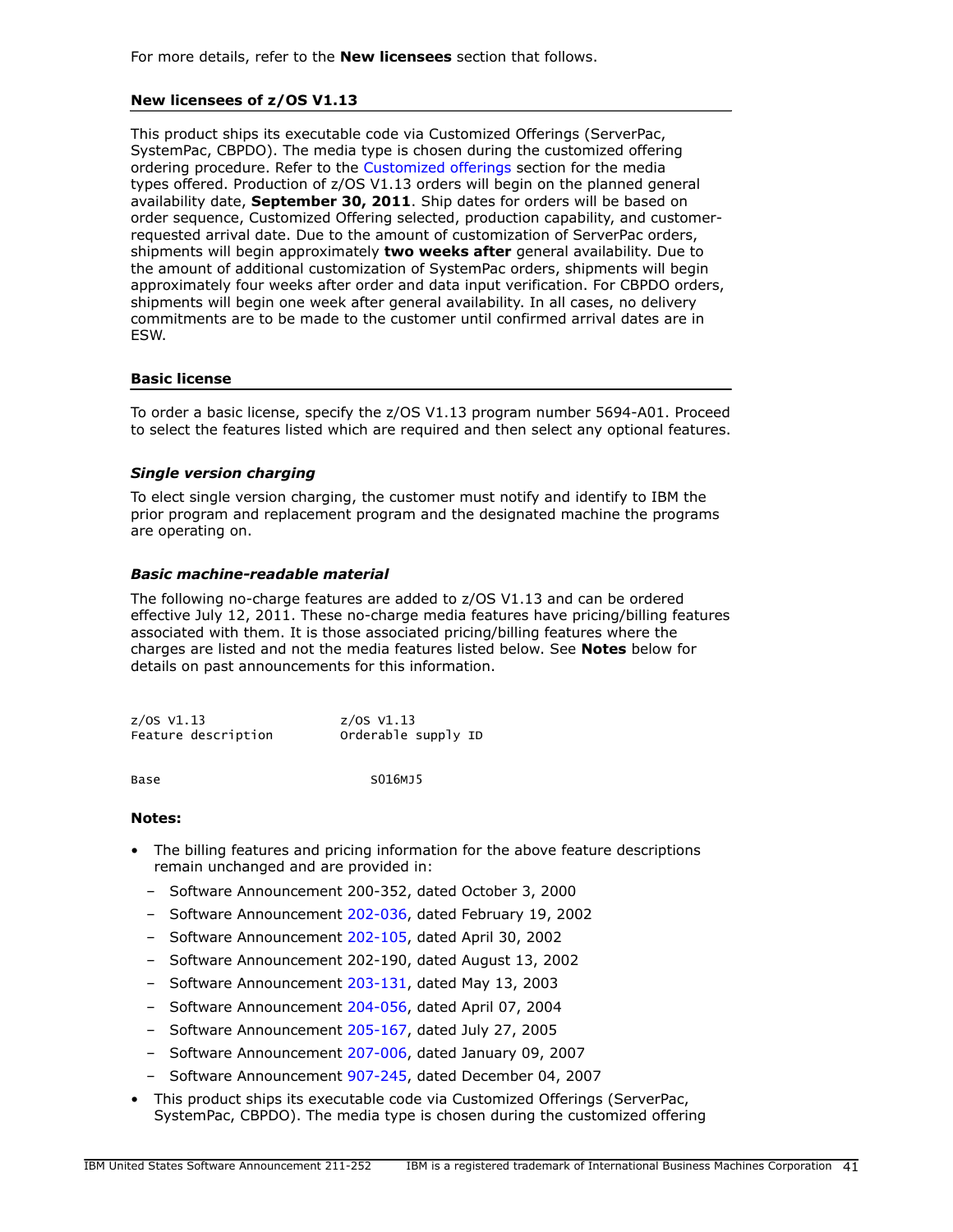ordering procedure. Refer to the [Customized offerings](#page-45-1) section for the media types offered.

#### Basic publications

A program directory and one copy of the following publications are supplied together with the basic machine-readable material:

#### *Basic unlicensed hardcopy publications*

| Title                      | order<br>number |
|----------------------------|-----------------|
| z/OS Hot Topics Newsletter | GA22-7501       |

The z/OS publications are available at

<http://www.ibm.com/systems/z/os/zos/bkserv/>

#### *Basic unlicensed softcopy publications*

| Title | order<br>number |
|-------|-----------------|
|       |                 |

z/OS V1R13 and Software Products DVD Collection SK3T-4271

For a fee, the customer can order the softcopy collections or any z/OS V1.13 documents available in hardcopy using the IBM Publications Center at

<http://www.ibm.com/shop/publications/order>

For customers in 23 countries, the IBM Publications Center offers the option to order hardcopy publications or softcopy collections by customer number. Verify whether this option is available in the user's country.

For other publications ordering options, visit

[http://www.ibm.com/systems/z/os/zos/bkserv/order\\_books.html](http://www.ibm.com/systems/z/os/zos/bkserv/order_books.html)

## *z/OS Version 1 Release 13 Collection ( BookManager and PDF)*

z/OS Version 1 Release 13 and Software Products DVD Collection (SK3T-4271) includes softcopy tools, libraries for z/OS Version 1 Release 13 (the element and feature libraries), the libraries for multiple releases of z/OS software products, and selected IBM System z Redbooks®. Both BookManager® and PDF formats, when available are included on the DVDs. The contents of the popular zFavorites for zSeries mini-CD are also included on the DVD collection. This collection requires a DVD drive that can read discs in DVD-9 (single-sided, duallayer) format. If this collection is refreshed after general availability, an updated collection is automatically sent to z/OS V1.13 licensees.

By general availability, the z/OS V1.13 books will be available at:

<http://www.ibm.com/systems/z/os/zos/bkserv/>

For creating softcopy repositories, SoftCopy Librarian is the flagship tool for uploading and managing BookManager and PDF softcopy files on a z/OS host or server and on LANs and workstations. SoftCopy Librarian is a free program that is available on the softcopy tools disc of the collections or the web. Use it to obtain and manage shelves from IBM or OEM (original equipment manufacturers), CD or DVD collections, or the Internet from the IBM PUBLIB website, as well as from other websites that provide support for the SoftCopy Librarian.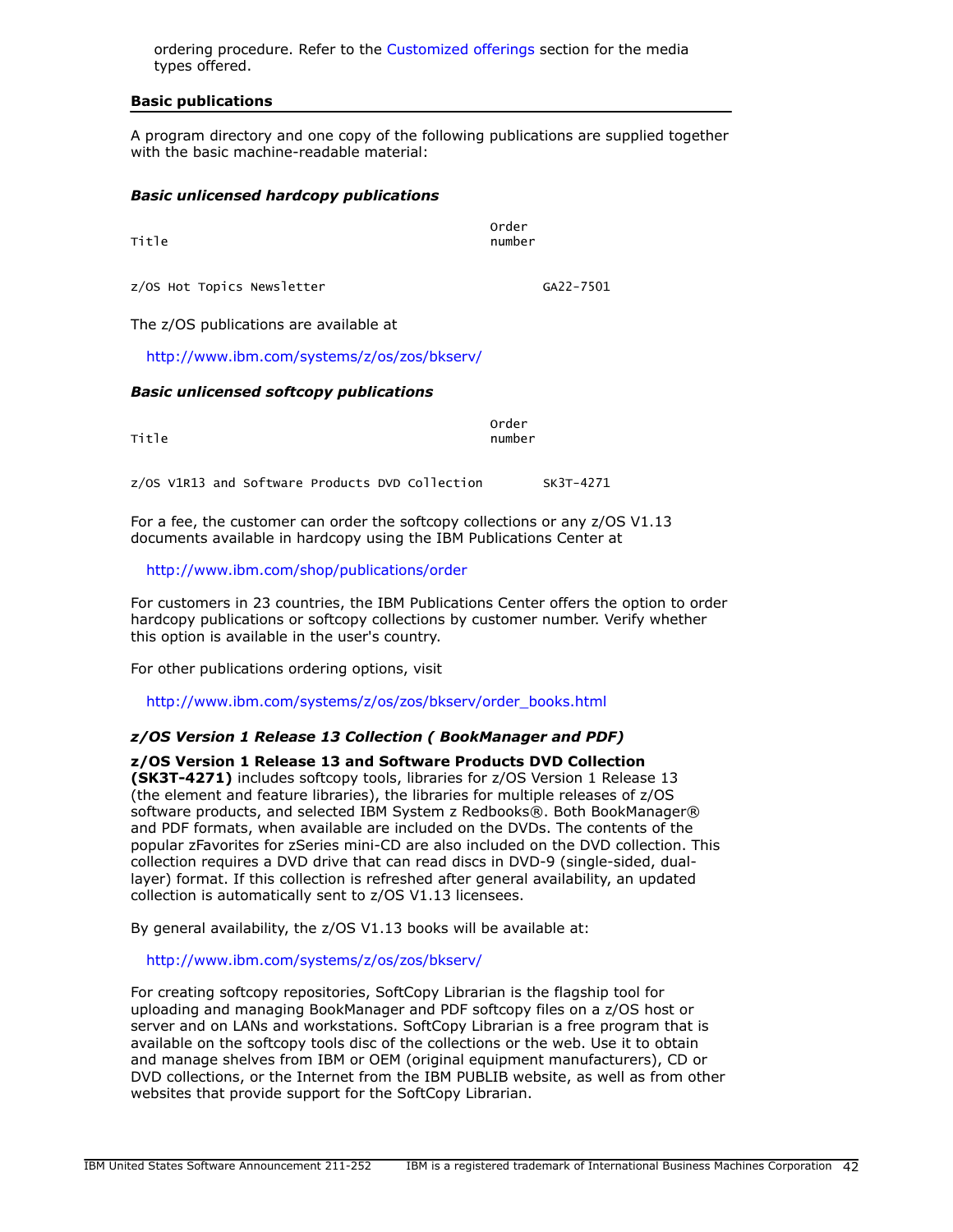Softcopy Librarian V4.4 is supported on Windows 2000, Windows XP, and Windows Vista.

The latest version of the SoftCopy Librarian can be downloaded at

<http://publib.boulder.ibm.com/epubs/df/ebrsclwj.exe>

# *Optional machine-readable material*

To order, select the feature number for the desired distribution medium:

#### Optional machine-readable material

#### *Optional unpriced features -- z/OS V1.13*

The following optional features, offered at no additional charge, are added to z/OS V1.13 and can be ordered effective July 12, 2011.

| $z/0s$ V1.13                           | $z/0S$ V1.13        |
|----------------------------------------|---------------------|
| Feature description                    | Orderable supply ID |
| Communications Server Security Level 3 | S016MKB             |
| z/OS Security Level 3                  | S016ML9             |

#### Notes:

- This product ships its executable code via Customized Offerings (ServerPac, SystemPac, CBPDO). The media type is chosen during the customized offering ordering procedure. Refer to the [Customized offerings](#page-45-1) section for the media types offered.
- All the above features can be exported outside the US..
- These features should be ordered during this release cycle since they are not automatically included in all orders due to need for export regulation tracking.

#### *Optional priced features*

The following optional no-charge features are added to z/OS V1.13 and can be ordered effective July 12, 2011. These optional no-charge media features have pricing/billing features associated with them. It is those associated pricing/billing features where the charges are listed and not the media features listed below. See Notes below for details on past announcements for this information.

| $z/05$ V1.13          | z/OS V1.13          |
|-----------------------|---------------------|
| Feature description   | Orderable supply ID |
|                       |                     |
|                       |                     |
| BDT FTF               | S016MKG             |
| BDT SNA NJE           | S016MKT             |
| BookManager Build     | S016MK9             |
| $C/C++$ without Debug | S016MK8             |
| DFSMS dss             | S016MKC             |
| DFSMS dss.hsm         | S016MKK             |
| DFSMS rmm             | S016MKN             |
| <b>DFSMStvs</b>       | S016MKM             |
| <b>DFSORT</b>         | S016MKF             |
| GDDM-PGF              | S016MKX             |
| GDDM-REXX             | S016MKL             |
| <b>HCM</b>            | S016MKR             |
| HLASM TOOlkit         | S016MKP             |
| Infoprint Server      | S016ML3             |
| JES <sub>3</sub>      | S016ML2             |
| <b>RMF</b>            | S016ML6             |
| <b>SDSF</b>           | S016ML0             |
| Security Server       | <b>S016ML8</b>      |
|                       |                     |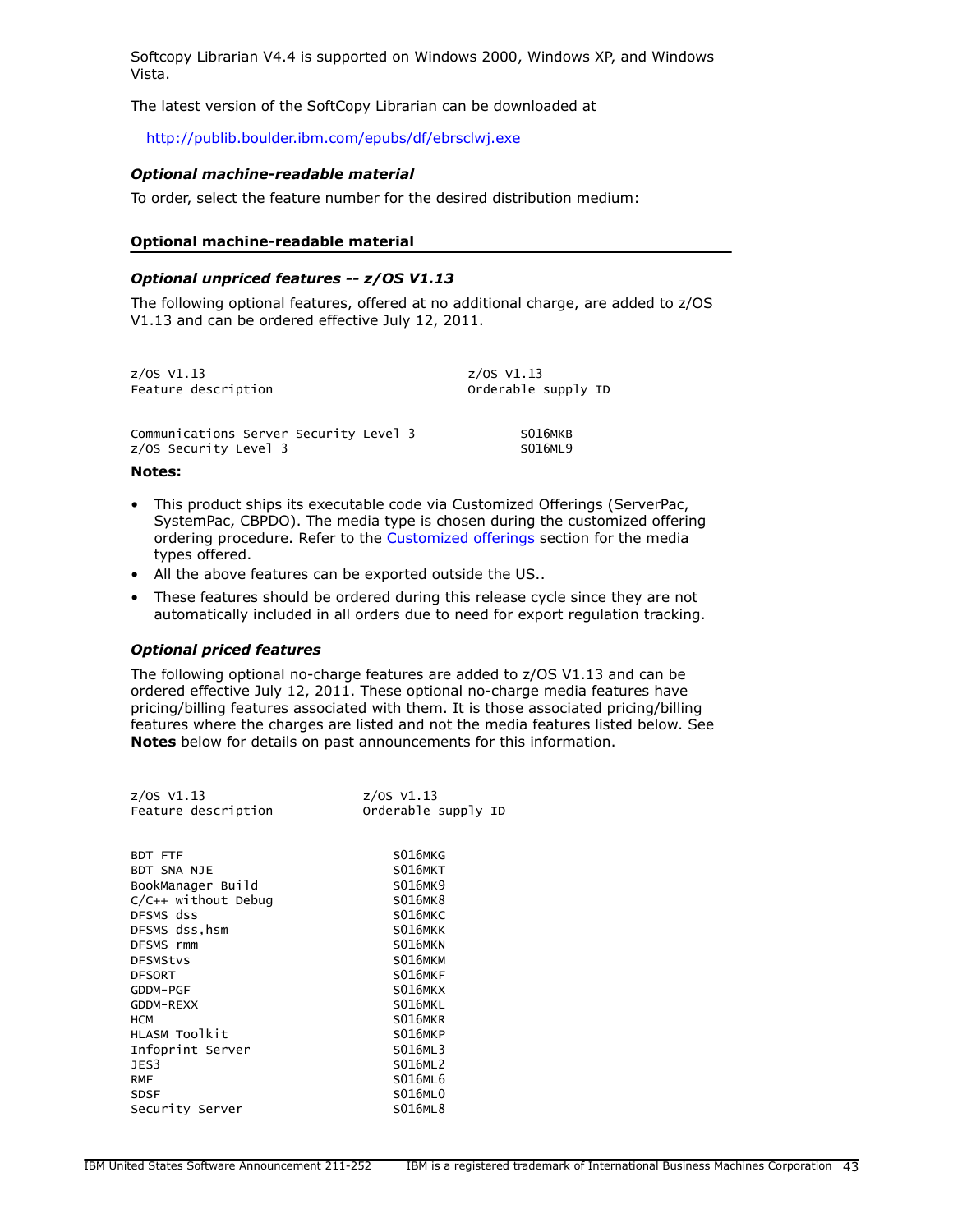#### Notes:

- The billing features and pricing information for the above feature descriptions are described in:
	- Software Announcement 200-352, dated October 3, 2000
	- Software Announcement [202-036,](http://www.ibm.com/common/ssi/cgi-bin/ssialias?infotype=an&subtype=ca&appname=gpateam&supplier=897&letternum=ENUS202-036) dated February 19, 2002
	- Software Announcement [202-105,](http://www.ibm.com/common/ssi/cgi-bin/ssialias?infotype=an&subtype=ca&appname=gpateam&supplier=897&letternum=ENUS202-105) dated April 30, 2002
	- Software Announcement 202-190, dated August 13, 2002
	- Software Announcement [203-131,](http://www.ibm.com/common/ssi/cgi-bin/ssialias?infotype=an&subtype=ca&appname=gpateam&supplier=897&letternum=ENUS203-131) dated May 13, 2003
	- Software Announcement [204-056,](http://www.ibm.com/common/ssi/cgi-bin/ssialias?infotype=an&subtype=ca&appname=gpateam&supplier=897&letternum=ENUS204-056) dated April 07, 2004
	- Software Announcement [205-167,](http://www.ibm.com/common/ssi/cgi-bin/ssialias?infotype=an&subtype=ca&appname=gpateam&supplier=897&letternum=ENUS205-167) dated July 27, 2005
	- Software Announcement [207-006,](http://www.ibm.com/common/ssi/cgi-bin/ssialias?infotype=an&subtype=ca&appname=gpateam&supplier=897&letternum=ENUS207-006) dated January 09, 2007
	- Software Announcement [907-245,](http://www.ibm.com/common/ssi/cgi-bin/ssialias?infotype=an&subtype=ca&appname=gpateam&supplier=897&letternum=ENUS907-245) dated December 04, 2007
- This product ships its executable code via Customized Offerings (ServerPac, SystemPac, CBPDO). The media type is chosen during the customized offering ordering procedure. Refer to the [Customized offerings](#page-45-1) section for the media types offered.
- If the customer subsequently enables any of the optional priced features, those features also become subject to the payment terms of the existing z/OS license as described in z/OS Licensed Program Specifications (GA22-7503). The customer must notify IBM when an optional feature is enabled that was shipped disabled from IBM.
- One or both of the BDT optional features (File-to-File or SNA NJE) must be ordered and installed in order to use the BDT function shipped with the base.
- The DFSMS dss feature cannot be ordered with the DFSMS dss,hsm feature. Likewise, the DFSMS dss,hsm feature cannot be ordered with the DFSMS dss feature.

## Optional unpriced language features

The z/OS V1.13 language features will become generally available on the same date the release becomes available.

z/OS V1.13 provides support in the languages listed below. However, not all elements within z/OS V1.13 are translated into each language. Refer to *z/OS Planning for Installation* (GA22-7504) for information on which elements are translated into which languages, by visiting

[http://publibz.boulder.ibm.com/cgi-bin/bookmgr\\_OS390/BOOKS/E0Z2B11B](http://publibz.boulder.ibm.com/cgi-bin/bookmgr_OS390/BOOKS/E0Z2B11B)

The following optional features, offered at no additional charge, are added to z/OS V1.13 and can be ordered effective July 12, 2011.

The language features for z/OS V1.13 are:

| $z/0S$ $V1.13$                  | $z/0S$ $V1.13$      |
|---------------------------------|---------------------|
| Language feature description    | Orderable supply ID |
|                                 |                     |
|                                 |                     |
| Brazilian Portuguese Base (PTB) | <b>S016MJM</b>      |
| Brazilian Portuguese BookMgr    | S016MKH             |
| Build                           |                     |
| Canadian French Base (FRC)      | S016MJC             |
| Canadian French BookMgr Build   | <b>S016MKJ</b>      |
| Danish Base (DAN)               | S016MJV             |
| Dutch Base (NLD)                | S016MK0             |
| French Base (FRA)               | S016MK6             |
| French BookMgr Build            | S016MKS             |
| German Base (DEU)               | S016MJJ             |
| German BookMgr Build            | S016MKV             |
| Italian Base (ITA)              | <b>S016MJR</b>      |
|                                 |                     |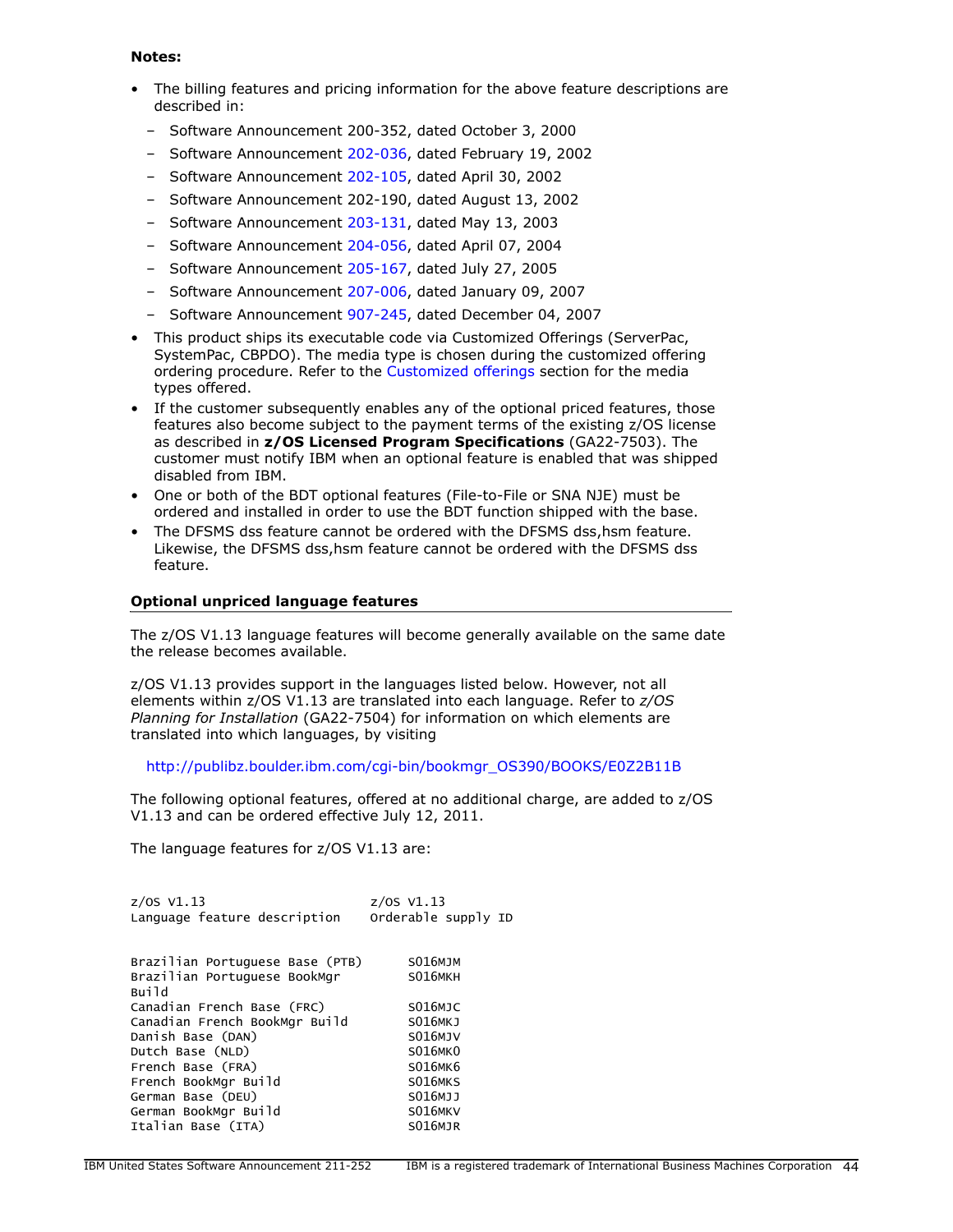| JPN Base                       | S016MJ4        |
|--------------------------------|----------------|
| JPN C/C++ Without Debug        | S016MKD        |
| JPN Infoprint Server           | S016MKZ        |
| <b>JPN RMF</b>                 | S016ML7        |
| <b>JPN SDSF</b>                | <b>S016ML4</b> |
| JPN Security Server            | S016ML5        |
| Upper Case English Base (ENP)  | S016MK5        |
| Korean Base (KOR)              | <b>S016MJK</b> |
| Norwegian Base (NOR)           | <b>S016MJP</b> |
| Spanish Base (ESP)             | <b>S016MJB</b> |
| Spanish BookMgr Build          | S016MKW        |
| Swedish Base (SVE)             | S016MK1        |
| Swiss German Base (DES)        | <b>S016MJN</b> |
| Simplified Chinese Base (CHS)  | S016MK3        |
| Traditional Chinese Base (CHT) | S016MJD        |
|                                |                |

## Notes:

- The above feature descriptions are offered at no additional charge.
- This product ships its executable code via Customized Offerings (ServerPac, SystemPac, CBPDO). The media type is chosen during the customized offering ordering procedure. Refer to the [Customized offerings](#page-45-1) section for the media types offered.

#### Features not offered in z/OS V1.13

All features offered in z/OS V1.12 are offered in z/OS V1.13.

#### z/OS V1.12 features withdrawn

The following z/OS V1.12 features are withdrawn from marketing effective October 28, 2011:

| z/0S V1.12          | $z/05$ V1.12                                      |
|---------------------|---------------------------------------------------|
| Orderable supply ID | Feature description                               |
|                     |                                                   |
| S01604K             | $z/OS$ V1.12 Base                                 |
| S016068             | $Z/OS$ $V1.12$ BDT FTF                            |
| S016069             | $Z/OS$ $V1.12$ BDT SNA NJE                        |
| S01606B             | z/OS V1.12 BookManager Build                      |
| S01606L             | z/OS V1.12 C/C++ without Debug                    |
| S01606H             | z/OS V1.12 DFSMS dss, hsm                         |
| S01606N             | $z/OS$ V1.12 DFSMS rmm                            |
| S01606R             | $z/0S$ V1.12 DFSMS dss                            |
| S01606C             | z/OS V1.12 DFSMStvs                               |
| S01606D             | $z/0S$ V1.12 DFSORT                               |
| S01606K             | z/OS V1.12 GDDM-PGF                               |
| S01606S             | z/OS V1.12 GDDM-REXX                              |
| S01606G             | z/0S V1.12 HCM                                    |
| S01606F             | z/OS V1.12 HLASM Toolkit                          |
| S01606J             | z/OS V1.12 Infoprint Server                       |
| S01606P             | z/OS V1.12 JES3                                   |
| S01606W             | z/OS V1.12 RMF                                    |
| S01606V             | $z/0S$ V1.12 SDSF                                 |
| S01606X             | z/OS V1.12 Security Server                        |
| S01606M             | z/OS V1.12 Communications Server Security Level 3 |
| S01606T             | $z/0S$ V1.12 $z/0S$ Security Level 3              |
| S015ZZJ             | z/0S V1.12 SK3T-4271 z/0S V1R12 and               |
|                     | Software Products DVD Collection                  |
| S016026             | $z/0S$ V1.12 Braz Port Base (PTB)                 |
| S016027             | z/OS V1.12 Braz Port BookMgr Build                |
| S016064             | z/OS V1.12 Can Fren Base (FRC)                    |
| S016041             | z/OS V1.12 Can Fren BookMgr Build                 |
| S016048             | $z/0S$ V1.12 Danish Base (DAN)                    |
| S01604N             | $z/0S$ V1.12 Dutch Base (NLD)                     |
| S01604P             | $z/0$ S V1.12 French Base (FRA)                   |
| S01604M             | z/OS V1.12 French BookMgr Build                   |
| S01604L             | $z/0S$ V1.12 Germ Base (DEU)                      |
| S016067             | z/OS V1.12 Germ BookMgr Build                     |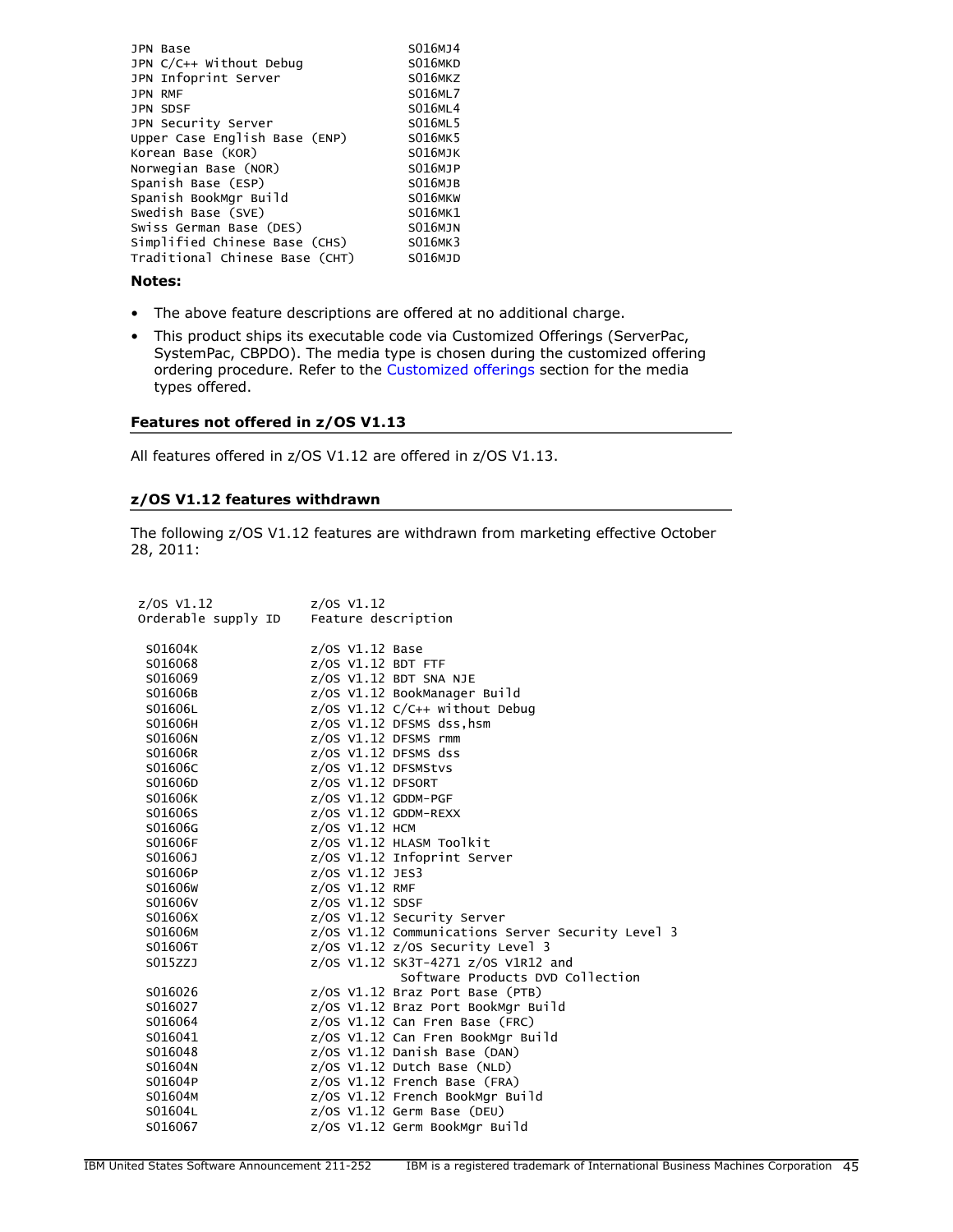| S01605K | $z/0S$ V1.12 Ital Base (ITA)                |
|---------|---------------------------------------------|
| S01605C | $z/0S$ V1.12 JPN Base                       |
| S01605M | z/OS V1.12 JPN C/C++ Without Debug          |
| S01605L | z/OS V1.12 JPN Infoprint Server             |
| S01605N | $Z/OS$ $V1.12$ JPN RMF                      |
| S01605H | $Z/OS$ V1.12 JPN SDSF                       |
| S01605J | z/OS V1.12 JPN Security Server              |
| S016063 | $z/0$ S V1.12 Upper Case English Base (ENP) |
| S01605P | $z/0$ S V1.12 Kor Base (KOR)                |
| S01605X | $z/0S$ V1.12 Norw Base (NOR)                |
| S01605Z | $z/0$ S V1.12 Span Base (ESP)               |
| S016060 | z/OS V1.12 Span BookMgr Build               |
| S01605T | $z/0$ S V1.12 Swed Base (SVE)               |
| S01605S | z/OS V1.12 Swiss Germ Base(DES)             |
| S016049 | $z/OS$ V1.12 Simp Chin Base (CHS)           |
| S01604C | $z/0S$ V1.12 Trad Chin Base (CHT)           |

Subsequent updates (technical newsletters or revisions between releases) to the publications shipped with the product will be distributed to the user of record for as long as a license for this software remains in effect. A separate publication order or subscription is not needed.

#### <span id="page-45-1"></span>Customized offerings

Product deliverables are shipped only via CBPDO, ServerPac, SystemPac.

CBPDO and ServerPac are offered for Internet delivery in countries where ShopzSeries product ordering is available. Internet delivery reduces software delivery time and allows you to install software without the need to handle tapes. For more details on Internet delivery, refer to the ShopzSeries help information at

#### <http://www.software.ibm.com/ShopzSeries>

You choose the delivery method when you order the software. IBM recommends Internet delivery. In addition to Internet and DVD, the supported tape delivery options for CBPDO, ServerPac, SystemPac include:

- 3590
- 3592

Most products can be ordered in ServerPac and SystemPac the month following their availability on CBPDO. z/OS can be ordered via all three offerings at general availability. Production of software product orders will begin on the planned general availability date.

- CBPDO shipments will begin one week after general availability.
- ServerPac shipments will begin two weeks after general availability
- SystemPac shipments will begin four weeks after general availability due to additional customization, and data input verification.

# <span id="page-45-0"></span>Terms and conditions

The terms and conditions of z/OS Version 1 (5694-A01) are unaffected by this announcement. For more information, refer to Software Announcement 200-352, dated October 3, 2000.

#### *IBM Operational Support Services -- SupportLine*

Yes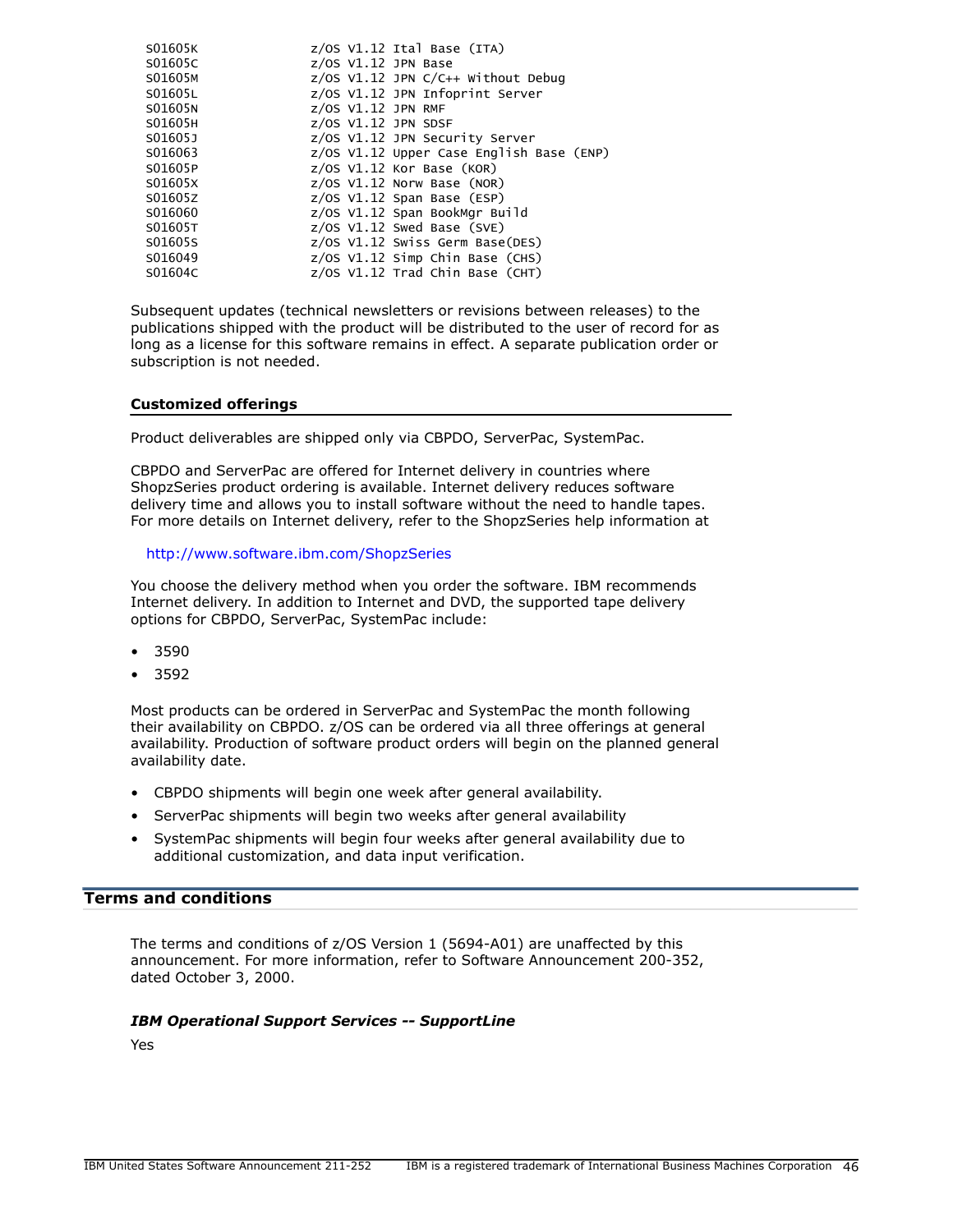<span id="page-46-0"></span>For additional information and current prices, contact your local IBM representative.

## <span id="page-46-1"></span>Order now

To order, contact the Americas Call Centers or your local IBM representative, or your IBM Business Partner.

To identify your local IBM representative or IBM Business Partner, call 800-IBM-4YOU (426-4968).

```
Phone: 800-IBM-CALL (426-2255)
Fax: 800-2IBM-FAX (242-6329)
For IBM representative: callserv@ca.ibm.com
For IBM Business Partner: pwswna@us.ibm.com
Mail: IBM Teleweb Customer Support
            ibm.com® Sales Execution Center, Americas North
            3500 Steeles Ave. East, Tower 3/4
            Markham, Ontario
            Canada
            L3R 2Z1
```
Reference: LE001

The Americas Call Centers, our national direct marketing organization, can add your name to the mailing list for catalogs of IBM products.

Note: Shipments will begin after the planned availability date.

## *Trademarks*

zEnterprise, z10, RMF, Windows, IMS, PrintWay, HiperSockets and Geographically Dispersed Parallel Sysplex are trademarks of IBM Corporation in the United States, other countries, or both.

IBM, z/OS, DB2, zSeries, Parallel Sysplex, WebSphere, Tivoli, RACF, System z, FICON, z9, System x, AIX, System p, BladeCenter, Language Environment, System z10, CICS, System Storage, DS8000, GDPS, HyperSwap, SystemPac, PartnerWorld, S/390, Lotus, Domino, Redbooks, BookManager and ibm.com are registered trademarks of IBM Corporation in the United States, other countries, or both.

UNIX is a registered trademark of The Open Group in the United States and other countries.

Linux is a registered trademark of Linus Torvalds in the United States, other countries, or both.

Microsoft is a trademark of Microsoft Corporation in the United States, other countries, or both.

Adobe is a trademark of Adobe Systems Incorporated in the United States, and/or other countries.

Other company, product, and service names may be trademarks or service marks of others.

#### *Terms of use*

IBM products and services which are announced and available in your country can be ordered under the applicable standard agreements, terms, conditions, and prices in effect at the time. IBM reserves the right to modify or withdraw this